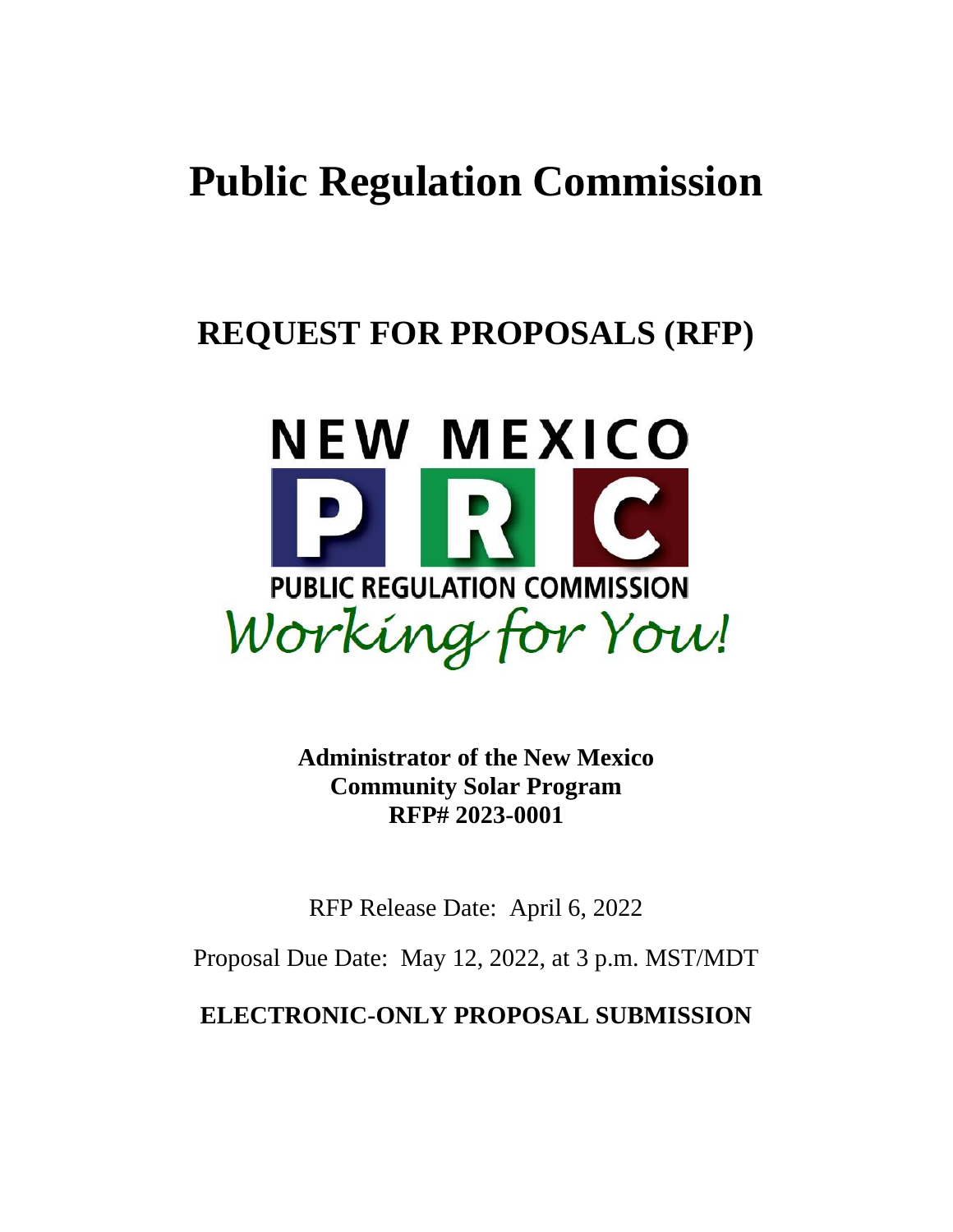| А.  |  |
|-----|--|
| В.  |  |
| C.  |  |
| D.  |  |
| Е.  |  |
| F.  |  |
|     |  |
|     |  |
| А.  |  |
| В.  |  |
| 1.  |  |
| 2.  |  |
| 3.  |  |
| 4.  |  |
| 5.  |  |
| 6.  |  |
| 7.  |  |
| 8.  |  |
| 9.  |  |
| 10. |  |
| 11. |  |
| 12. |  |
| C.  |  |
| 1.  |  |
| 2.  |  |
| 3.  |  |
| 4.  |  |
| 5.  |  |
| 6.  |  |
| 7.  |  |
| 8.  |  |
| 9.  |  |
| 10. |  |
| 11. |  |
| 12. |  |
| 13. |  |
| 14. |  |
| 15. |  |
| 16. |  |
| 17. |  |
| 18. |  |
| 19. |  |
| 20. |  |
| 21. |  |
| 22. |  |
| 23. |  |
| 24. |  |
| 25. |  |
| 26. |  |
| 27. |  |
| 28. |  |
|     |  |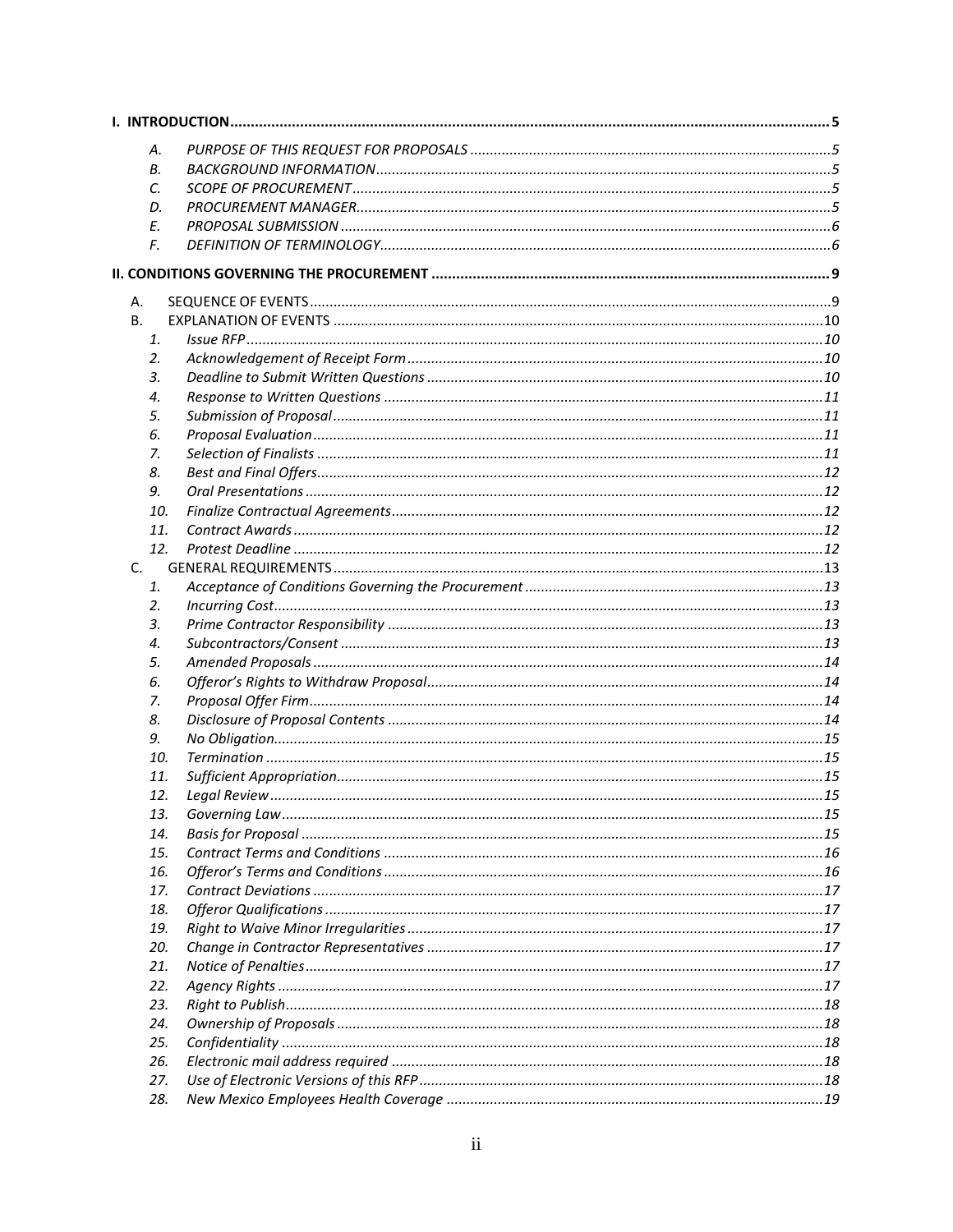| 29.            |  |
|----------------|--|
| 30.            |  |
| 31.            |  |
| 32.            |  |
|                |  |
| Α.             |  |
| В.             |  |
| $\mathbf{1}$ . |  |
| C.             |  |
| 1.             |  |
|                |  |
| А.             |  |
| <b>B.</b>      |  |
| 1.             |  |
| 2.             |  |
| 3.             |  |
| C.             |  |
| 1.             |  |
| 3.             |  |
| 4.             |  |
| 5.             |  |
| 6.             |  |
|                |  |
| А.             |  |
| В.             |  |
| 1.             |  |
| 2.             |  |
| 2.             |  |
| 4.             |  |
| 5.             |  |
| 6.             |  |
| 7.             |  |
| 8.             |  |
| 9.             |  |
| $\mathsf{C}$   |  |
|                |  |
|                |  |
|                |  |
|                |  |
|                |  |
|                |  |
|                |  |
|                |  |
|                |  |
|                |  |
|                |  |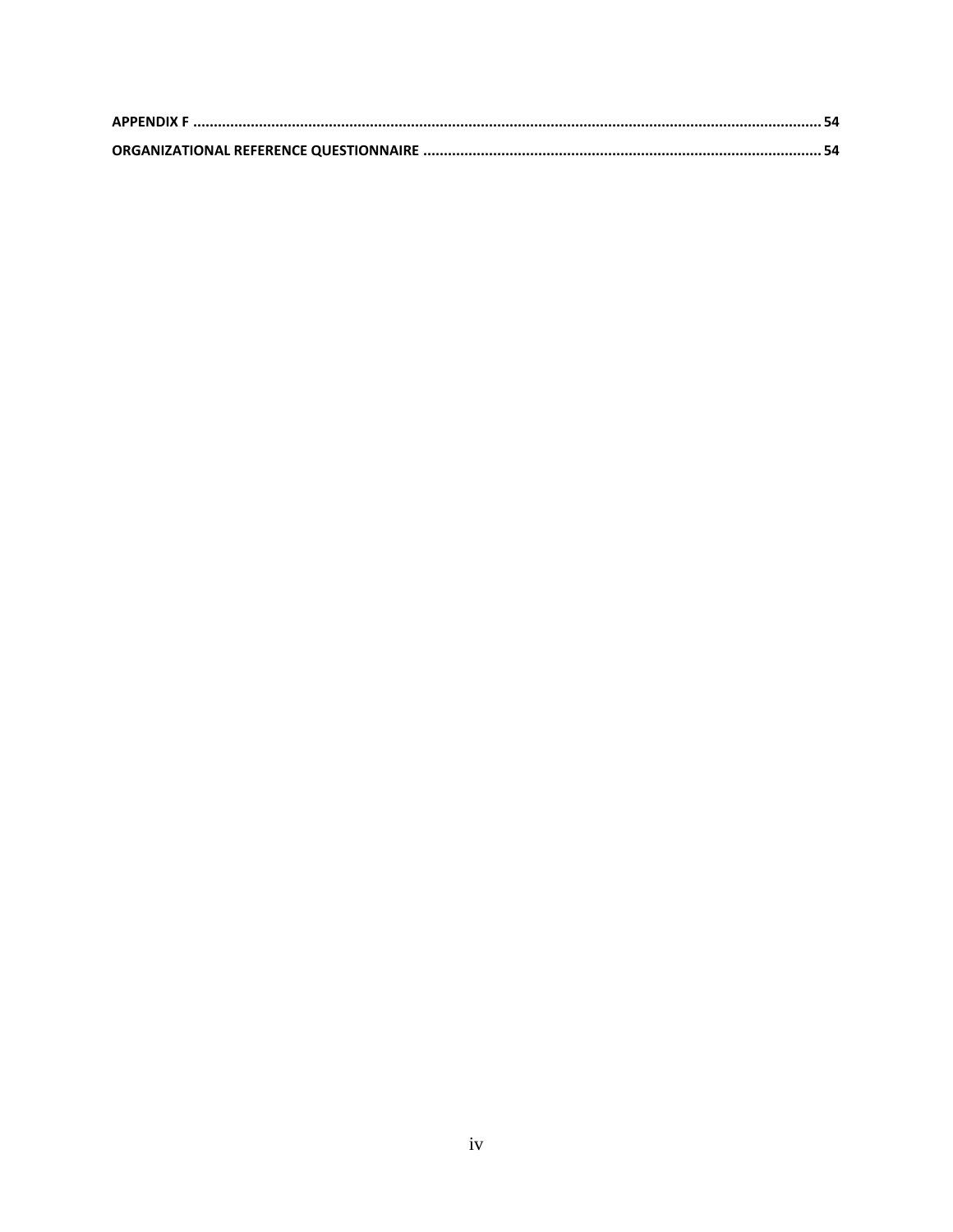# <span id="page-4-0"></span>**I. INTRODUCTION**

### <span id="page-4-1"></span>**A. PURPOSE OF THIS REQUEST FOR PROPOSALS**

The State of New Mexico Public Regulation Commission ("Commission" or "NMPRC") is requesting proposals from entities qualified to administer the Community Solar Act on behalf of, and under the supervision and control of, the Commission pursuant to the provisions of NMSA 1978, §.

### <span id="page-4-2"></span>**B. BACKGROUND INFORMATION**

The Commission is a state agency created under Art. XI § 1 of the New Mexico Constitution and pursuant to the New Mexico Public Regulation Commission Act, NMSA 1978. §§ 8-8-1 through 8-8-21, as amended.

The Community Solar Act was signed into law in April 2021, by Governor Michelle Lujan Grisham and has the potential to provide significant benefit to individuals, businesses, nonprofits, and other groups, who would not otherwise have access to energy from solar installations.

### <span id="page-4-3"></span>**C. SCOPE OF PROCUREMENT**

The Commission is seeking a contractor for a multi-year contract, from fiscal year 2023 through fiscal year 2025, for an administrator for the Community Solar Program as further described in Section IV.A. This procurement will result in a contractual agreement between two parties; the procurement may ONLY be used by those two parties exclusively.

### <span id="page-4-4"></span>**D. PROCUREMENT MANAGER**

The Commission has assigned a Procurement Manager who is responsible for the conduct of this procurement whose name, address, telephone number and Email address are listed below:

Name: Renada Peery-Galon, Procurement Manager Telephone: 505-467-9116 Email: [Renada.Peery-Galon@state.nm.us](mailto:Renada.Peery-Galon@state.nm.us)

- 1. **Any inquiries or requests** regarding this procurement should be submitted, in writing, to the Procurement Manager. Offerors may contact **ONLY** the Procurement Manager regarding this procurement. Other state employees or Evaluation Committee members do not have the authority to respond on behalf of the Commission.
- 2. **Protests of the solicitation or award must be submitted in writing to the Protest Manager identified in Section II.B.12.** As a Protest Manager has been named in this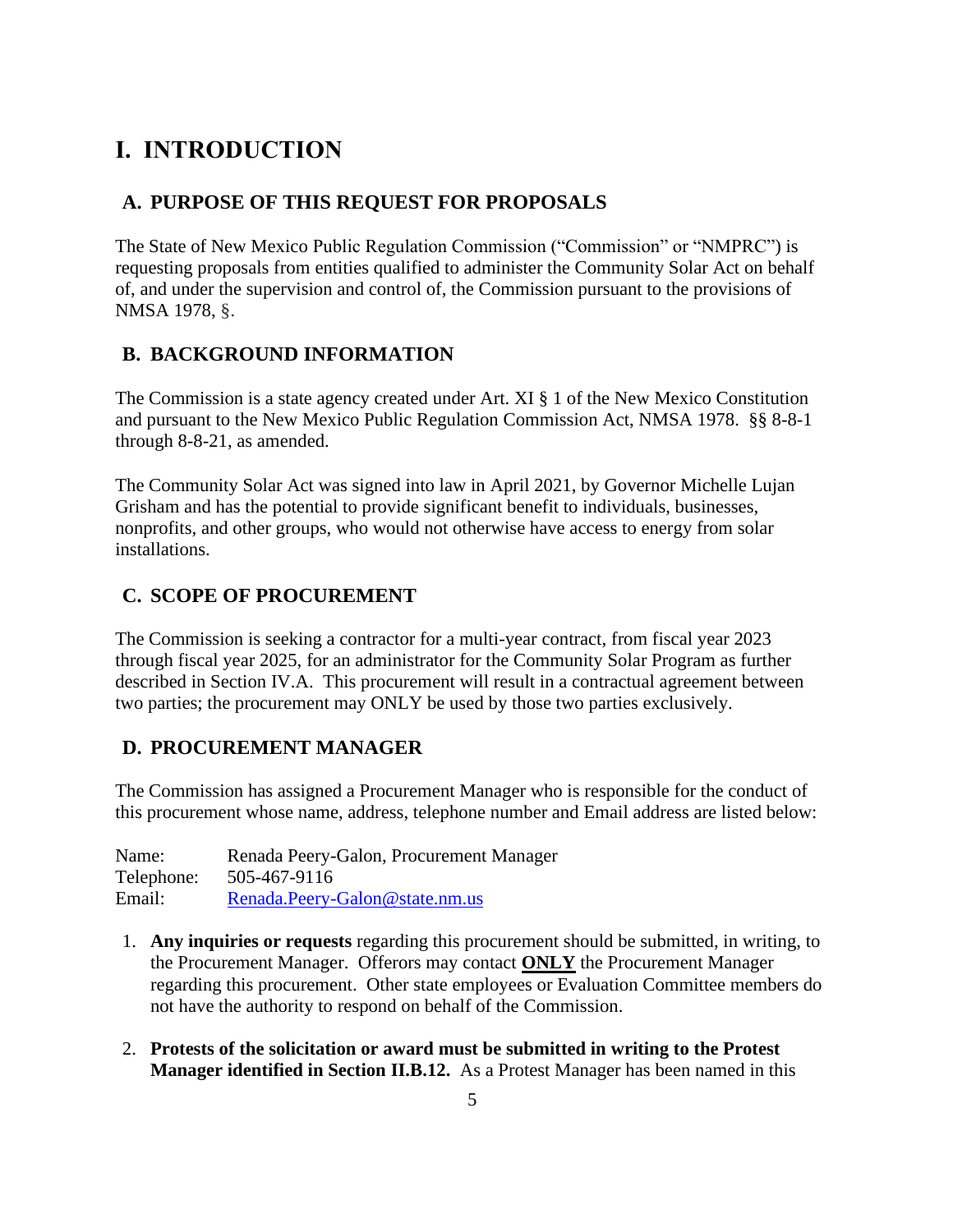Request for Proposals, pursuant to §13-1-172, NMSA 1978 and 1.4.1.82 NMAC, **ONLY protests delivered directly to the Protest Manager in writing and in a timely fashion will be considered to have been submitted properly and in accordance with statute, rule and this Request for Proposals.** Protests submitted or delivered to the Procurement Manager will **NOT** be considered properly submitted.

### <span id="page-5-0"></span>**E. PROPOSAL SUBMISSION**

Submissions of all proposals must be accomplished via Renada.Peery-Galon@state.nm.us.**Refer to Section III.B.1 for instructions.**

### <span id="page-5-1"></span>**F. DEFINITION OF TERMINOLOGY**

This section contains definitions of terms used throughout this procurement document, including appropriate abbreviations:

- 1. "**Agency**" means the NMPRC.
- 2. "**Award**" means the final execution of the contract document.
- 3. "**Business Hours**" means 8:00 AM thru 5:00 PM Mountain Standard Time (MST) or Mountain Daylight Time (MDT), whichever is in effect on the date given.
- 4. "**Close of Business**" means 5:00 PM MST or MDT, whichever is in use at that time.
- 5. "**Confidential**" means confidential financial information concerning Offeror's organization and data that qualifies as a trade secret in accordance with the Uniform Trade Secrets Act §§57-3-A-1 through 57-3A-7, NMSA 1978. See also NMAC 1.4.1.45. The following items may **not** be labelled as confidential: Offeror's submitted Cost response, Staff/Personnel Resumes/Bios (excluding personal information such as personal telephone numbers and/or home addresses), and other submitted data that is **not** confidential financial information or that qualifies under the Uniform Trade Secrets Act.
- 6. "**Contract**" means any agreement for the procurement of items of tangible personal property, services, or construction.
- 7. "**Contractor**" means any business having a contract with a state agency or local public body.
- 8. **"Department"** means the NMPRC. This term is used interchangeably with "Agency".
- 9. "**Determination**" means the written documentation of a decision of a procurement officer including findings of fact required to support a decision. A determination becomes part of the procurement file to which it pertains.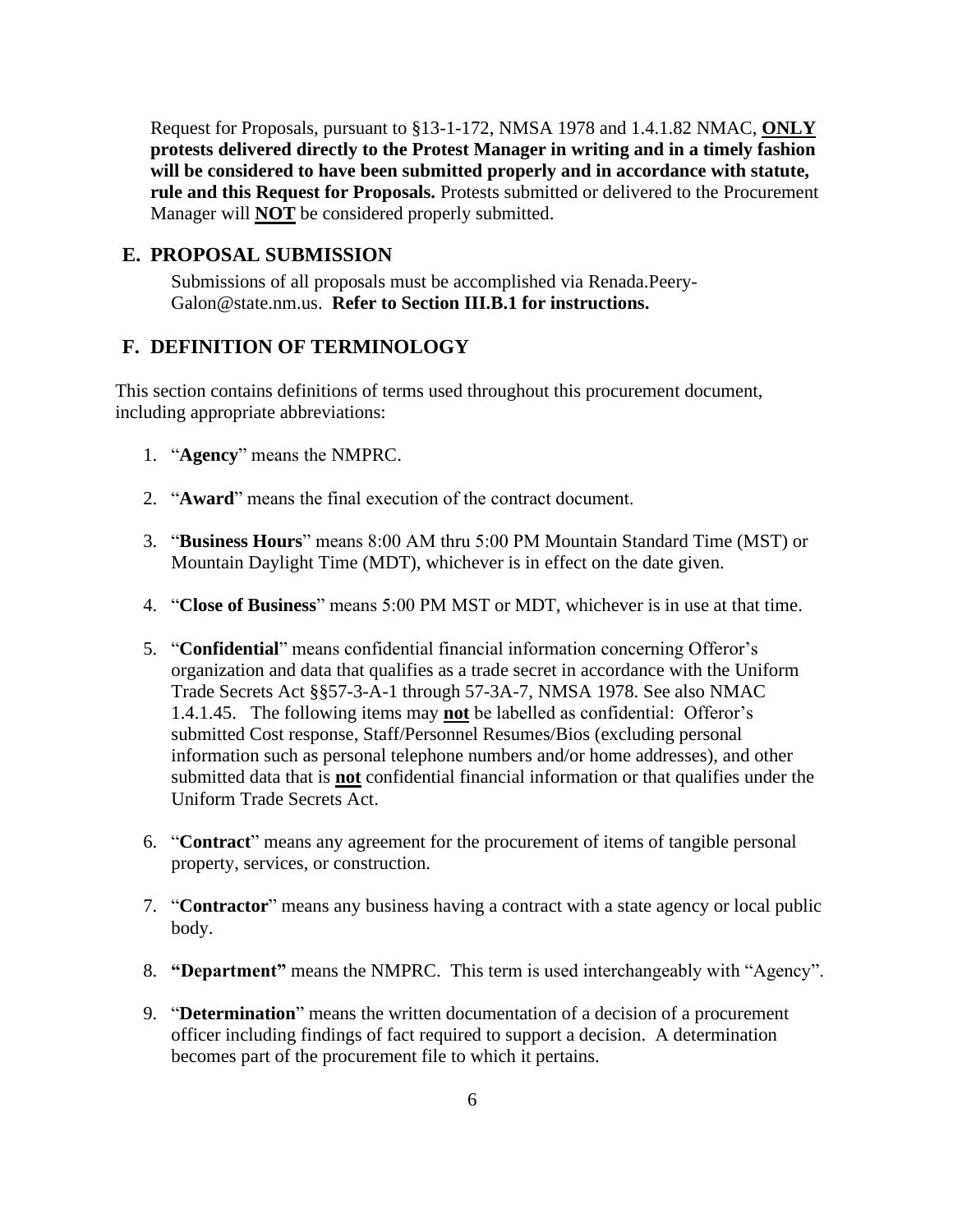- 10. "**Desirable**" the terms "may," "can," "should," "preferably," or "prefers" identify a desirable or discretionary item or factor.
- 11. **"DFA"** means the Department of Finance and Administration for the State of New Mexico.
- 12. "**Electronic Version/Copy**" means a digital form consisting of text, images or both readable on computers or other electronic devices that includes all content that the Original and Hard Copy proposals contain. The digital form may be submitted through Email.
- 13. "**Evaluation Committee**" means a body appointed to perform the evaluation of Offerors' proposals.
- 14. "**Evaluation Committee Report**" means a report prepared by the Procurement Manager and the Evaluation Committee to support the Committee's recommendation for contract award. It will contain scores and written evaluations of all responsive Offeror proposals.
- 15. "**Final Award**" means, in the context of this Request for Proposals and all its attendant documents, that point at which the final required signature on the contract(s) resulting from the procurement has been affixed to the contract(s) thus making it fully executed.
- 16. "**Finalist**" means an Offeror who meets all the mandatory specifications of this Request for Proposals and whose score on evaluation factors is sufficiently high to merit further consideration by the Evaluation Committee.
- 17. "**FY"** means Fiscal Year.
- 18. "**Hourly Rate**" means the proposed fully loaded maximum hourly rates that include travel, per diem, fringe benefits and any overhead costs for contractor personnel, as well as subcontractor personnel if appropriate.
- 19. "**IT**" means Information Technology.
- 20. "**Mandatory**" the terms "must," "shall," "will," "is required," or "are required," identify a mandatory item or factor. Failure to meet a mandatory item or factor may result in the rejection of the Offeror's proposal.
- 21. "**Minor Irregularities**" means anything in the proposal that does not affect the price, quality and/or quantity, or any other mandatory requirement.
- 22. **"Multiple Source Award"** means an award of an indefinite quantity contract for one or more similar services, items of tangible personal property or construction to more than one Offeror.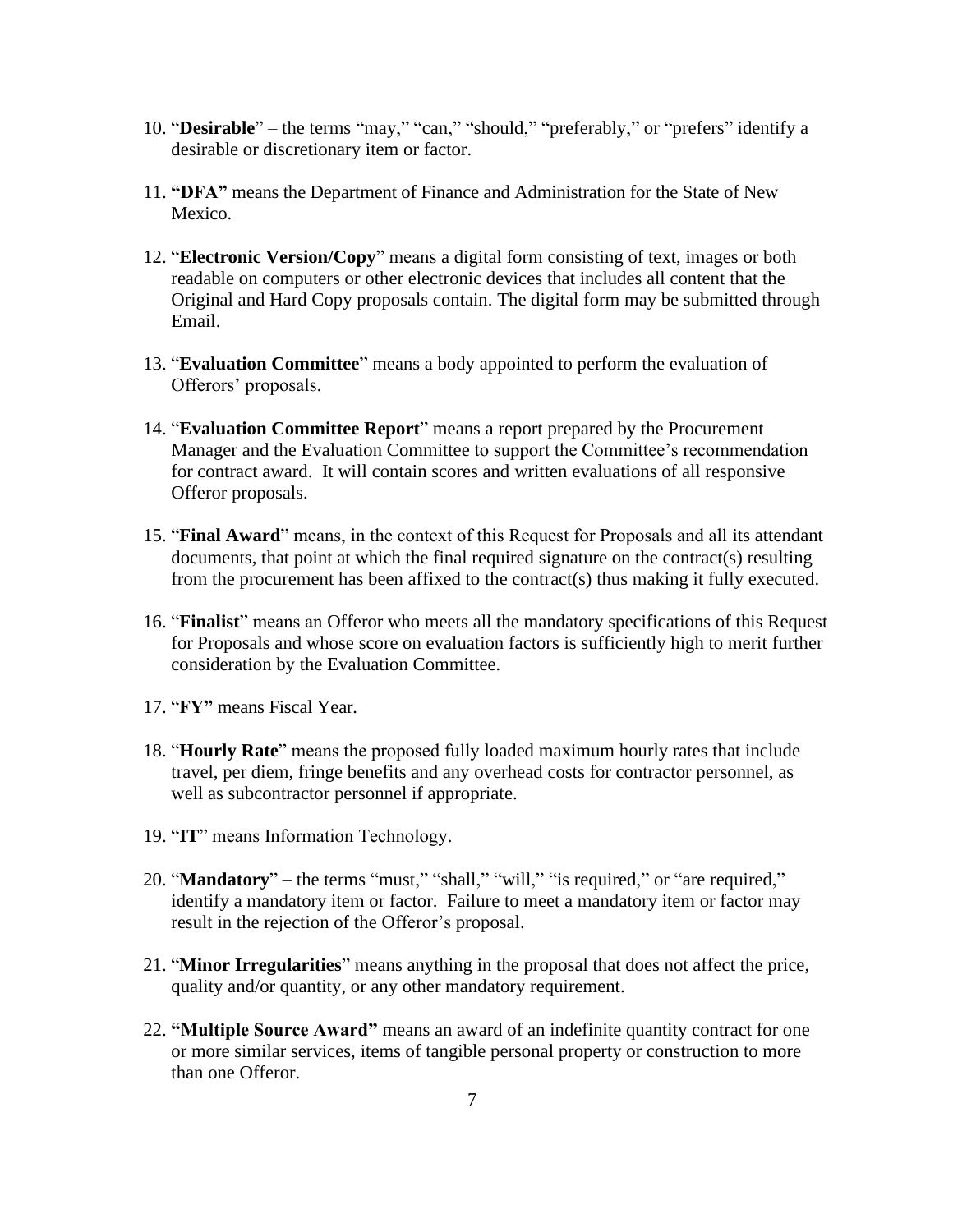- 23. "**Offeror**" is any person, corporation, or partnership who chooses to submit a proposal.
- 24. "**Procurement Manager**" means any person or designee authorized by a state agency or local public body to enter into or administer contracts and make written determinations with respect thereto.
- 25. "**Procuring Agency**" means all State of New Mexico agencies, commissions, institutions, political subdivisions, and local public bodies allowed by law to entertain procurements.
- 26. "**Project**" means a temporary process undertaken to solve a well-defined goal or objective with clearly defined start and end times, a set of clearly defined tasks, and a budget. The project terminates once the project scope is achieved, and project acceptance is given by the project executive sponsor.
- 27. "**Redacted**" means a version/copy of the Offeror's proposal with the information considered proprietary or confidential (as defined by §§57-3A-1 to 57-3A-7, NMSA 1978, and NMAC 1.4.1.45 and summarized herein and outlined in Section II.C.8 of this RFP) blacked-out BUT NOT omitted or removed.
- 28. "**Request for Proposals (RFP)**" means all documents, including those attached or incorporated by reference, used for soliciting proposals.
- 29. "**Responsible Offeror**" means an Offeror who submits a responsive proposal and who has furnished, when required, information and data to prove that his financial resources, production or service facilities, personnel, service reputation and experience are adequate to make satisfactory delivery of the services, or items of tangible personal property described in the proposal.
- 30. "**Responsive Offer**" means an offer which conforms in all material respects to the requirements set forth in the request for proposals. Material respects of a request for proposals include, but are not limited to price, quality, quantity, or delivery requirements.
- 31. "**Sealed**" means, in terms of a non-electronic submission, that the proposal is enclosed in a package which is completely fastened in such a way that nothing can be added or removed. Open packages submitted will not be accepted except for packages that may have been damaged by the delivery service itself. The State reserves the right, however, to accept or reject packages where there may have been damage done by the delivery service itself. Whether a package has been damaged by the delivery service or left unfastened and should or should not be accepted is a determination to be made by the Procurement Manager. By submitting a proposal, the Offeror agrees to and concurs with this process and accepts the determination of the Procurement Manager in such cases.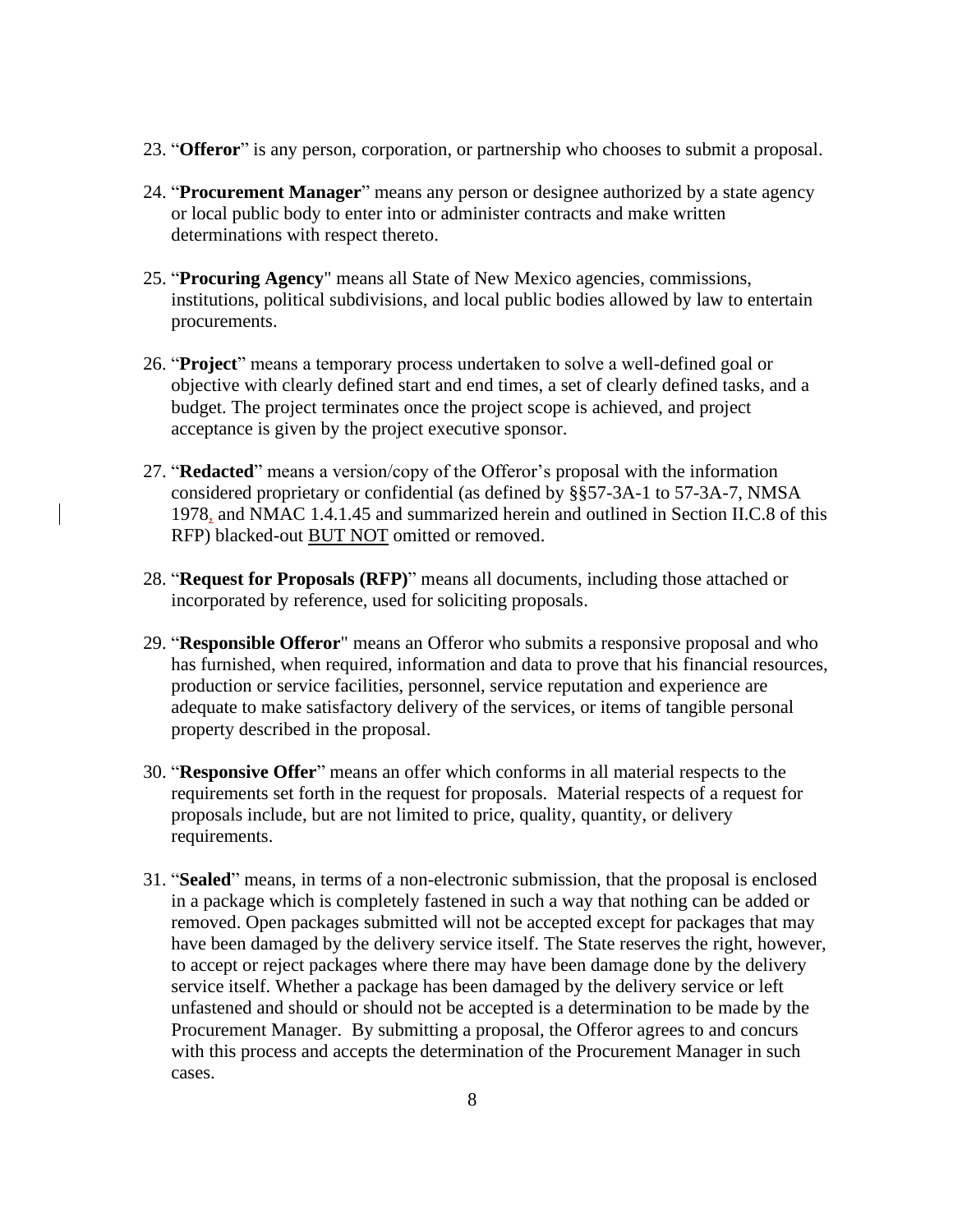- 32. "**Staff**" means any individual who is a full-time, part-time, or an independently contracted employee with the Offerors' company.
- 33. "**State (the State)**" means the State of New Mexico.
- 34. "**State Agency**" means any department, commission, council, board, committee, institution, legislative body, agency, government corporation, educational institution or official of the executive, legislative or judicial branch of the government of this state.
- 35. "**Statement of Concurrence**" means an affirmative statement from the Offeror to the required specification agreeing to comply and concur with the stated requirement(s). This statement shall be included in Offeror's proposal. (E.g., "We concur," "Understands and Complies," "Comply," "Will Comply if Applicable," etc.)
- 36. "**Unredacted**" means a version/copy of the proposal containing all complete information; including any that the Offeror would otherwise consider confidential, such copy for use only for the purposes of evaluation.
- 37. "**Written**" means typewritten on standard 8 ½ x 11-inch paper. Larger paper is permissible for charts, spreadsheets, etc.

# <span id="page-8-0"></span>**II. CONDITIONS GOVERNING THE PROCUREMENT**

This section of the RFP contains the schedule of events, the descriptions of each event, and the conditions governing this procurement.

### <span id="page-8-1"></span>**A. SEQUENCE OF EVENTS**

The Procurement Manager will make every effort to adhere to the following schedule. These dates are subject to change at the discretion of NMPRC.

| <b>Action</b>             | <b>Responsible Party</b>  | <b>Due Dates</b>          |  |
|---------------------------|---------------------------|---------------------------|--|
|                           |                           |                           |  |
| 1. Issue RFP              | <b>NMPRC</b>              | April 6, 2022             |  |
| 2. Acknowledgement of     | <b>Potential Offerors</b> | April 14, 2022, at 3 p.m. |  |
| <b>Receipt Form</b>       |                           | MST/MDT                   |  |
| 3. Deadline to submit     | <b>Potential Offerors</b> | April 14, 2022, at 3 p.m. |  |
| <b>Written Questions</b>  |                           | MST/MDT                   |  |
| 4. Response to Written    | <b>NMPRC</b>              | April 21, 2022            |  |
| Questions                 |                           |                           |  |
| 5. Submission of Proposal | <b>Potential Offerors</b> | May 12, 2022, at 3 p.m.   |  |
|                           |                           | <b>MST/MDT</b>            |  |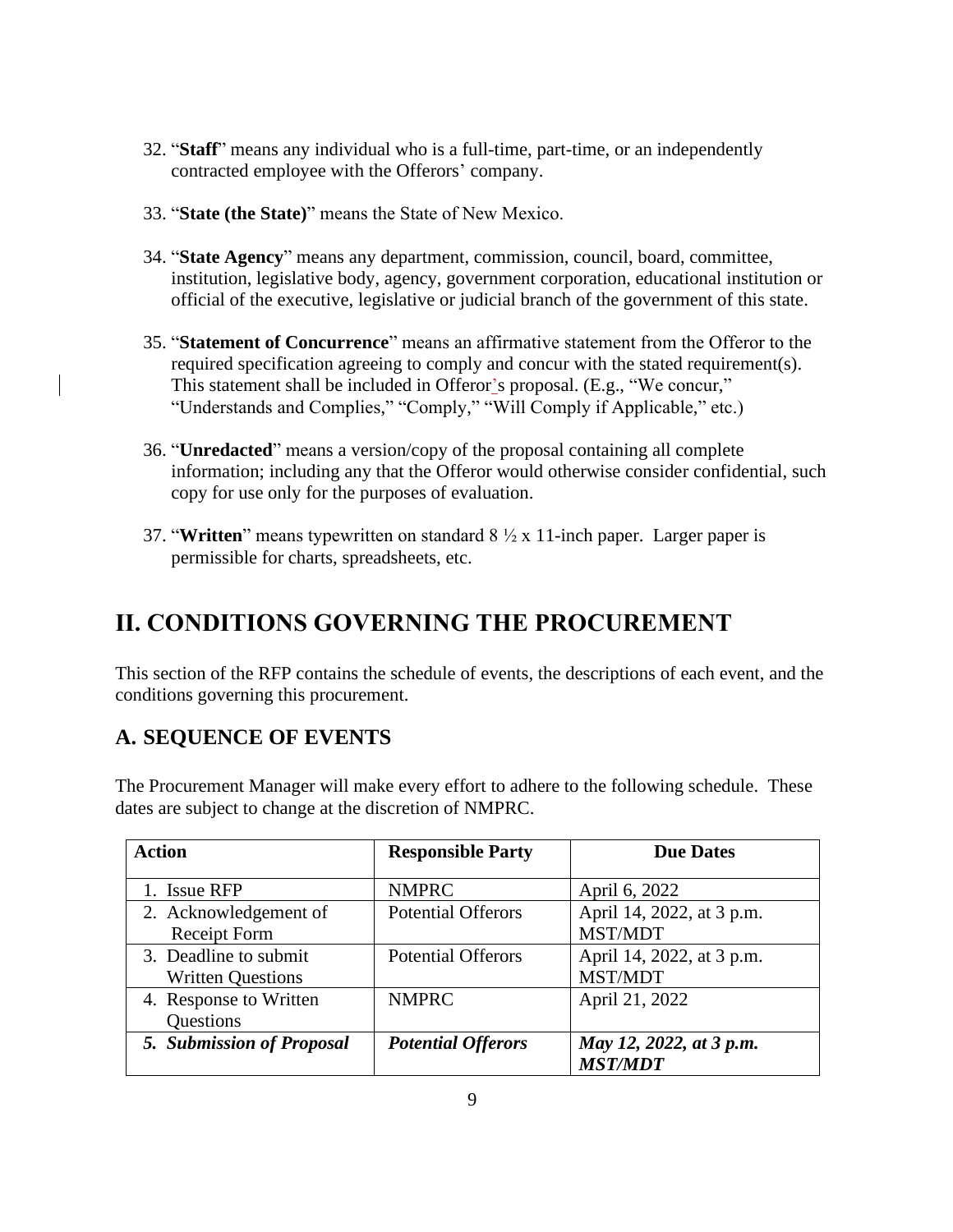| 6. Proposal Evaluation    | <b>Evaluation Committee</b> | May 13-May 24, 2022       |
|---------------------------|-----------------------------|---------------------------|
| 7. Selection of Finalists | <b>Evaluation Committee</b> | May 26, 2022              |
| 8. Best and Final Offers  | <b>Finalist Offerors</b>    | May 27, 2022 (Optional)   |
| 9. Oral Presentation(s)   | <b>Finalist Offerors</b>    | May 27, 2022 (Optional)   |
| 10. Finalize Contractual  | <b>NMPRC/Finalist</b>       | May 31- June 30, 2022     |
| Agreements                | <b>Offerors</b>             |                           |
| 11. Contract Awards       | <b>NMPRC/Finalist</b>       | July 1, 2022              |
|                           | <b>Offerors</b>             |                           |
| 12. Protest Deadline      | <b>NMPRC</b>                | 15 days after awarding of |
|                           |                             | contract                  |

### <span id="page-9-0"></span>**B. EXPLANATION OF EVENTS**

The following paragraphs describe the activities listed in the Sequence of Events shown in Section II.A, above.

### <span id="page-9-1"></span>**1. Issue RFP**

This RFP is being issued on behalf of the Commission on TBD.

### <span id="page-9-2"></span>**2. Acknowledgement of Receipt Form**

Potential Offerors may Email the Acknowledgement of Receipt Form (APPENDIX A), to the Procurement Manager at [Renada.Peery-Galon@state.nm.us,](mailto:Renada.Peery-Galon@state.nm.us) to have their organization placed on the procurement Distribution List. The form must be returned to the Procurement Manager by 3:00 pm MST/ MDT on the date indicated in Section II.A, Sequence of Events

The procurement distribution list will be used for the distribution of written responses to questions, and/or any amendments to the RFP. Failure to return the Acknowledgement of Receipt Form does not prohibit potential Offerors from submitting a response to this RFP. However, by not returning the Acknowledgement of Receipt Form, the potential Offeror's representative shall not be included on the distribution list.

### <span id="page-9-3"></span>**3. Deadline to Submit Written Questions**

Potential Offerors may submit written questions to the Procurement Manager as to the intent or clarity of this RFP until 3:00 pm MST/MDT as indicated in Section II.A, Sequence of Events. All written questions must be addressed to the Procurement Manager as declared in Section I.D. Questions shall be clearly labeled and shall cite the Section(s) in the RFP or other document which form the basis of the question.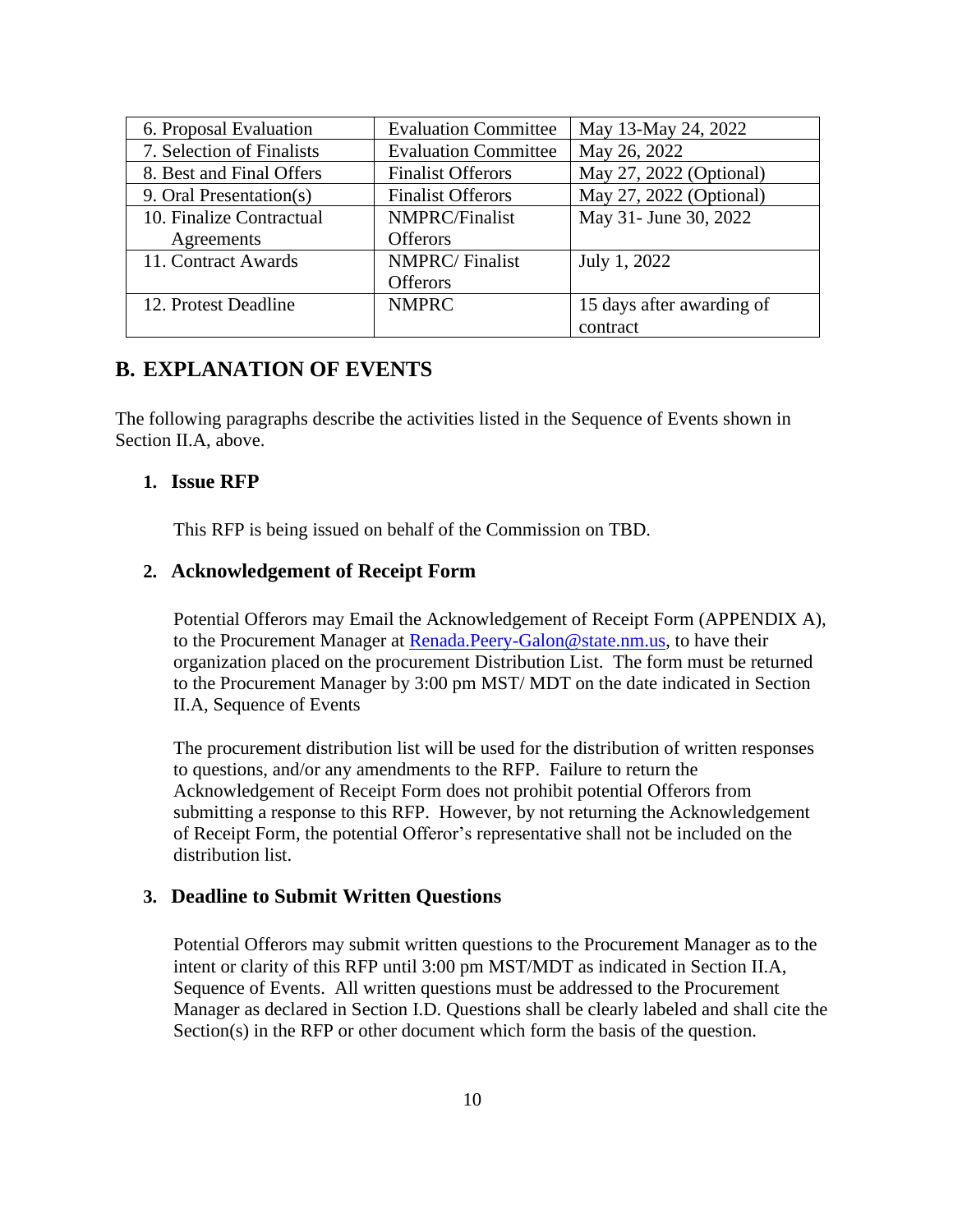### <span id="page-10-0"></span>**4. Response to Written Questions**

Written responses to the written questions will be provided via Email, on or before the date indicated in Section II.A, Sequence of Events, to all potential Offerors who timely submitted an Acknowledgement of Receipt Form (Section II.B.2 and APPENDIX A).

#### <span id="page-10-1"></span>**5. Submission of Proposal**

At this time, only **electronic** proposal submission is allowed. **Do not** submit hard copies until further notice.

ALL OFFEROR PROPOSALS MUST BE RECEIVED FOR REVIEW AND EVALUATION BY THE PROCUREMENT MANAGER OR DESIGNEE NO LATER THAN **3:00 PM** MST/MDT ON THE DATE INDICATED IN SECTION II.A, SEQUENCE OF EVENTS. **PROPOSALS RECEIVED AFTER THIS DEADLINE WILL NOT BE ACCEPTED.** The date and time of receipt will be recorded on each proposal.

### *Proposals must be submitted electronically through [Renada.Peery-](mailto:Renada.Peery-Galon@state.nm.us)*

*[Galon@state.nm.us.](mailto:Renada.Peery-Galon@state.nm.us) Refer to Section III.B.1 for instructions.* Proposals submitted by facsimile, or other electronic means other than through the Email, will not be accepted.

Pursuant to §13-1-116, NMSA 1978, the contents of proposals shall not be disclosed to competing potential Offerors during the negotiation process. The negotiation process is deemed to be in effect until the contract is awarded pursuant to this Request for Proposals. Awarded in this context means the final required state agency signature on the contract(s) resulting from the procurement has been obtained.

### <span id="page-10-2"></span>**6. Proposal Evaluation**

An Evaluation Committee will perform the evaluation of proposals. This process will take place as indicated in Section II.A, Sequence of Events, depending upon the number of proposals received. During this time, the Procurement Manager may initiate discussions with Offerors who submit responsive or potentially responsive proposals for the purpose of clarifying aspects of the proposals. However, proposals may be accepted and evaluated without such discussion. Discussions SHALL NOT be initiated by the Offerors.

### <span id="page-10-3"></span>**7. Selection of Finalists**

The Evaluation Committee will select, and the Procurement Manager will notify the Finalist Offerors as per schedule Section II.A, Sequence of Events or as soon as possible thereafter. A schedule for Oral Presentation, if any, will be determined at this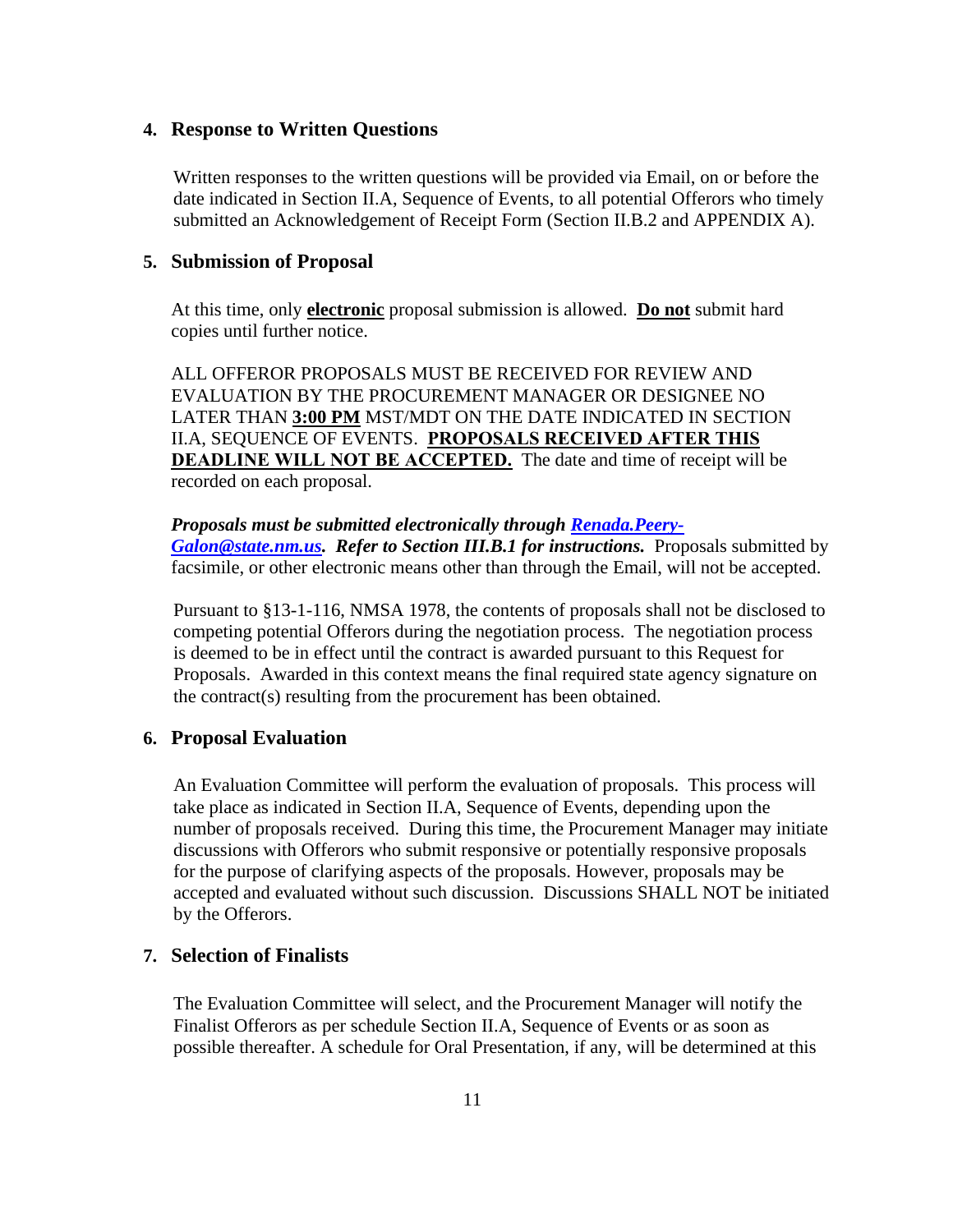time. Finalists will be comprised of the three (3) Offerors receiving the highest average cumulative cores in Section V.A.

### <span id="page-11-0"></span>**8. Best and Final Offers**

Finalist Offerors may be asked to submit revisions to their proposals for the purpose of obtaining best and final offers by as per schedule Section II. A, Sequence of Events or as soon as possible. Best and final offers may also be clarified and amended at Finalist Offeror's oral presentation.

### <span id="page-11-1"></span>**9. Oral Presentations**

Finalist Offerors, as selected per Section II.B.7 above, may be required to conduct an oral presentation at a location to be determined as per schedule Section II.A, Sequence of Events, or as soon as possible thereafter. If oral presentations are held, Finalist Offerors may be required to make their presentations through electronic means (GoToMeeting, Zoom, etc.). The Agency will provide Finalist Offerors with applicable details. Whether or not Oral Presentations will be held is at the discretion of the Evaluation Committee.

#### <span id="page-11-2"></span>**10. Finalize Contractual Agreements**

After approval of the Evaluation Committee Report, any contractual agreement(s) resulting from this RFP will be finalized with the most advantageous Offeror(s), taking into consideration the evaluation factors set forth in this RFP, as per Section II.A, Sequence of Events, or as soon as possible thereafter. The most advantageous proposal may or may not have received the most points. In the event mutually agreeable terms cannot be reached with the apparent most advantageous Offeror in the timeframe specified, the State reserves the right to finalize a contractual agreement with the next most advantageous Offeror(s) without undertaking a new procurement process.

### <span id="page-11-3"></span>**11. Contract Awards**

Upon receipt of the signed contractual agreement, the Agency Procurement office will award as per Section II.A, Sequence of Events, or as soon as possible thereafter. The award is subject to appropriate Department and State approval.

#### <span id="page-11-4"></span>**12. Protest Deadline**

Any protest by an Offeror must be timely submitted and in conformance with §13-1- 172, NMSA 1978, and applicable procurement regulations. As a Protest Manager has been named in this Request for Proposals, pursuant to §13-1-172, NMSA 1978 and 1.4.1.82 NMAC, ONLY protests delivered directly to the Protest Manager in writing and in a timely fashion will be considered to have been submitted properly and in accordance with statute, rule, and this Request for Proposals. The 15-calendar day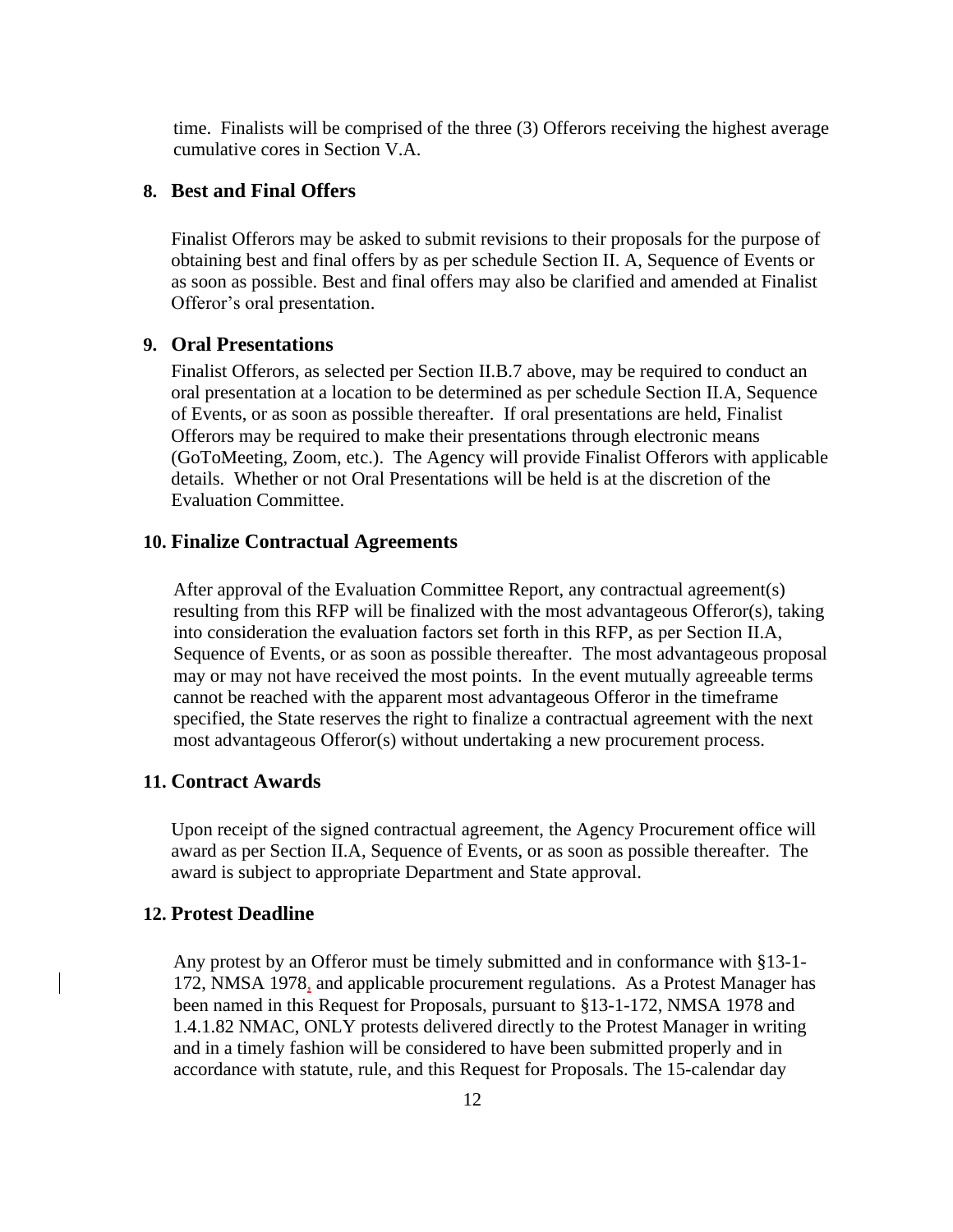protest period shall begin on the day following the notice of award of contract(s) and will end at 5:00 pm MST/MDT on the  $15<sup>th</sup>$  day. Protests must be written and must include the name and address of the protestor and the request for proposal number. It must also contain a statement of the grounds for protest including appropriate supporting exhibits and it must specify the ruling requested from the party listed below. The protest must be delivered to:

> Protest Manager: Monica Maestas Chief Procurement Officer [MonicaF.Maestas@state.nm.us](mailto:MonicaF.Maestas@state.nm.us)

### **PROTESTS RECEIVED AFTER THE DEADLINE WILL NOT BE ACCEPTED.**

### <span id="page-12-1"></span><span id="page-12-0"></span>**C. GENERAL REQUIREMENTS**

### **1. Acceptance of Conditions Governing the Procurement**

Potential Offerors must indicate their acceptance of these Conditions Governing the Procurement, Section II.C, by completing and signing the Letter of Transmittal form, pursuant to the requirements in Section II.C.30, located in APPENDIX E.

#### <span id="page-12-2"></span>**2. Incurring Cost**

Any cost incurred by the potential Offeror in preparation, transmittal, and/or presentation of any proposal or material submitted in response to this RFP shall be borne solely by the Offeror. Any cost incurred by the Offeror for set up and demonstration of the proposed equipment and/or system shall be borne solely by the Offeror.

### <span id="page-12-3"></span>**3. Prime Contractor Responsibility**

Any contractual agreement that may result from this RFP shall specify that the prime contractor is solely responsible for fulfillment of all requirements of the contractual agreement with a State Agency which may derive from this RFP. The State Agency entering into a contractual agreement with a vendor will make payments to only the prime contractor.

### <span id="page-12-4"></span>**4. Subcontractors/Consent**

The use of subcontractors is allowed. The prime contractor shall be wholly responsible for the entire performance of the contractual agreement whether or not subcontractors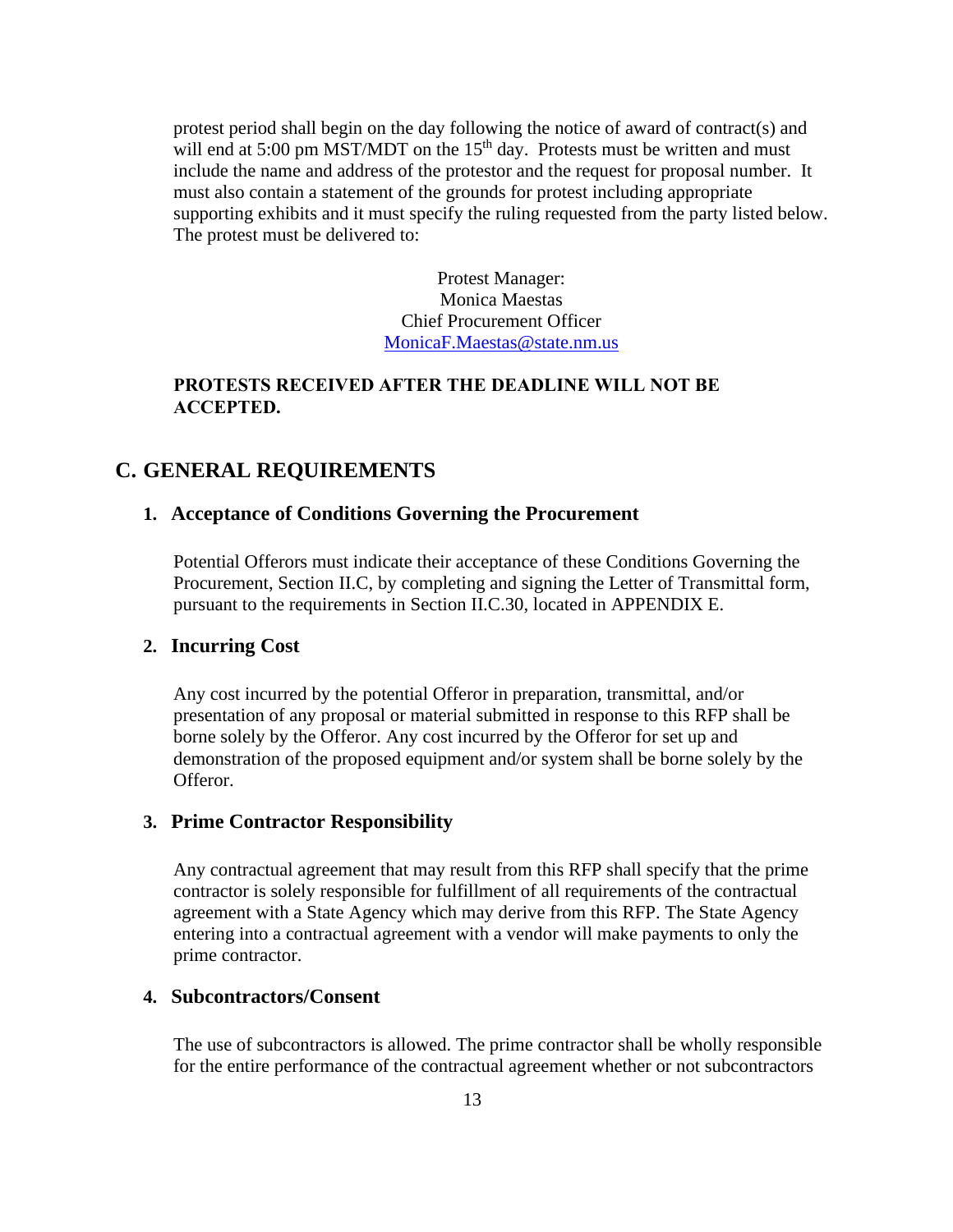are used. Additionally, the prime contractor must receive approval, in writing, from the agency awarding any resultant contract before any subcontractor is used during the term of this agreement.

### <span id="page-13-0"></span>**5. Amended Proposals**

An Offeror may submit an amended proposal before the deadline for receipt of proposals. Such amended proposals must be complete replacements for a previously submitted proposal and must be clearly identified as such in the transmittal letter. **Agency personnel will not merge, collate, or assemble proposal materials.**

### <span id="page-13-1"></span>**6. Offeror's Rights to Withdraw Proposal**

Offerors will be allowed to withdraw their proposals at any time prior to the deadline for receipt of proposals. The Offeror must submit a written withdrawal request addressed to the Procurement Manager and signed by the Offeror's duly authorized representative.

The approval or denial of withdrawal requests received after the deadline for receipt of the proposals is governed by the applicable procurement regulations,  $1.4.1.5 \& 1.4.1.36$ NMAC.

### <span id="page-13-2"></span>**7. Proposal Offer Firm**

Responses to this RFP, including proposal prices for services, will be considered firm for one-hundred twenty (120) days after the due date for receipt of proposals or ninety (90) days after the due date for the receipt of a best and final offer, if the Offeror is invited or required to submit one.

### <span id="page-13-3"></span>**8. Disclosure of Proposal Contents**

The contents of all submitted proposals will be kept confidential until the final award has been completed by the Agency. At that time, all proposals and documents pertaining to the proposals will be available for public inspection, *except* for proprietary or confidential material as follows:

### a. *Proprietary and Confidential information is restricted to*:

- 1. confidential financial information concerning the Offeror's organization; and
- 2. information that qualifies as a trade secret in accordance with the Uniform Trade Secrets Act, §§57-3A-1 through 57-3A-7, NMSA 1978.
- b. An additional but separate redacted version of Offeror's proposal, as outlined and identified in Sections III.B.1.a.i, shall be submitted containing the blackedout proprietary or confidential information, in order to facilitate eventual public inspection of the non-confidential version of Offeror's proposal.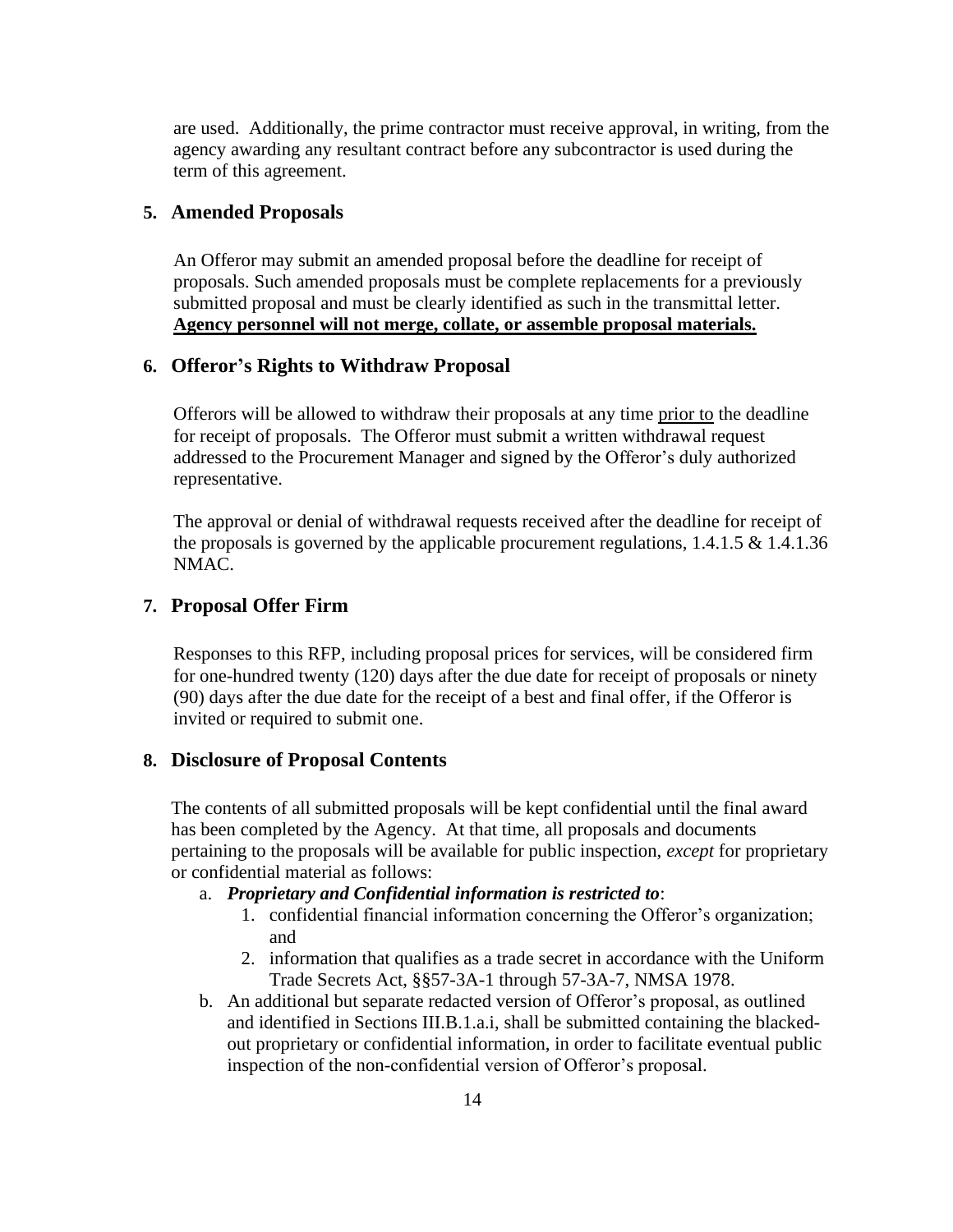**IMPORTANT:** The price of products offered, or the cost of services proposed **SHALL NOT** be designated as proprietary or confidential information.

If a request is received for disclosure of proprietary or confidential materials, the Agency shall examine the request and make a written determination that specifies which portions of the proposal should be disclosed. Unless the Offeror takes legal action to prevent the disclosure, the proposal will be so disclosed. The proposal shall be open to public inspection subject to any continuing prohibition on the disclosure of proprietary or confidential information.

### <span id="page-14-0"></span>**9. No Obligation**

This RFP in no manner obligates the State of New Mexico or any of its Agencies to the use of any Offeror's services until a valid written contract is awarded and approved by appropriate authorities.

### <span id="page-14-1"></span>**10. Termination**

This RFP may be canceled at any time and any and all proposals may be rejected in whole or in part when the Agency determines such action to be in the best interest of the State of New Mexico.

### <span id="page-14-2"></span>**11. Sufficient Appropriation**

Any contract awarded as a result of this RFP process may be terminated if sufficient appropriations or authorizations do not exist. Such terminations will be affected by sending written notice to the contractor. The Agency's decision as to whether sufficient appropriations and authorizations are available will be accepted by the contractor as final.

### <span id="page-14-3"></span>**12. Legal Review**

The Agency requires that all Offerors agree to be bound by the General Requirements contained in this RFP. Any Offeror's concerns must be promptly submitted in writing to the attention of the Procurement Manager.

### <span id="page-14-4"></span>**13. Governing Law**

This RFP and any agreement with an Offeror which may result from this procurement shall be governed by the laws of the State of New Mexico.

### <span id="page-14-5"></span>**14. Basis for Proposal**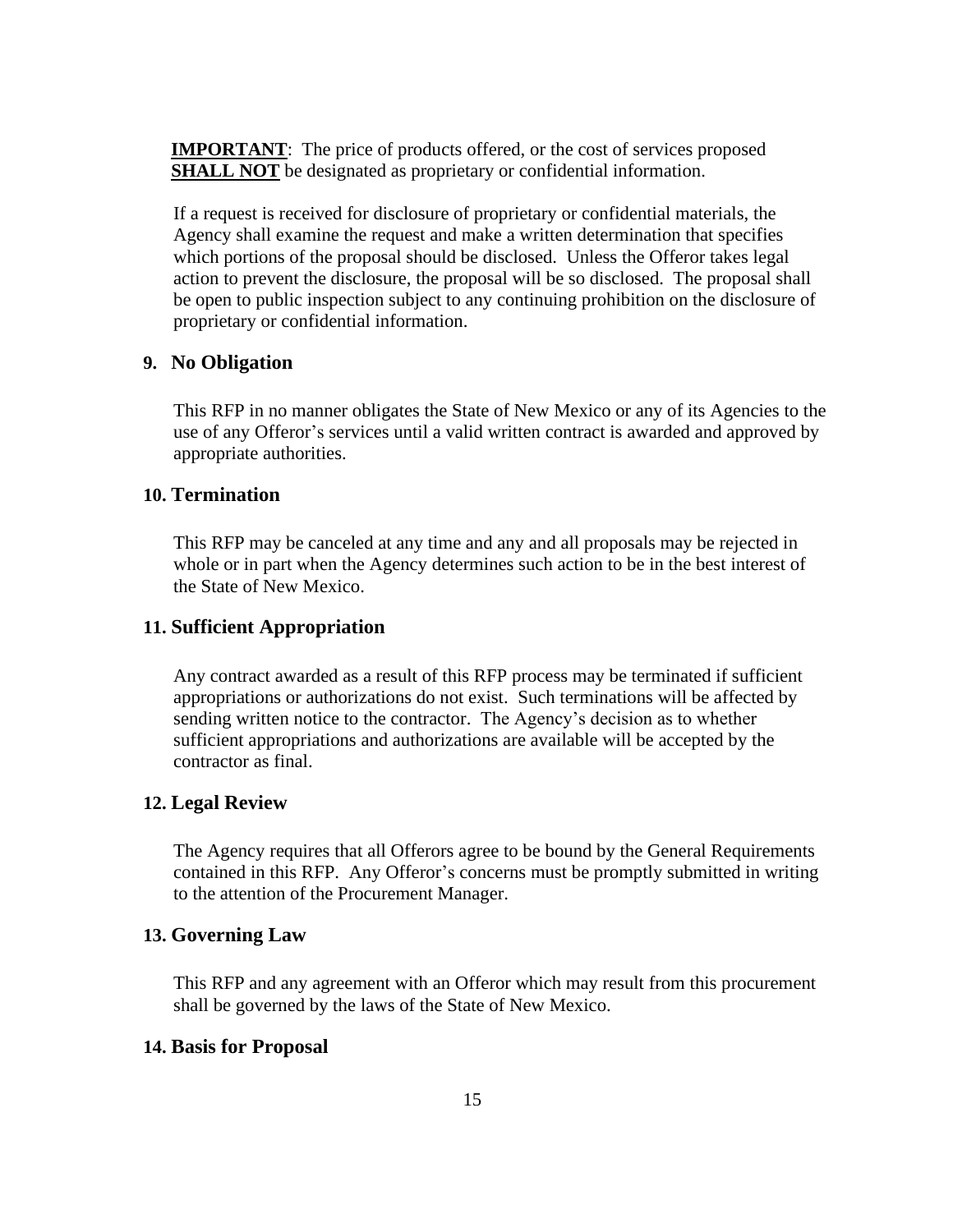Only information supplied in writing by the Procurement Manager or contained in this RFP shall be used as the basis for the preparation of Offeror proposals.

### <span id="page-15-0"></span>**15. Contract Terms and Conditions**

The contract between an agency and a contractor will follow the format specified by the New Mexico Office of the State Auditor and contain the terms and conditions set forth in the Sample Contract Appendix C. However, the Agency reserves the right to negotiate provisions in addition to those contained in this RFP (Sample Contract) with any Offeror. The contents of this RFP, as revised and/or supplemented, and the successful Offeror's proposal will be incorporated into and become part of any resultant contract.

The Agency discourages exceptions from the contract terms and conditions as set forth in the RFP Sample Contract. Such exceptions may cause a proposal to be rejected as nonresponsive when, in the sole judgment of the Agency (and its evaluation team), the proposal appears to be conditioned on the exception, or correction of what is deemed to be a deficiency, or an unacceptable exception is proposed which would require a substantial proposal rewrite to correct.

Should an Offeror object to any of the terms and conditions as set forth in the RFP Sample Contract (APPENDIX C) strongly enough to propose alternate terms and conditions in spite of the above, the Offeror must propose **specific** alternative language. The Agency may or may not accept the alternative language. General references to the Offeror's terms and conditions or attempts at complete substitutions of the Sample Contract are not acceptable to the Agency and will result in disqualification of the Offeror's proposal.

Offerors must provide a brief discussion of the purpose and impact, if any, of each proposed change followed by the specific proposed alternate wording.

If an Offeror fails to propose any alternate terms and conditions during the procurement process (the RFP process prior to selection as successful Offeror), no proposed alternate terms and conditions will be considered later during the negotiation process. Failure to propose alternate terms and conditions during the procurement process (the RFP process prior to selection as successful Offeror) is an **explicit agreement** by the Offeror that the contractual terms and conditions contained herein are **accepted** by the Offeror.

### <span id="page-15-1"></span>**16. Offeror's Terms and Conditions**

Offerors must submit with the proposal a complete set of any additional terms and conditions they expect to have included in a contract negotiated with the Agency. See Section II.C.15 for requirements.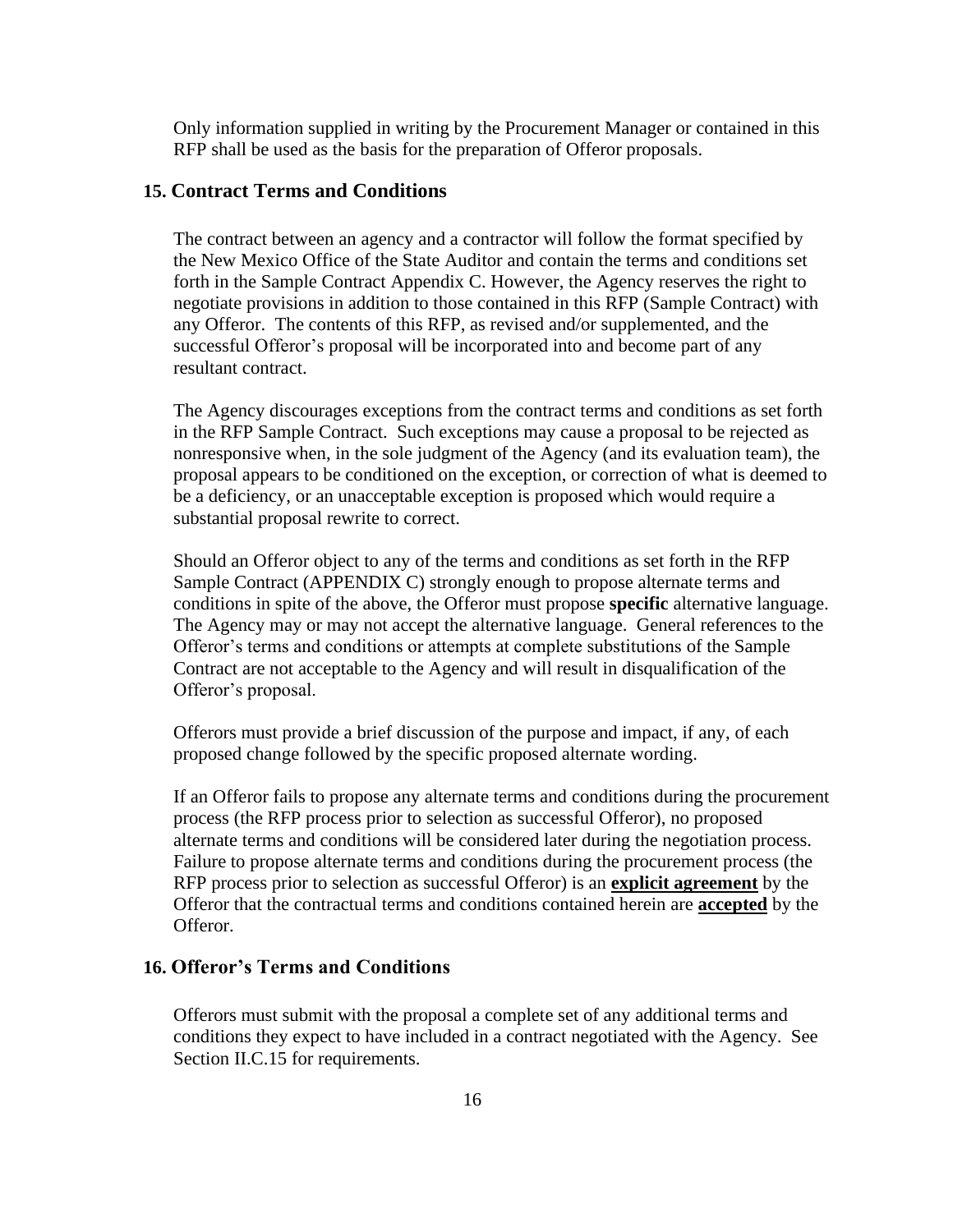### <span id="page-16-0"></span>**17. Contract Deviations**

Any additional terms and conditions, which may be the subject of negotiation (such terms and conditions having been proposed during the procurement process, that is, the RFP process prior to selection as successful Offeror), will be discussed only between the Agency and the Offeror selected and shall not be deemed an opportunity to amend the Offeror's proposal.

### <span id="page-16-1"></span>**18. Offeror Qualifications**

The Evaluation Committee may make such investigations as necessary to determine the ability of the potential Offeror to adhere to the requirements specified within this RFP. The Evaluation Committee will reject the proposal of any potential Offeror who is not a Responsible Offeror or fails to submit a Responsive Offer as defined in §13-1-83 and §13-1-85, NMSA 1978.

#### <span id="page-16-2"></span>**19. Right to Waive Minor Irregularities**

The Evaluation Committee reserves the right to waive minor irregularities, as defined in Section I.F.19. The Evaluation Committee also reserves the right to waive mandatory requirements, provided that **all** of the otherwise responsive proposals failed to meet the same mandatory requirements and the failure to do so does not otherwise materially affect the procurement. This right is at the sole discretion of the Evaluation Committee.

### <span id="page-16-3"></span>**20. Change in Contractor Representatives**

The Agency reserves the right to require a change in contractor representatives if the assigned representative(s) is (are) not, in the opinion of the Agency, adequately meeting the needs of the Agency.

### <span id="page-16-4"></span>**21. Notice of Penalties**

The Procurement Code, §§13-1-28 through 13-1-199, NMSA 1978, imposes civil, and misdemeanor and felony criminal penalties for its violation. In addition, the New Mexico criminal statutes impose felony penalties for bribes, gratuities, and kickbacks.

#### <span id="page-16-5"></span>**22. Agency Rights**

The Agency in agreement with the Evaluation Committee reserves the right to accept all or a portion of a potential Offeror's proposal.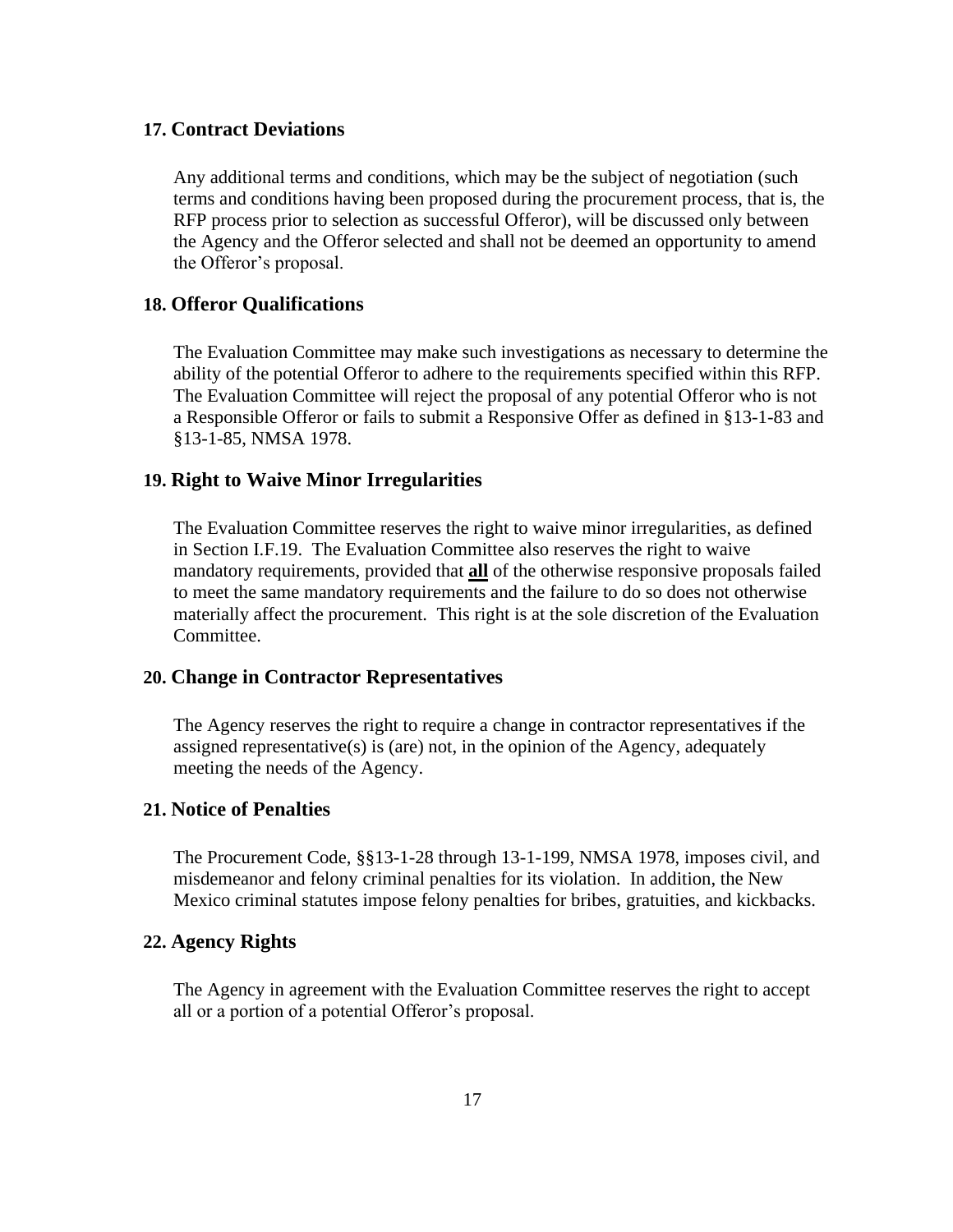#### <span id="page-17-0"></span>**23. Right to Publish**

Throughout the duration of this procurement process and contract term, Offerors and contractors must secure from the agency written approval prior to the release of any information that pertains to the potential work or activities covered by this procurement and/or agency contracts deriving from this procurement. Failure to adhere to this requirement may result in disqualification of the Offeror's proposal or removal from the contract.

### <span id="page-17-1"></span>**24. Ownership of Proposals**

All documents submitted in response to the RFP shall become property of the State of New Mexico.

### <span id="page-17-2"></span>**25. Confidentiality**

Any confidential information provided to, or developed by, the contractor in the performance of the contract resulting from this RFP shall be kept confidential and shall not be made available to any individual or organization by the contractor without the prior written approval of the Agency.

The Contractor(s) agrees to protect the confidentiality of all confidential information and not to publish or disclose such information to any third party without the procuring Agency's written permission.

Contractor agrees to take all reasonable and commercially accepted measures to ensure the security and confidentiality of such information, including but not limited to password protection of all confidential data stored and transmitted. Agency data shall be protected in flight and at rest by encryption best practices and Contractor agrees such encryption shall be used on every device where the Agency data may be stored or transmitted.

#### <span id="page-17-3"></span>**26. Electronic mail address required**

A large part of the communication regarding this procurement will be conducted by electronic mail (Email). Offeror must have a valid Email address to receive this correspondence. (See also Section II.B.4, Response to Written Questions).

### <span id="page-17-4"></span>**27. Use of Electronic Versions of this RFP**

This RFP is being made available by electronic means. In the event of conflict between a version of the RFP in the Offeror's possession and the version maintained by the Agency, the Offeror acknowledges that the version maintained by the agency shall govern. Please refer to: http://www.nmprc.org.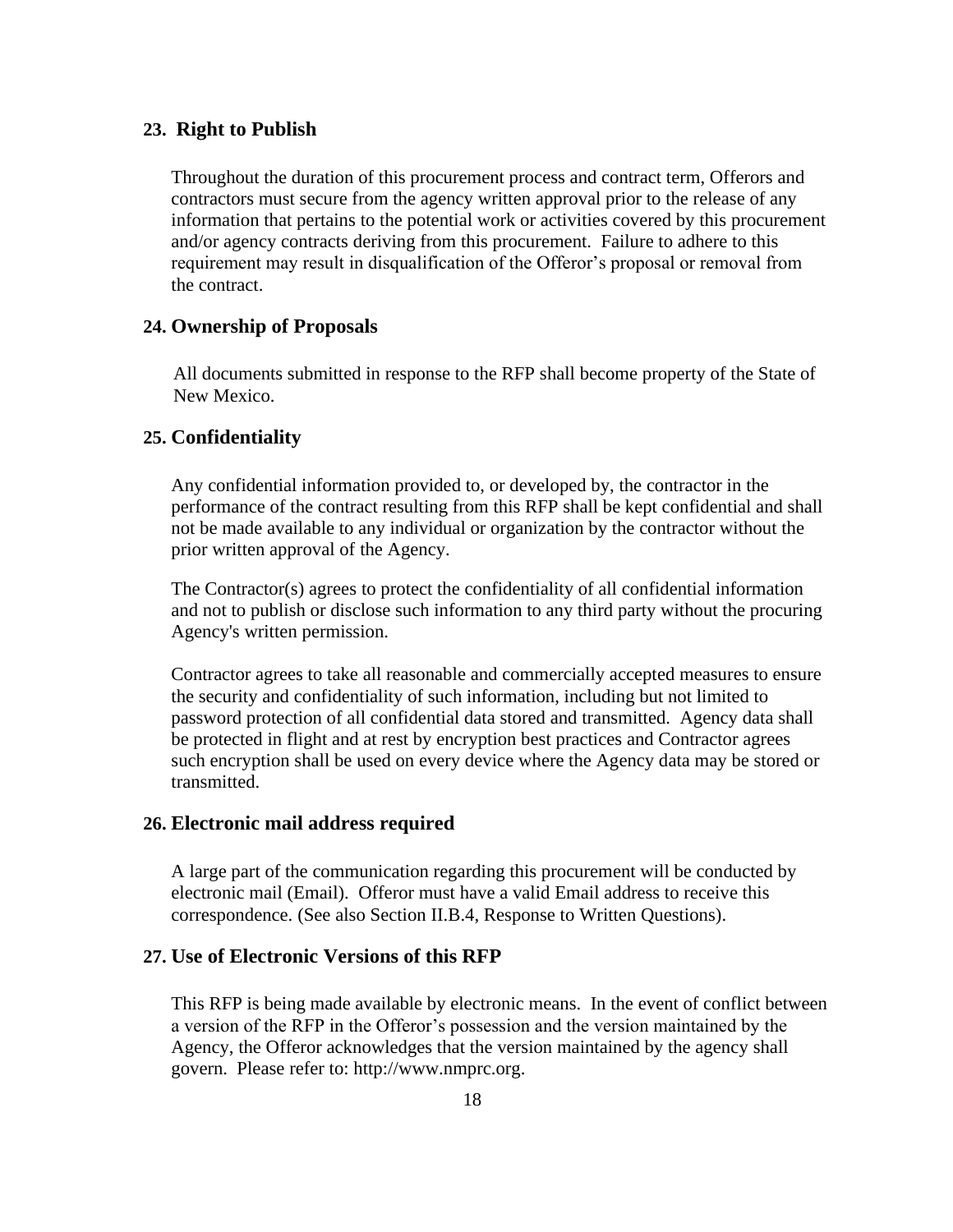### <span id="page-18-0"></span>**28. New Mexico Employees Health Coverage**

- A. If the Offeror has, or grows to, six (6) or more employees who work, or who are expected to work, an average of at least 20 hours per week over a six (6) month period during the term of the contract, Offeror must agree to have in place, and agree to maintain for the term of the contract, health insurance for those employees if the expected annual value in the aggregate of any and all contracts between Contractor and the State exceed \$250,000 dollars.
- B. Offeror must agree to maintain a record of the number of employees who have (a) accepted health insurance; (b) decline health insurance due to other health insurance coverage already in place; or (c) decline health insurance for other reasons. These records are subject to review and audit by a representative of the state.
- C. Offeror must agree to advise all employees of the availability of State publicly financed health care coverage programs by providing each employee with, as a minimum, the following web site link to additional information [https://bewellnm.com.](https://bewellnm.com/)
- D. For Indefinite Quantity, Indefinite Delivery contracts (price agreements without specific limitations on quantity and providing for an indeterminate number of orders to be placed against it); these requirements shall apply the first day of the second month after the Offeror reports combined sales (from state and, if applicable, from local public bodies if from a state price agreement) of \$250,000.

### <span id="page-18-1"></span>**29. Campaign Contribution Disclosure Form**

Offeror must complete, sign, and return the Campaign Contribution Disclosure Form, APPENDIX B, as a part of their proposal. This requirement applies regardless of whether a covered contribution was made or not made for the positions of Governor and Lieutenant Governor or other identified official. **Failure to complete and return the signed, unaltered form will result in Offeror's disqualification.**

### <span id="page-18-2"></span>**30. Letter of Transmittal**

Offeror's proposal must be accompanied by an **unaltered** Letter of Transmittal Form (APPENDIX E), which must be **completed** and **signed** by the individual authorized to contractually obligate the company, identified in #2 below. **DO NOT LEAVE ANY OF THE ITEMS ON THE FORM BLANK** (N/A, None, Does not apply, etc. are acceptable responses).

The Letter of Transmittal MUST: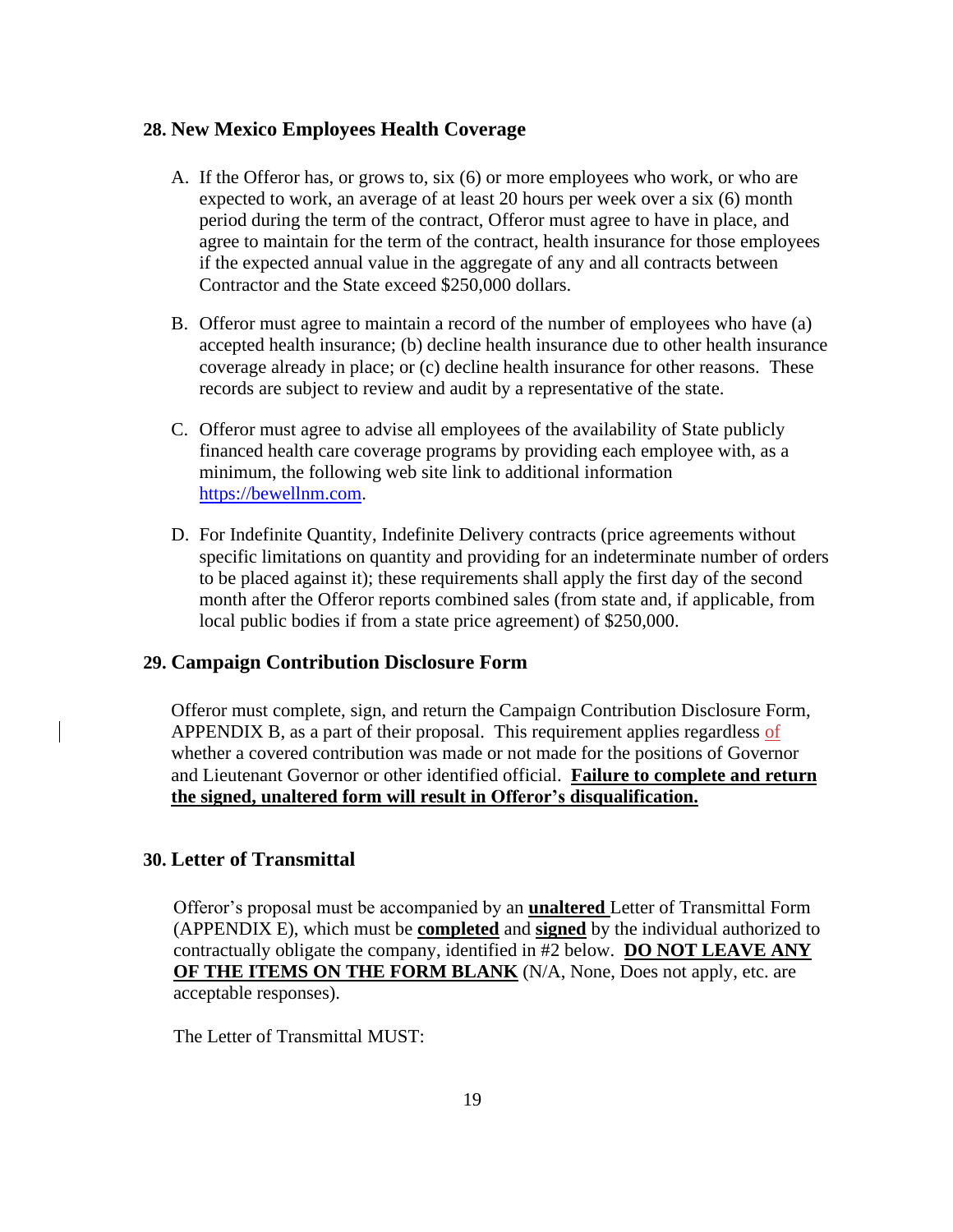- 1. Identify the submitting business entity (its Name, Mailing Address and Phone Number);
- 2. Identify the Name, Title, Telephone, and Email address of the person authorized by the Offeror's organization to (A) contractually obligate the business entity providing the Offer, (B) negotiate a contract on behalf of the organization; and/or (C) provide clarifications or answer questions regarding the Offeror's proposal content *(a response to B and/or C is only required if the responses differ from the individual identified in A)*;
- 3. Identify sub-contractors, if any, anticipated to be utilized in the performance of any resultant contract award;
- 4. Describe any relationship with any other entity (such as State Agency, reseller, etc., that is not a sub-contractor identified in #3), if any, which will be used in the performance of this awarded contract; and
- 5. Be signed and dated by the person identified in #2 above, attesting to the veracity of the information provided, and acknowledging (a) the organization's acceptance of the Conditions Governing the Procurement stated in Section II.C.1, (b) the organizations acceptance of the Section V Evaluation Factors, and (c) receipt of any and all amendments to the RFP.

### **Failure to respond to ALL items as indicated above, will result in the Offeror's disqualification.**

### <span id="page-19-0"></span>**31. Disclosure Regarding Responsibility**

- A. Any prospective Contractor and any of its Principals who enter into a contract greater than sixty thousand dollars (\$60,000.00) with any state agency or local public body for professional services, tangible personal property, services, or construction agrees to disclose whether the Contractor, or any principal of the Contractor's company:
	- 1. is presently debarred, suspended, proposed for debarment, or declared ineligible for award of contract by any federal entity, state agency or local public body;
	- 2. has within a three-year period preceding this offer, been convicted in a criminal matter or had a civil judgment rendered against them for:
		- a. the commission of fraud or a criminal offense in connection with obtaining, attempting to obtain, or performing a public (federal, state, or local) contract or subcontract;
		- b. violation of Federal or state antitrust statutes related to the submission of offers; or
		- c. the commission in any federal or state jurisdiction of embezzlement, theft, forgery, bribery, falsification, or destruction of records, making false statements, tax evasion, violation of Federal criminal tax law, or receiving stolen property;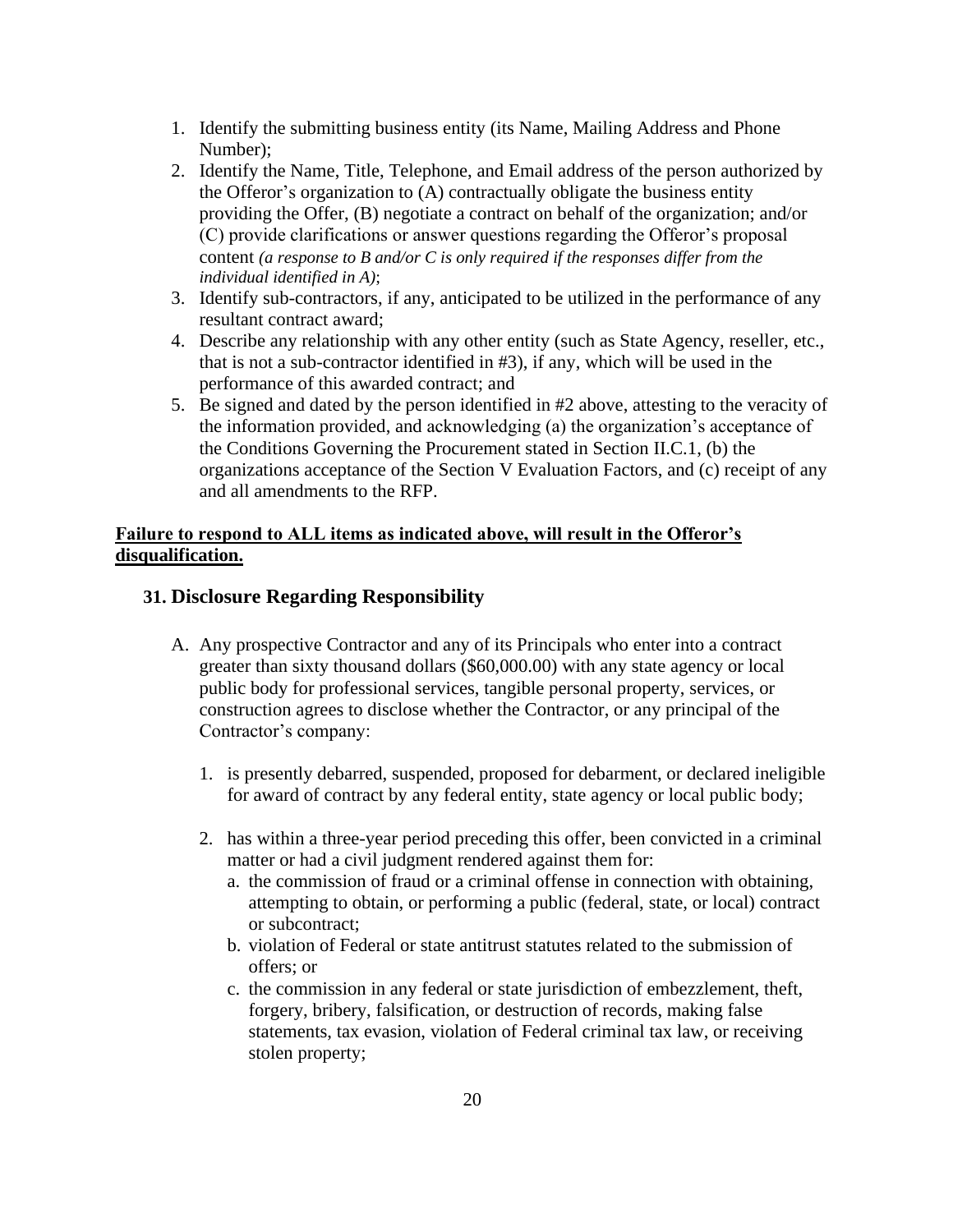- 3. is presently indicted for, or otherwise criminally or civilly charged by any (federal state or local) government entity with the commission of any of the offenses enumerated in paragraph A of this disclosure;
- A. has, preceding this offer, been notified of any delinquent Federal or state taxes in an amount that exceeds \$3,000.00 of which the liability remains unsatisfied. Taxes are considered delinquent if the following criteria apply.
	- a. The tax liability is finally determined. The liability is finally determined if it has been assessed. A liability is not finally determined if there is a pending administrative or judicial challenge. In the case of a judicial challenge of the liability, the liability is not finally determined until all judicial appeal rights have been exhausted.
	- b. The taxpayer is delinquent in making payment. A taxpayer is delinquent if the taxpayer has failed to pay the tax liability when full payment was due and required. A taxpayer is not delinquent in cases where enforced collection action is precluded.
	- c. Have within a three-year period preceding this offer, had one or more contracts terminated for default by any federal or state agency or local public body.
- B. Principal, for the purpose of this disclosure, means an officer, director, owner, partner, or a person having primary management or supervisory responsibilities within a business entity or related entities.
- C. The Contractor shall provide immediate written notice to the Agency if, at any time during the term of this Agreement, the Contractor learns that the Contractor's disclosure was at any time erroneous or became erroneous by reason of changed circumstances.
- D. A disclosure that any of the items in this requirement exist will not necessarily result in termination of this Agreement. However, the disclosure will be considered in the determination of the Contractor's responsibility and ability to perform under this Agreement. Failure of the Contractor to furnish a disclosure or provide additional information as requested will render the Offeror nonresponsive.
- E. Nothing contained in the foregoing shall be construed to require establishment of a system of records in order to render, in good faith, the disclosure required by this document. The knowledge and information of a Contractor is not required to exceed that which is the normally possessed by a prudent person in the ordinary course of business dealings.
- F. The disclosure requirement provided is a material representation of fact upon which reliance was placed when making an award and is a continuing material representation of the facts during the term of this Agreement. If during the performance of the contract, the Contractor is indicted for or otherwise criminally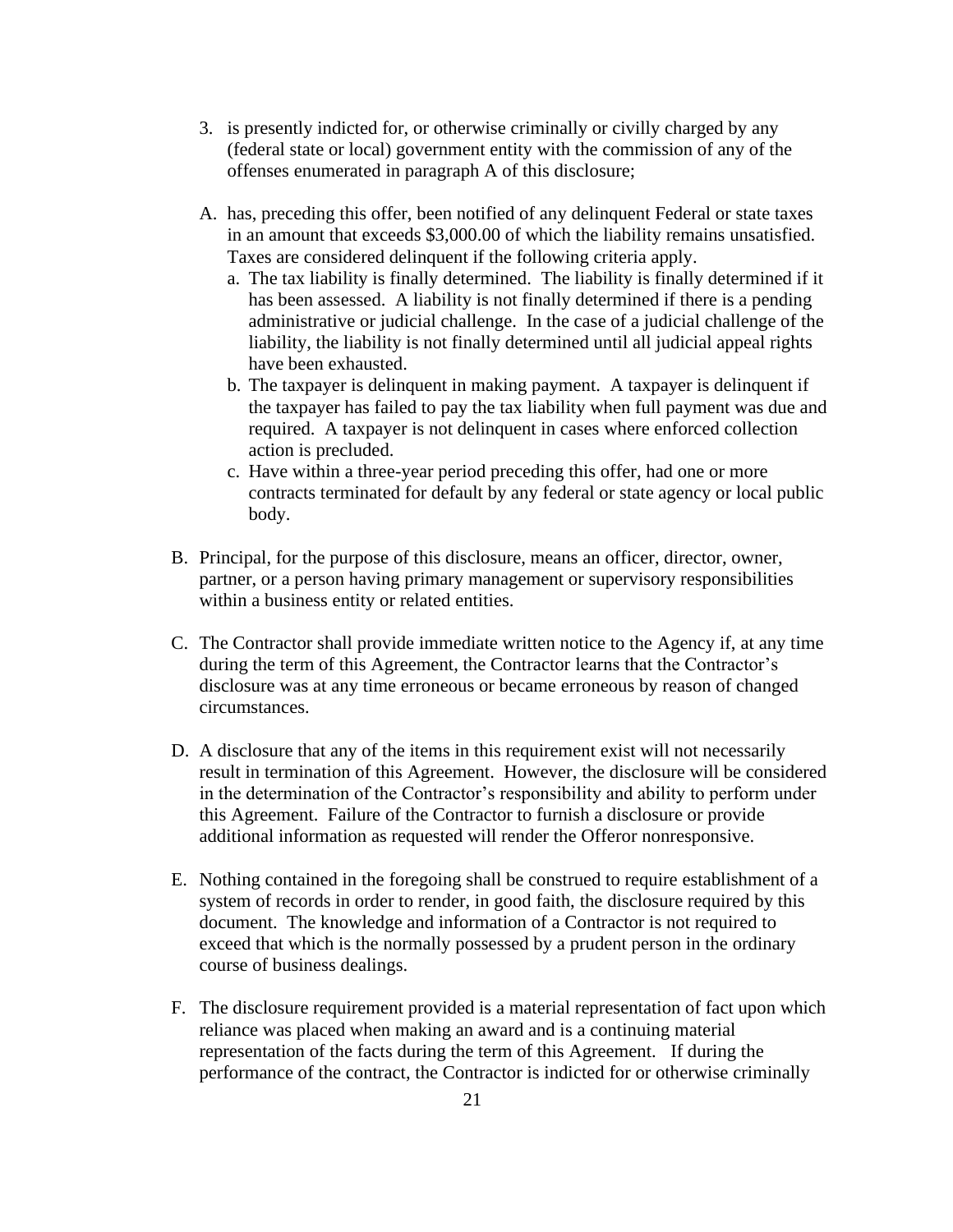or civilly charged by any government entity (federal, state, or local) with commission of any offenses named in this document the Contractor must provide immediate written notice to the Agency. If it is later determined that the Contractor knowingly rendered an erroneous disclosure, in addition to other remedies available to the Government, the State Purchasing Agent or Central Purchasing Officer may terminate the involved contract for cause. Still further the State Purchasing Agent or Central Purchasing Officer may suspend or debar the Contractor from eligibility for future solicitations until such time as the matter is resolved to the satisfaction of the State Purchasing Agent or Central Purchasing Officer.

### <span id="page-21-0"></span>**32. New Mexico Preferences**

To ensure adequate consideration and application of §13-1-21, NMSA 1978 (as amended), Offerors **must** include a copy of their preference certificate with their proposal. Certificates for preferences must be obtained through the New Mexico Department of Taxation & Revenue [http://www.tax.newmexico.gov/Businesses/in](http://www.tax.newmexico.gov/Businesses/in-state-veteran-preference-certification.aspx)[state-veteran-preference-certification.aspx.](http://www.tax.newmexico.gov/Businesses/in-state-veteran-preference-certification.aspx)

### A. **New Mexico Business Preference**

A copy of the certification must accompany Offeror's proposal**.**

B. **New Mexico Resident Veterans Business Preference**

A copy of the certification must accompany Offeror's proposal.

**An agency shall not award a business both a resident business preference and a resident veteran business preference.**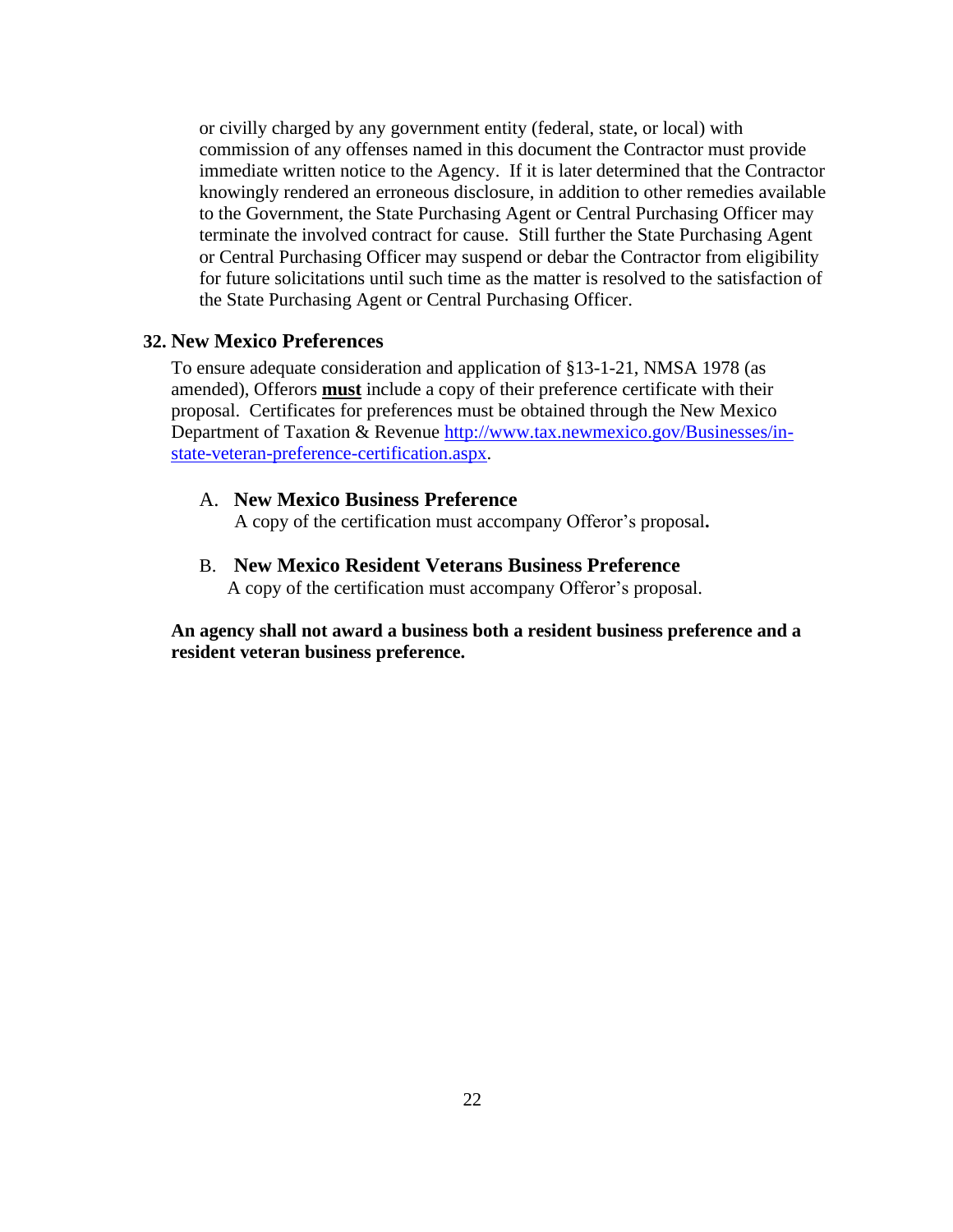### <span id="page-22-0"></span>**III. RESPONSE FORMAT AND ORGANIZATION**

### <span id="page-22-1"></span>**A. NUMBER OF RESPONSES**

Offerors shall submit only one proposal in response to this RFP.

### <span id="page-22-3"></span><span id="page-22-2"></span>**B. NUMBER OF COPIES**

### **1. ELECTRONIC SUBMISSION ONLY Responses (Renada.Peery-Galon@state.nm.us)**

**Proposals in response to this RFP must be submitted through Email – [Renada.Peery-](mailto:Renada.Peery-Galon@state.nm.us)[Galon@state.nm.us](mailto:Renada.Peery-Galon@state.nm.us) ONLY**, the Offeror need only submit one single electronic copy of each portion of its proposal (Technical and Cost) as outlined below. *EXCEPTION: Single electronic files that exceed 20mb may be Emailed as multiple Emails, which must be the least number of Emails necessary to fall under the 20mb limit.* Separate the proposals as described below into separate electronic files for submission.

Proposals must be submitted in the manner outlined below. Technical and Cost portions of Offerors proposal **must** be submitted in separate Emails as indicated below in this section, and **must** be prominently identified as "Technical Proposal," or "Cost Proposal," on the front page of each Email.

- a) **Technical Proposals –** One (1) ELECTRONIC Email must be organized in accordance with **Section III.C.1. Proposal Format**. All information for the Technical Proposal **must be combined into a single file/document for Emailing**. *EXCEPTION: Single electronic files that exceed 20mb may be submitted as multiple Emails, which must be the least number of Emails necessary to fall under the 20mb limit.* The Technical Proposals **SHALL NOT** contain any cost information.
	- i. **Confidential Information**: If Offeror's proposal contains confidential information, as defined in Section I.F.6 and detailed in Section II.C.8, Offeror **must** submit **two (2) separate ELECTRONIC technical files**:
		- One (1) ELECTRONIC version of the requisite proposals identified in Section III.B.1.a above as **unredacted** (def. Section I.F.34) versions for evaluation purposes; and
		- One (1) **redacted** (def. Section I.F.25) ELECTRONIC. for the public file, in order to facilitate eventual public inspection of the nonconfidential version of Offeror's proposal. Redacted versions **must** be clearly marked as "REDACTED" or "CONFIDENTIAL" on the first page of the electronic file;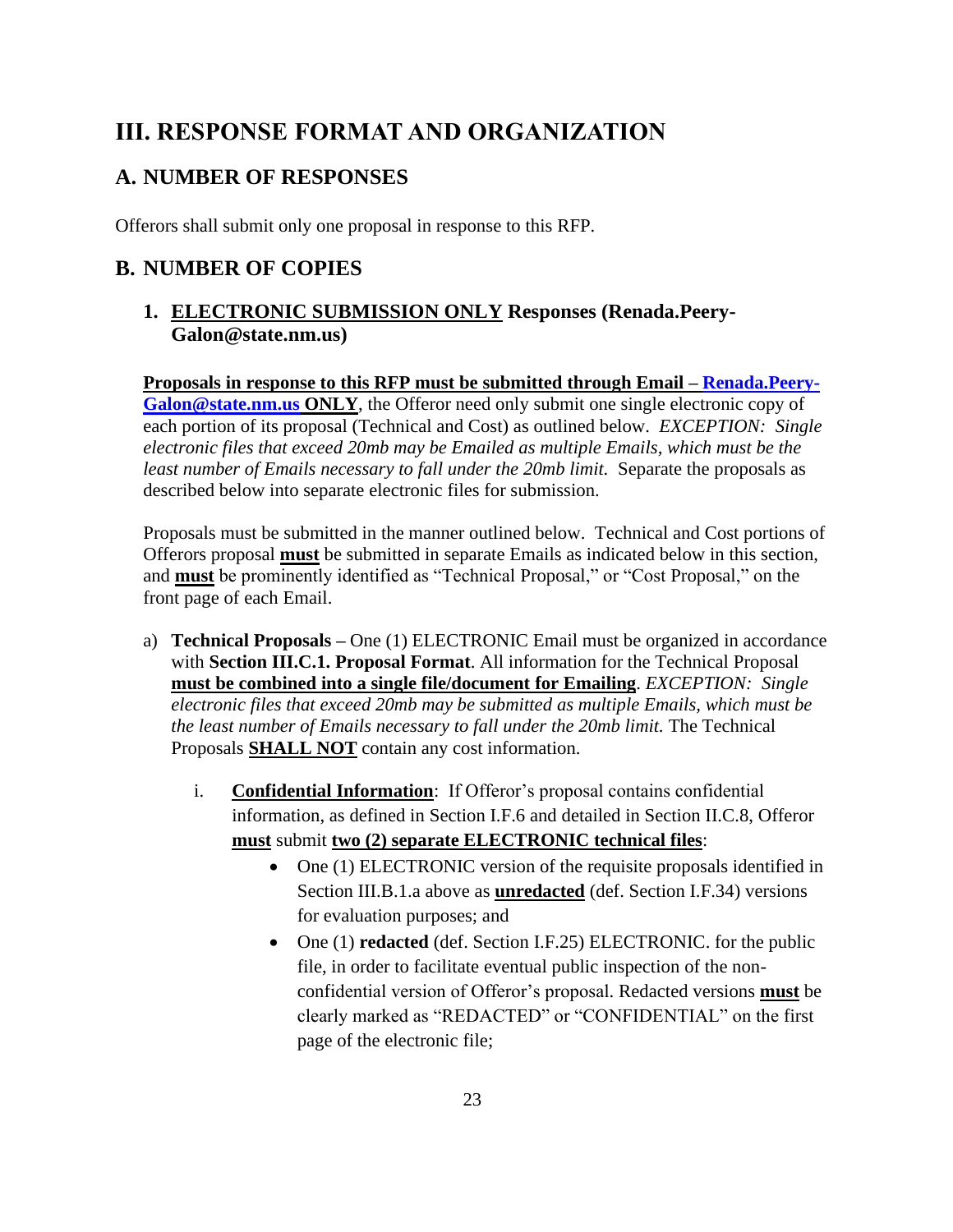b) **Cost Proposals –** One (1) ELECTRONIC Email of the proposal containing **ONLY** the Cost Proposal. All information for the cost proposal **must be combined into a single file/document for Emailing**. *EXCEPTION: Single electronic files that exceed 20mb may be submitted as multiple Emails, which must be the least number of Emails necessary to fall under the 20mb limit.*

### **For technical support issues contact the Procurement Manager.**

### **The ELECTRONIC proposal submission must be emailed to [Renada.Peery-](mailto:Renada.Peery-Galon@state.nm.us)[Galon@state.nm.us](mailto:Renada.Peery-Galon@state.nm.us) by the submission deadline in Section II.B.5.**

Any proposal that does not adhere to the requirements of this Section and **Section III.C.1 Proposal Content and Organization** may be deemed non-responsive and rejected on that basis.

### <span id="page-23-0"></span>**C. PROPOSAL FORMAT**

All proposals must be submitted as follows:

<span id="page-23-1"></span>Organization of files for electronic copy proposals:

### **1. Proposal Content and Organization**

Direct reference to pre-prepared or promotional material may be used if referenced and clearly marked. Promotional material must be minimal. The proposal must be organized and indexed in the following format and must contain, at a minimum, all listed items in the sequence indicated.

### **Technical Proposal** – **DO NOT INCLUDE ANY COST INFORMATION IN THE TECHNICAL PROPOSAL.**

- A. Signed Letter of Transmittal
- B. Signed Campaign Contribution Form
- C. Table of Contents
- D. Proposal Summary (Optional)
- E. Response to Contract Terms and Conditions (from Section II.C.15)
- F. Offeror's Additional Terms and Conditions (from Section II.C.16)
- G. Response to Specifications **(except Cost information which shall be included ONLY in Cost Proposal)** 
	- 1. Organizational Experience
	- 2. Organizational References
	- 3. Mandatory Specification
	- 4. Low-Income Customer and Service Organizations
	- 5. Financial Stability (Financial information considered confidential, as defined in Section I.F.6. and detailed in Section II.C.8, should be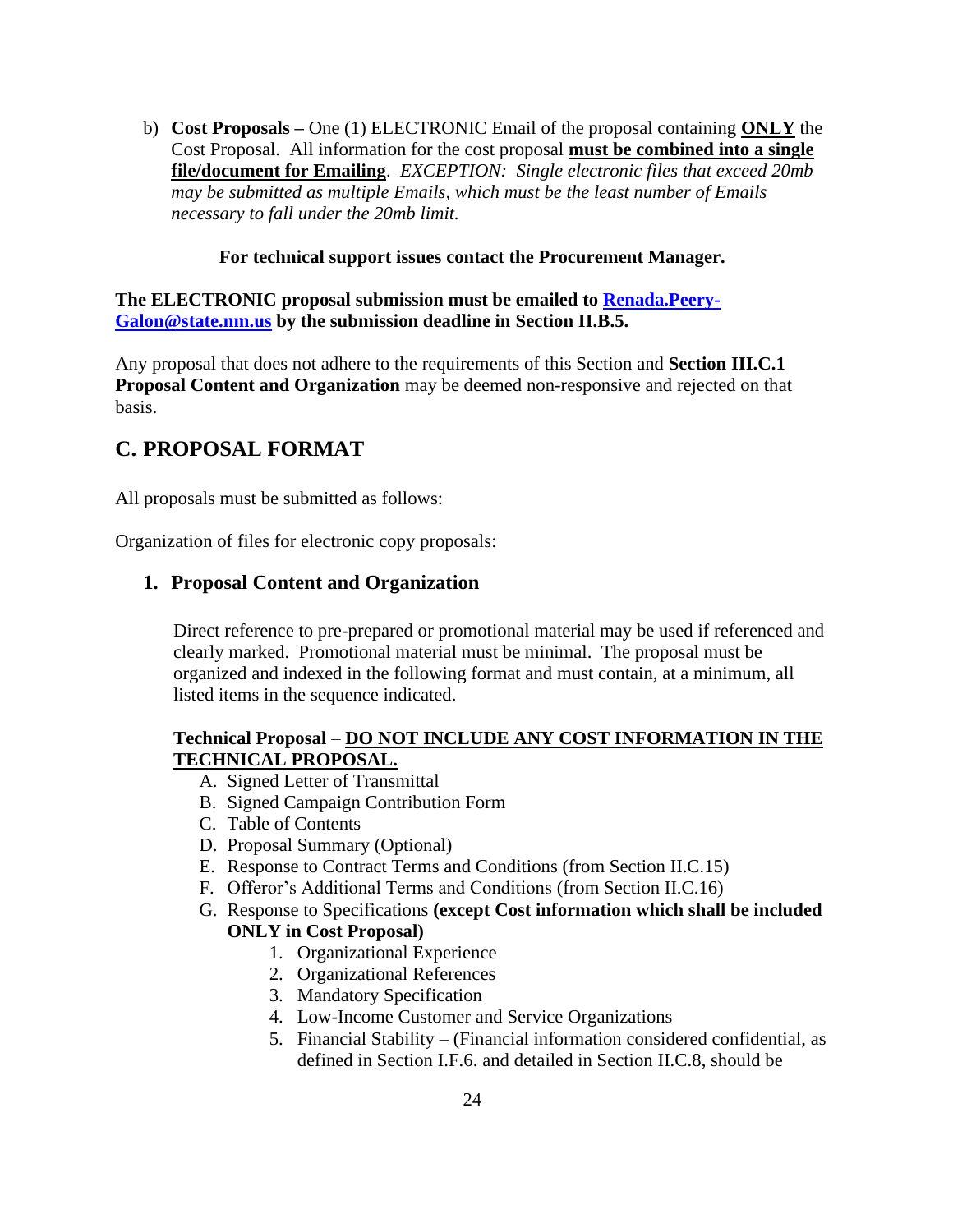placed in the **Confidential Information** file, per Section III.B.1.a.i., as applicable)

- 6. New Mexico Preferences (if applicable)
- H. Other Supporting Material (if applicable)

### **Cost Proposal**:

1. Completed Cost Response Form (APPENDIX D)

Within each section of the proposal, Offerors should address the items in the order indicated above. All forms provided in this RFP must be thoroughly completed and included in the appropriate section of the proposal. **Any and all discussion of proposed costs, rates or expenses must occur ONLY in the Cost Proposal.**

A Proposal Summary may be included in Offeror's Technical Proposal, to provide the Evaluation Committee with an overview of the proposal; however, this material will not be used in the evaluation process unless specifically referenced from other portions of the Offeror's proposal. **DO NOT INCLUDE COST INFORMATION IN THE PROPOSAL SUMMARY.**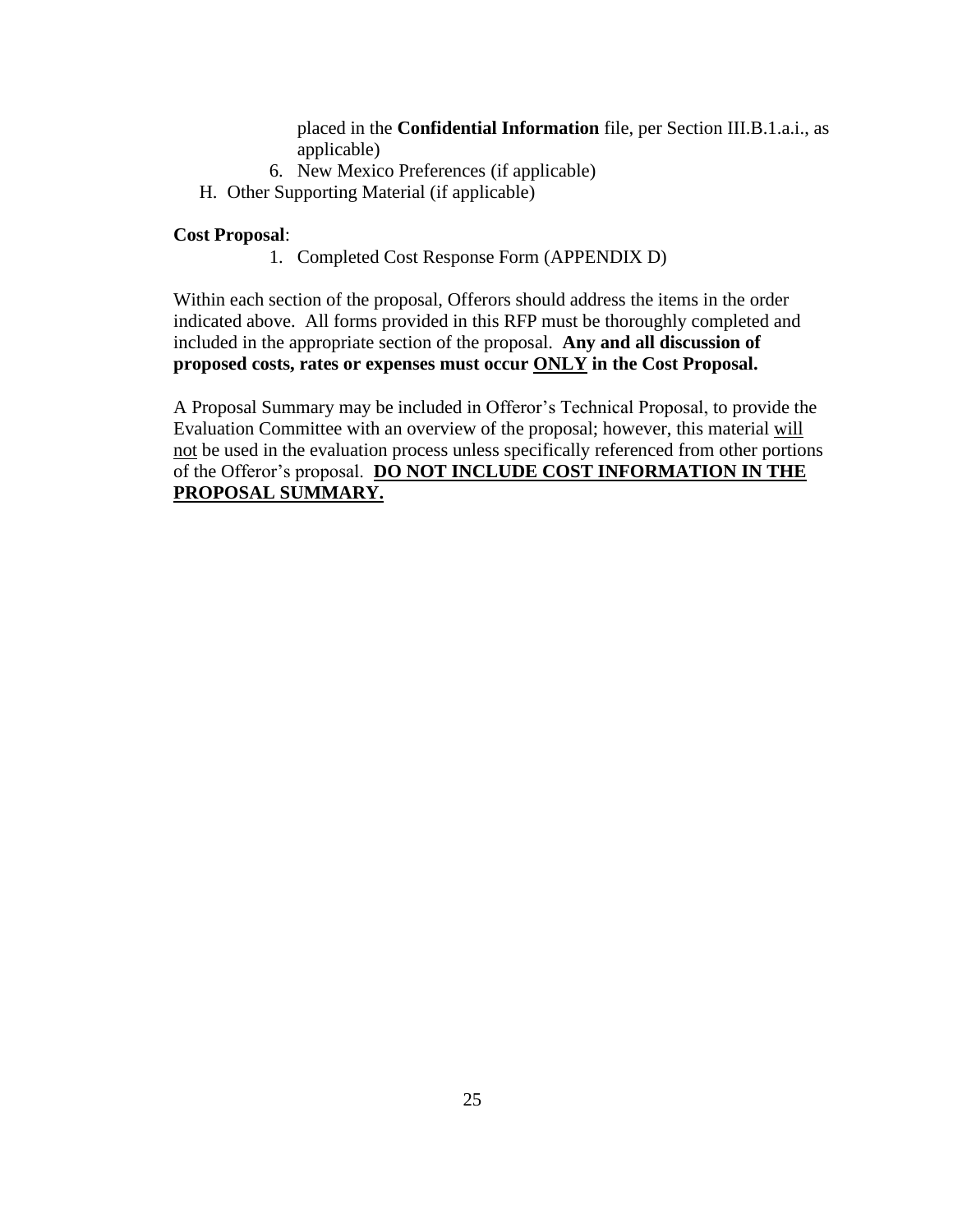### <span id="page-25-0"></span>**IV. SPECIFICATIONS**

### <span id="page-25-1"></span>**A. DETAILED SCOPE OF WORK**

The selected Program Administrator will serve as an independent administrator of the Community Solar Program in order to effectuate development of Community Solar projects by project developers, also called Subscriber Organizations ("SOs"). The Program Administrator duties will include

- conducting project solicitation, evaluating bids and recommending bid finalists to the Commission,
- ensuring compliance with legislative requirements for subscriber make-up,
- overseeing utility contracting and relations with Subscriber Organizations,
- monitoring Subscriber Organizations' disclosures to subscribing customers and other consumer protection mechanisms,
- maintaining a website for consumer information and Community Solar Program subscriber organization data,
- administering Commission dispute resolution processes and as necessary, referring violations to Attorney General for investigation.

More specifically, the Program Administrator will:

- 1. Upon the issuance of utility Requests for Proposal ("RFPs"), the Program Administrator will take over ongoing responsibilities from the short-term administrator;
- 2. Oversee the issuance of the RFPs. enforce the schedule, procedure and forms necessary for competitive solicitation of prospective SO projects;
- 3. Conduct an on-line Pre-Bid Conference to educate prospective bidders;
- 4. Accept bids, screen and score bids;
- 5. Provide a report to the Commission on the bid process, number of applications and total capacity awarded by utility territory;
- 6. Develop a ranking of top bidders and a waiting list for Commission approval;
- 7. Work with utilities and SOs to ensure interconnection process proceeds smoothly and fairly;
- 8. Recommend to the Commission any necessary distribution system upgrades identified by utilities that may prevent SO completion and may be eligible for cost-recovery options;
- 9. Compile and maintain SO/project information disclosure forms and consumer education information on website;
- 10. Create contract-guidance template for agreement between SOs and Community-based Organizations subcontracted to verify eligibility of potential low-income subscribers;
- 11. Provide Commission with interim report on RFP and contracting process by December 1, 2022.
- 12. Ensure compliance with legislative requirements for subscriber eligibility and verifying low-income status, per Commission decisions;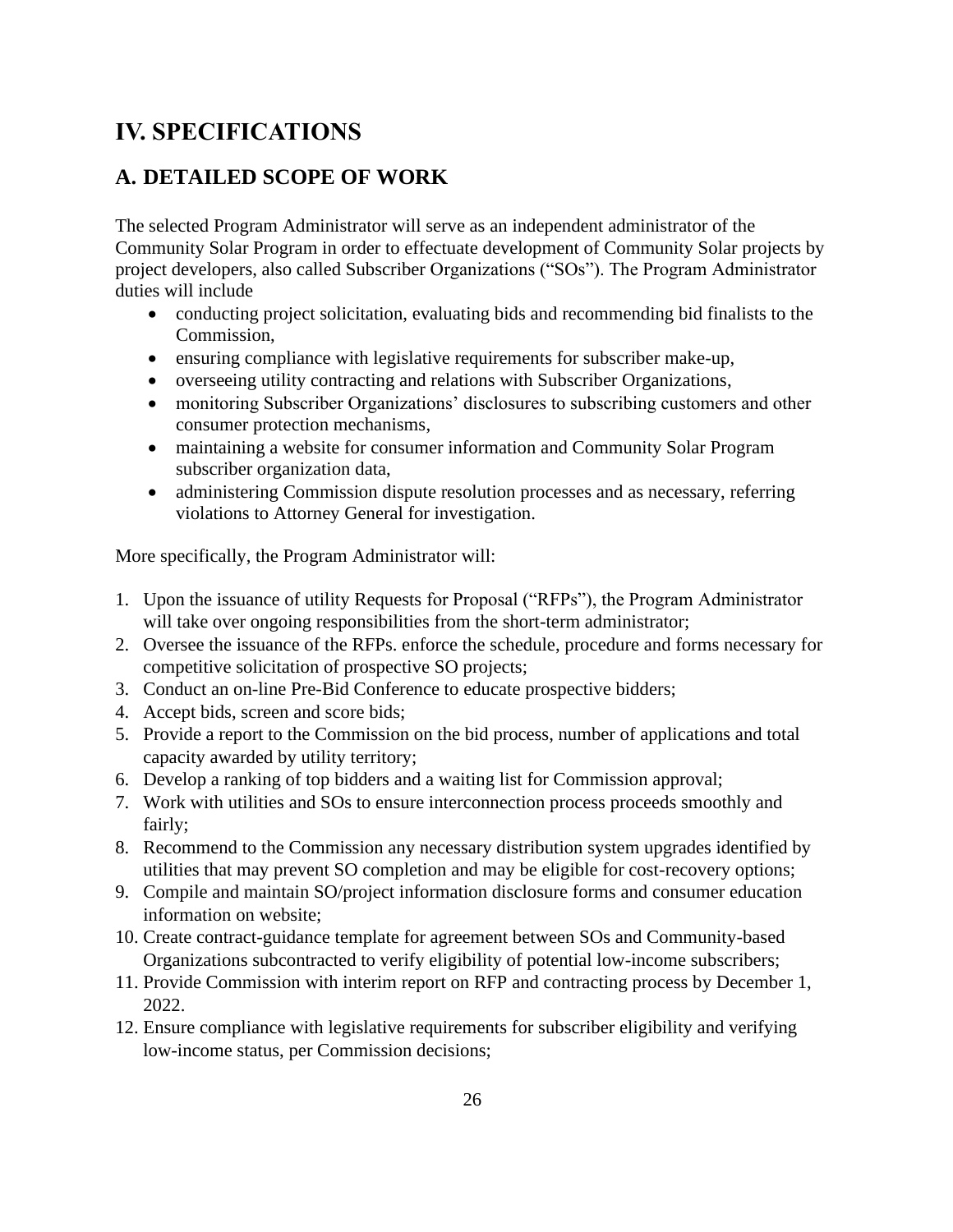- 13. Ensure that SOs provide accurate and timely information to potential subscribers, disclosing costs, benefits, risks and obligations of participation;
- 14. With the Commission, establish the process for program administration;
- 15. Ensure that both utilities and SOs provide necessary production data and customer information to each other and, as directed, to the Commission;
- 16. Monitor utility accounting and payment for "unsubscribed energy" from SOs and any undistributed bill credits;
- 17. Compile data necessary for November 2024 report to the Legislature and work with Commission on drafting the report.
- 18. Present Draft report to Commission by October 1, 2024 and make presentation to Legislature as required, by November 2024.

### <span id="page-26-1"></span><span id="page-26-0"></span>**B. TECHNICAL SPECIFICATIONS**

- **1. Organizational Experience** Offeror **must:**
	- a) Provide a detailed description of relevant experience with administration of Community Solar Programs. The experience of all proposed subcontractors must be described. The narrative **must** thoroughly describe how the Offeror has supplied expertise from similar contracts and must include the extent of their experience, expertise, and knowledge as a provider of administrative services of Community Solar Programs, or similar state large program management. All similar experience provided to the private sector will also be considered.
	- b) Provide detailed bio of all key personnel Offeror proposes to use in performance of the resulting contract, should Offeror be awarded. Key personnel are identified as those personnel involved in the administrative process as requested under the terms of this RFP. Offeror must include key personnel education, work experience, relevant certifications/licenses, and other factors Offeror believes relevant to the performance of the Scope of Work described in this RFP.
	- c) Indicate how many state, federal, and other programs have been administered by the company over the last two years and what percentage of business revenue is derived from this form of work.
	- d) Describe your ability and experience to identify and solve problems for large project management. Include how this has improved the services your organization provides.

### <span id="page-26-2"></span>**2. Organizational References**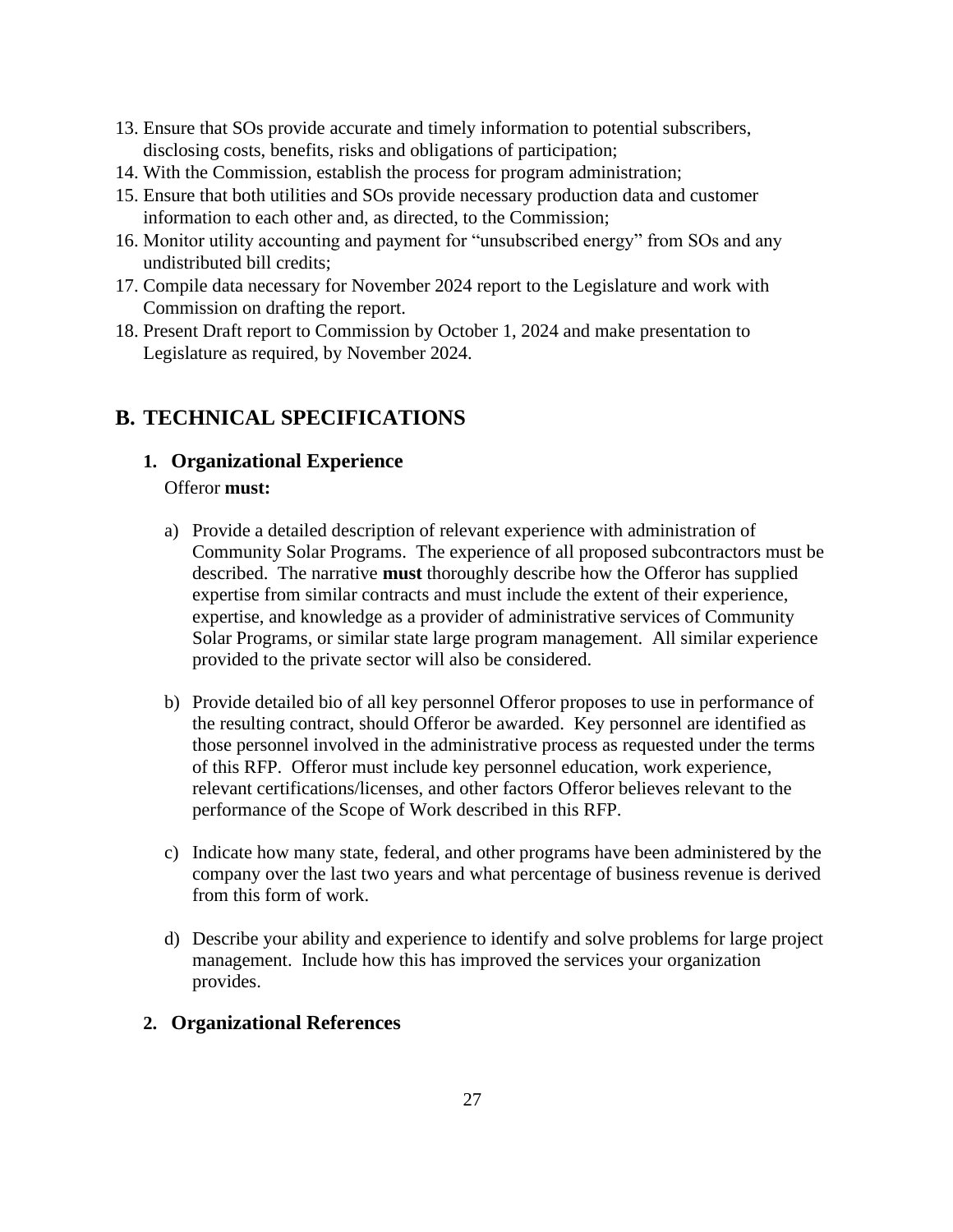Offeror must provide a list of a minimum of three (3) external references from similar projects/programs performed for private, state, federal, or large local government clients within the last three (3) years.

Offeror shall include the following Business Reference information as part of its proposals:

- a) Client name;
- b) Project description;
- c) Project dates (starting and ending);
- d) Technical environment (i.e., Software applications, Internet capabilities, Data communications, Network Hardware);
- e) Staff assigned to reference engagement that will be designated for work per this RFP; and
- f) Client project manager name, telephone number, fax number and Email address.

Offeror is required to submit APPENDIX F, Organizational Reference Questionnaire ("Questionnaire"), to the business references it lists. **The business references must submit the Questionnaire directly to the designee identified in APPENDIX F. The business references must not return the completed Questionnaire to the Offeror.** It is the Offeror's responsibility to ensure the completed forms are submitted on or before the date indicated in Section II.A, Sequence of Events, for inclusion in the evaluation process.

Organizational References that are not received or are not complete, may adversely affect the Offeror's score in the evaluation process. Offerors are encouraged to specifically request that their Organizational References provide detailed comments.

### <span id="page-27-0"></span>**3. Mandatory Specification**

- a) Offeror must briefly describe its knowledge and understanding of the scope of work of these responsibilities as the administrator of the Community Solar Program. Describe technical understanding of solar project development. The bid shall set forth the methodology for executing and carrying out the duties to perform the services required in the RFP and managing the agreed-upon program budget.
- b) Offeror must provide a detailed work plan for accomplishing the objectives, scope and tasks outlined in the Request for Proposals. Include work breakdown structure, major milestones, specific steps, timeline (number of days and dates), and hours required by key staff to perform work tasks and work activities, and other information to support the work plan.
- c) Offeror must provide your firm's management procedures for planning, scheduling, budgeting, cost control, quality controls, deliverables management, delivering work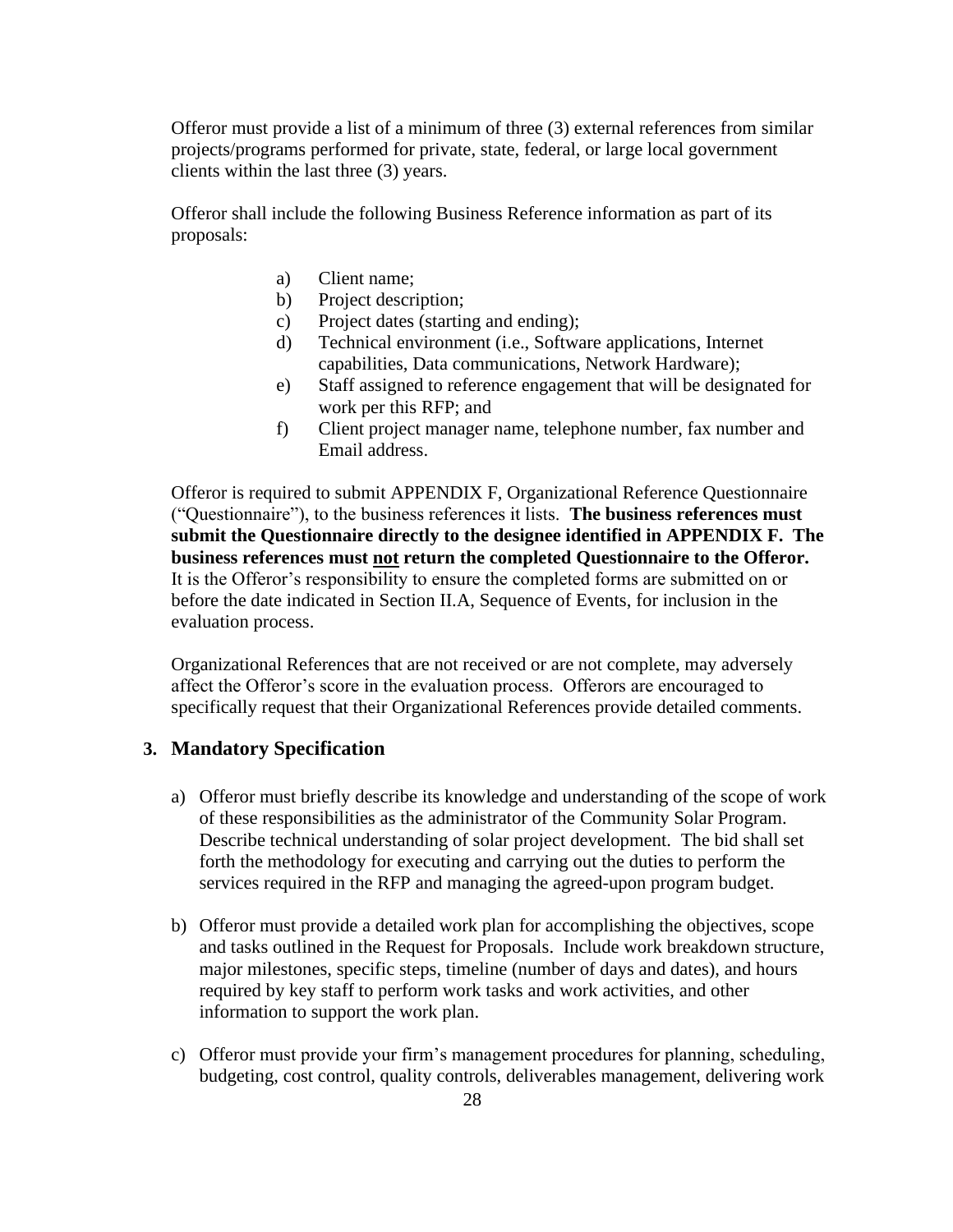papers and work products and other project management tools used in performing the administrative duties of the Community Solar Program or other similar programs.

- d) Offeror must provide your firm's management procedures for project contingencies, communicating project delays and issues, and how additional scope changes and related project costs are determined.
- e) Offeror must provide an organizational chart with the Prime Contractor and subcontractor(s) (if any) with the name of all personnel, title, and reporting relationship. The Prime Contractor shall be the party responsible for the overall management of the project. The Offeror must provide the number and nature of the professional staff to be employed in this engagement on a full-time basis and the number and nature of the staff to be so employed on a part-time basis.
- f) The bid shall identify and describe any anticipated potential problems, the firm's approach to resolving these problems and any special assistance that will be requested from the Commission.
- g) Offeror must identify any potential barriers in planning, coordinating, implementing, and administering the Community Solar Program, and explain the strategies for overcoming them successfully.
- h) Offeror must disclose any assumptions the Offeror is making in scoping this project, including the roles of the Commission, estimated hours expected by the Commission, response time assumptions and any other assumptions made in developing the work plan for this engagement.
- i) Provide your policies and procedures addressing data security, encryption policies and computer security training for employees.

### **4. Low Income Customer and Service Organizations**

**a)** Offeror must demonstrate their knowledge of the low-income community, including working with and understanding the New Mexico low-income institutions. Describe plan for connecting and supporting interactions between private sector entities and the low-income community meets the needs of the State of New Mexico. Is the Offeror's plan to provide and manage low-income facilitator services clear, specific, and achievable for conducting essential low-income outreach tasks?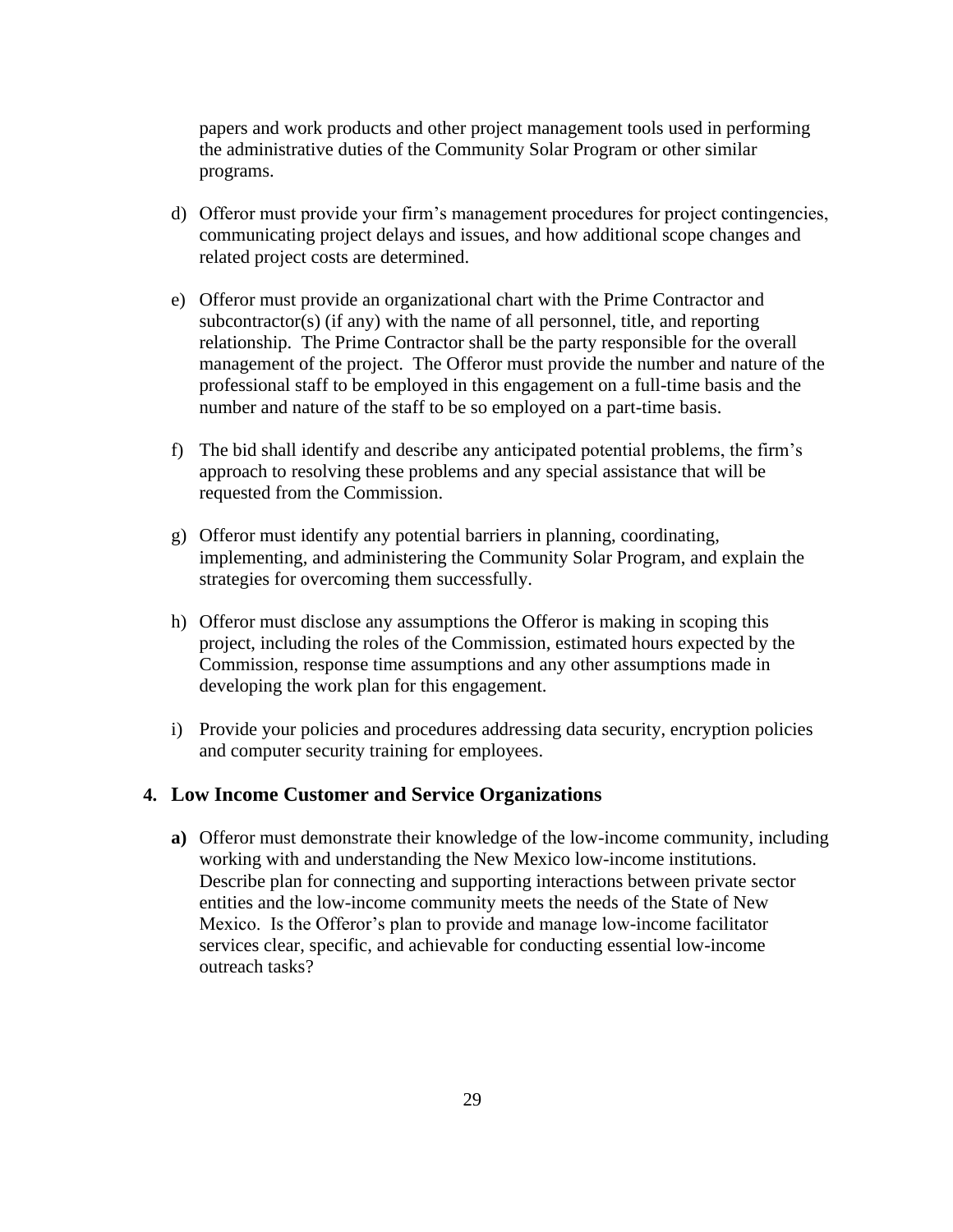### <span id="page-29-1"></span><span id="page-29-0"></span>**C. BUSINESS SPECIFICATIONS**

### **1. Financial Stability**

Offerors must submit copies of the most recent years independently audited financial statements and the most current 10K, as well as financial statements for the preceding three years, if they exist. The submission must include the audit opinion, the balance sheet, and statements of income, retained earnings, cash flows, and the notes to the financial statements. If independently audited financial statements do not exist, Offeror must state the reason and, instead, submit sufficient information (e.g.,  $D \& B$  report).

### **2. Performance Surety Bond**

If required, Offeror(s) must have the ability to secure a Performance Surety Bond in favor of the Agency to insure the Contractor's performance upon any subsequent contract award. Each engagement will be different but the option to require a Performance Surety Bond must be available to the Agencies at time of contract award. **A Statement of Concurrence, as defined in Section I.F.35, must be submitted in the Offeror's proposal.**

### <span id="page-29-2"></span>**3. Letter of Transmittal Form**

The Offeror's proposal **must** be accompanied by the Letter of Transmittal Form located in APPENDIX E. The form **must** be completed and must be signed by the person authorized to obligate the company. **Failure to respond to ALL items, as indicated in Section II.C.30 and APPENDIX E, and to return a signed, unaltered form will result in Offeror's disqualification.**

### <span id="page-29-3"></span>**4. Campaign Contribution Disclosure Form**

The Offeror must complete an unaltered Campaign Contribution Disclosure Form and submit a signed copy with the Offeror's proposal. This must be accomplished whether or not an applicable contribution has been made. (See APPENDIX B). **Failure to complete and return the signed, unaltered form will result in Offeror's disqualification.**

### <span id="page-29-4"></span>**5. Cost**

Offerors must complete the Cost Response Form in APPENDIX D. Cost will be measured by the annually fully loaded and itemized hourly rate of company personnel assigned to the audit, and other itemized expenses, if necessary.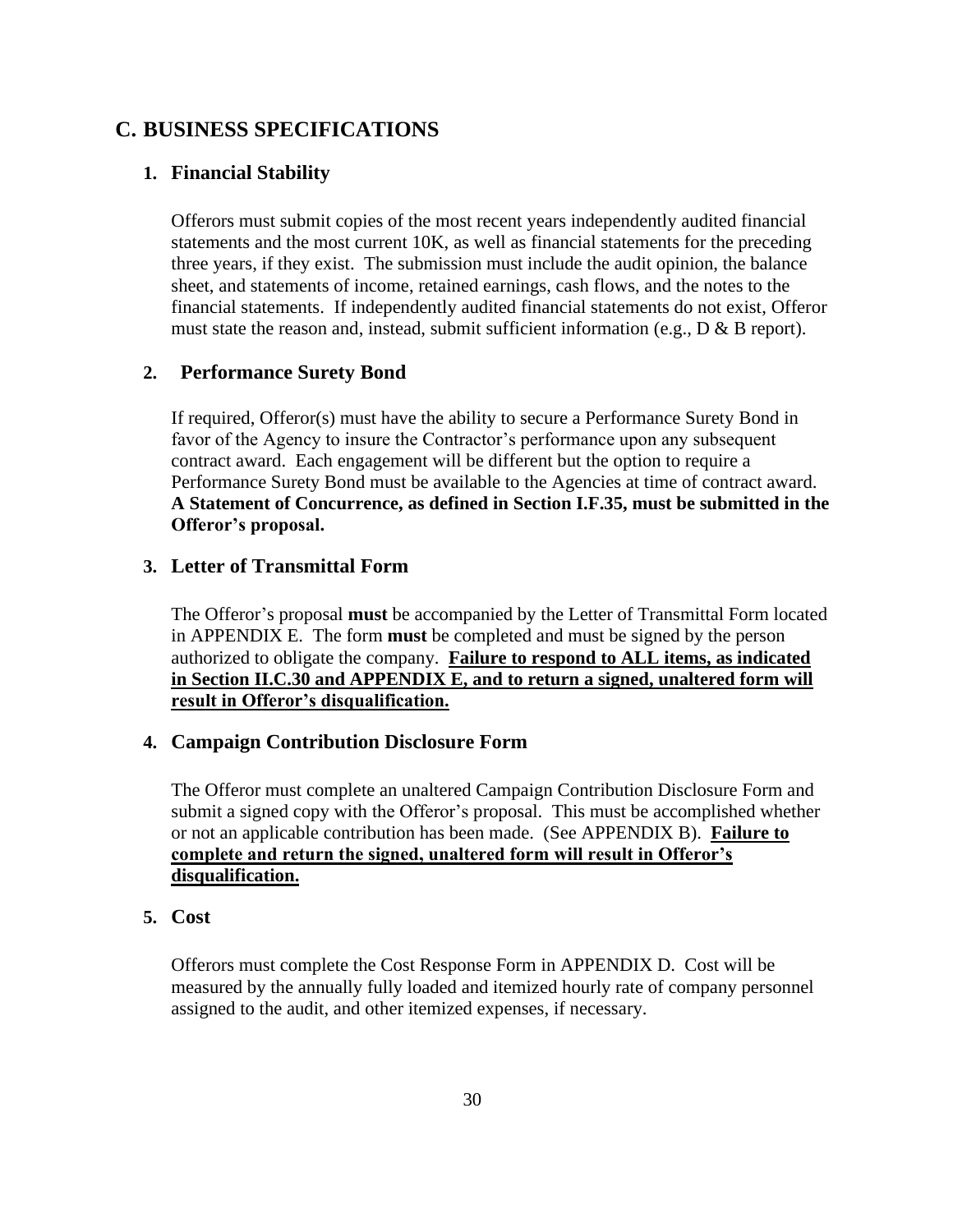### <span id="page-30-0"></span>**6. Resident Business or Resident Veterans Preference**

To ensure adequate consideration and application of NMSA 1978, § 13-1-21 (as amended), Offerors **MUST** include a copy, in this section, of its NM Resident Business or Veterans Preference Certificate, as issued by the New Mexico Taxation and Revenue Department.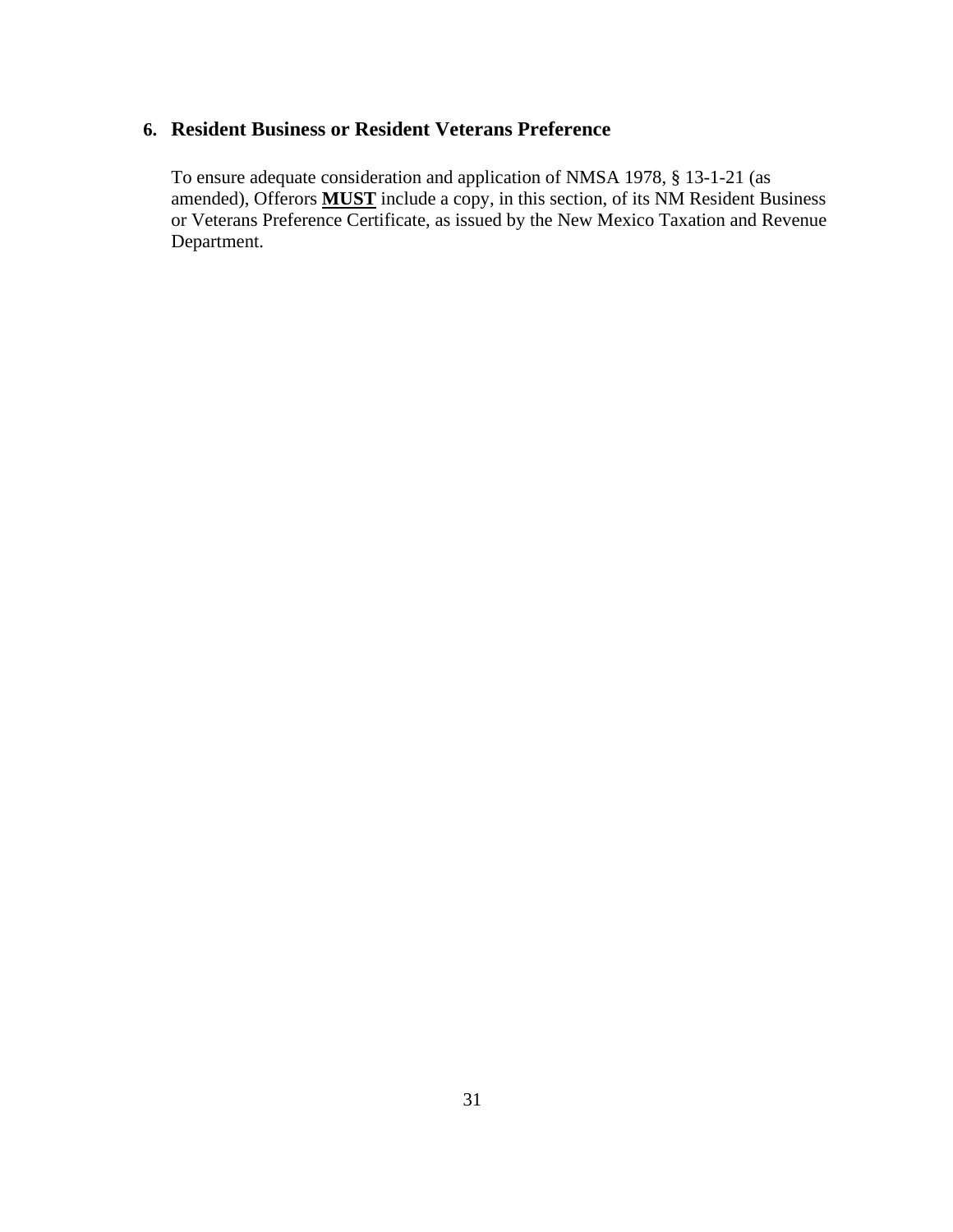### <span id="page-31-0"></span>**V. EVALUATION**

### <span id="page-31-1"></span>**A. EVALUATION POINT SUMMARY**

The following is a summary of evaluation factors with point values assigned to each. These weighted factors will be used in the evaluation of individual potential Offeror proposals by sub-category.

| <b>Factors</b> – correspond to section IV.B and IV.C |                                                     | <b>Points Available</b> |
|------------------------------------------------------|-----------------------------------------------------|-------------------------|
| В.                                                   | <b>Technical Specifications</b>                     |                         |
| B. 1.                                                | <b>Organizational Experience</b>                    | <b>200</b>              |
| <b>B.</b> 2.                                         | <b>Organizational References</b>                    | 50                      |
| B. 3.                                                | <b>Mandatory Specification</b>                      | 300                     |
| B. 4.                                                | Low Income Customer & Service Organizations         | 100                     |
| $\mathbf{C}$ .                                       | <b>Business Specifications</b>                      |                         |
| C.1.                                                 | <b>Financial Stability</b>                          | Pass/Fail               |
| C.2.                                                 | Letter of Transmittal                               | Pass/Fail               |
| C.3.                                                 | <b>Signed Campaign Contribution Disclosure Form</b> | Pass/Fail               |
| C.4.                                                 | Cost                                                | 250                     |
| <b>TOTAL</b>                                         |                                                     | 900 points              |
| C.5.                                                 | New Mexico Preference - Resident Vendor Points      | 5% of Total Points      |
|                                                      | per Section IV C. 6                                 |                         |
|                                                      | C.5. New Mexico Preference - Resident Veterans      | 10% of Total Points     |
|                                                      | Points per Section IV C.6                           |                         |
|                                                      |                                                     |                         |

Table 1: Evaluation Point Summary

### <span id="page-31-3"></span><span id="page-31-2"></span>**B. EVALUATION FACTORS**

### **1. B.1 Organizational Experience (See Table 1)**

Points will be awarded based on the thoroughness and clarity of Offeror's response in this Section. Lack of a response will be awarded zero (0) points. Agencies must include evaluation criteria based on Section IV.B.

### <span id="page-31-4"></span>**2. B.2 Organizational References**

Points will be awarded based upon an evaluation of the responses to a series of questions on the Organizational Reference Questionnaire (Appendix F). Offeror will be evaluated on references that show positive service history, successful execution of services and evidence of satisfaction by each reference. References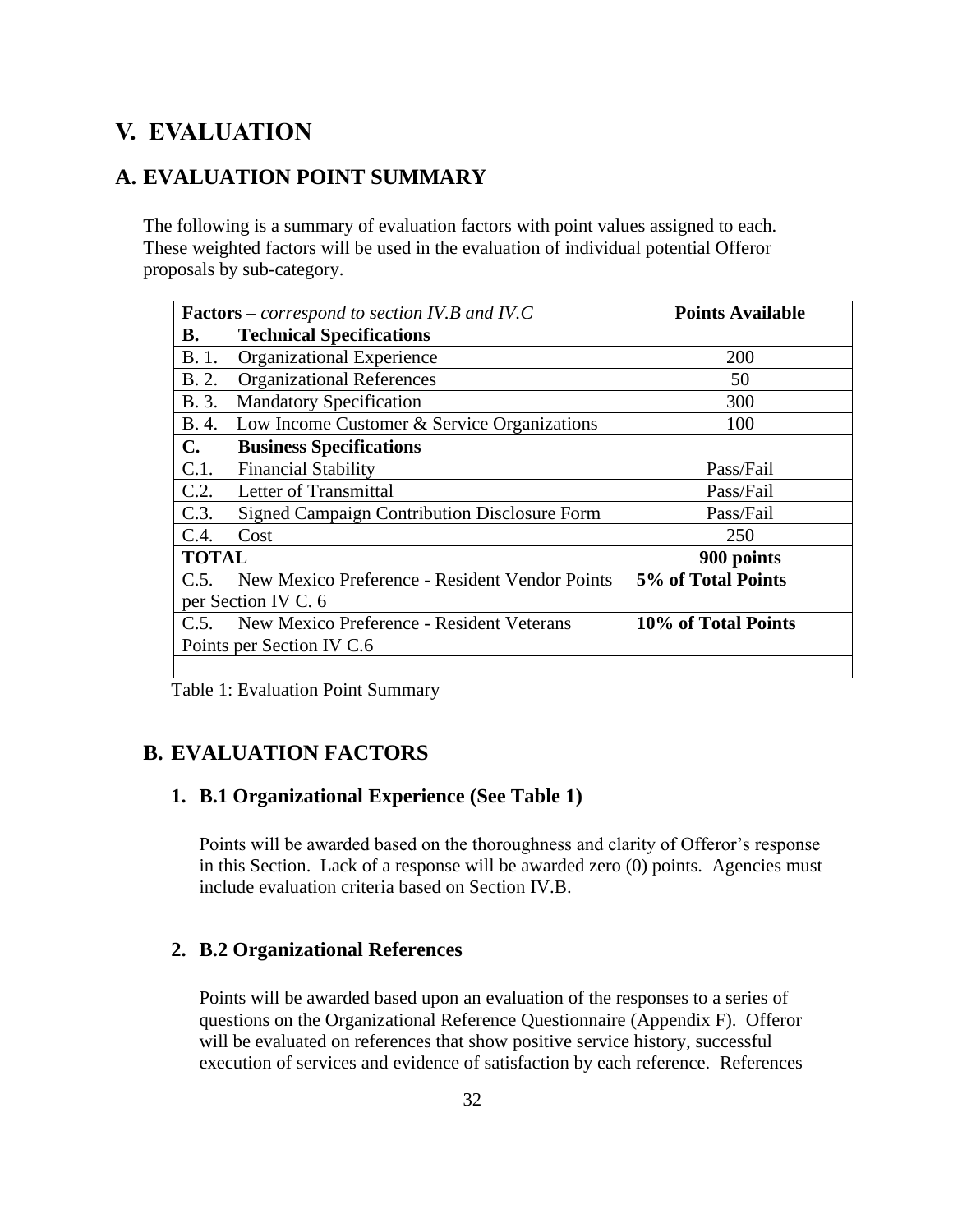indicating significantly similar services/scopes of work and comments provided by a submitted reference will add weight and value to a recommendation during the evaluation process. Points will be awarded for each individual response up to 1/3 of the total points for this category. Lack of a response will receive zero (0) points.

The Evaluation Committee may contact any or all business references for validation of information submitted. If this step is taken, the Procurement Manager and the Evaluation Committee must all be together on a conference call with the submitted reference so that the Procurement Manager and all members of the Evaluation Committee receive the same information. Additionally, the Agency reserves the right to consider any, and all information available to it (outside of the Organizational Reference information required herein), in its evaluation of Offeror responsibility per Section II.C.8.

### **3. B.3 Mandatory Specification**

Points will be awarded based on the thoroughness and clarity of Offeror's response in this Section. Lack of a response will be awarded zero (0) points. Agencies must include evaluation criteria based on Section IV.B.

### <span id="page-32-0"></span>**4. B.4 Desirable Specification**

Points will be awarded based on the thoroughness and clarity of Offeror's response in this Section. Lack of a response will be awarded zero (0) points. Agencies must include evaluation criteria based on Section IV.B.

<span id="page-32-1"></span>**5. C.1 Financial Stability (See Table 1)**

Pass/Fail only. No points assigned.

<span id="page-32-2"></span>**6. C.2 Letter of Transmittal (See Table 1)**

<span id="page-32-3"></span>Pass/Fail only. No points assigned.

**7. C.3 Campaign Contribution Disclosure Form (See Table 1)** Pass/Fail only. No points assigned.

### <span id="page-32-4"></span>**8. C.4 Cost (See Table 1)**

The evaluation of each Offeror's cost proposal will be conducted using the following formula:

Lowest Responsive Offeror's Cost

------------------------------------------------------- X Available Award Points

Each Offeror's Cost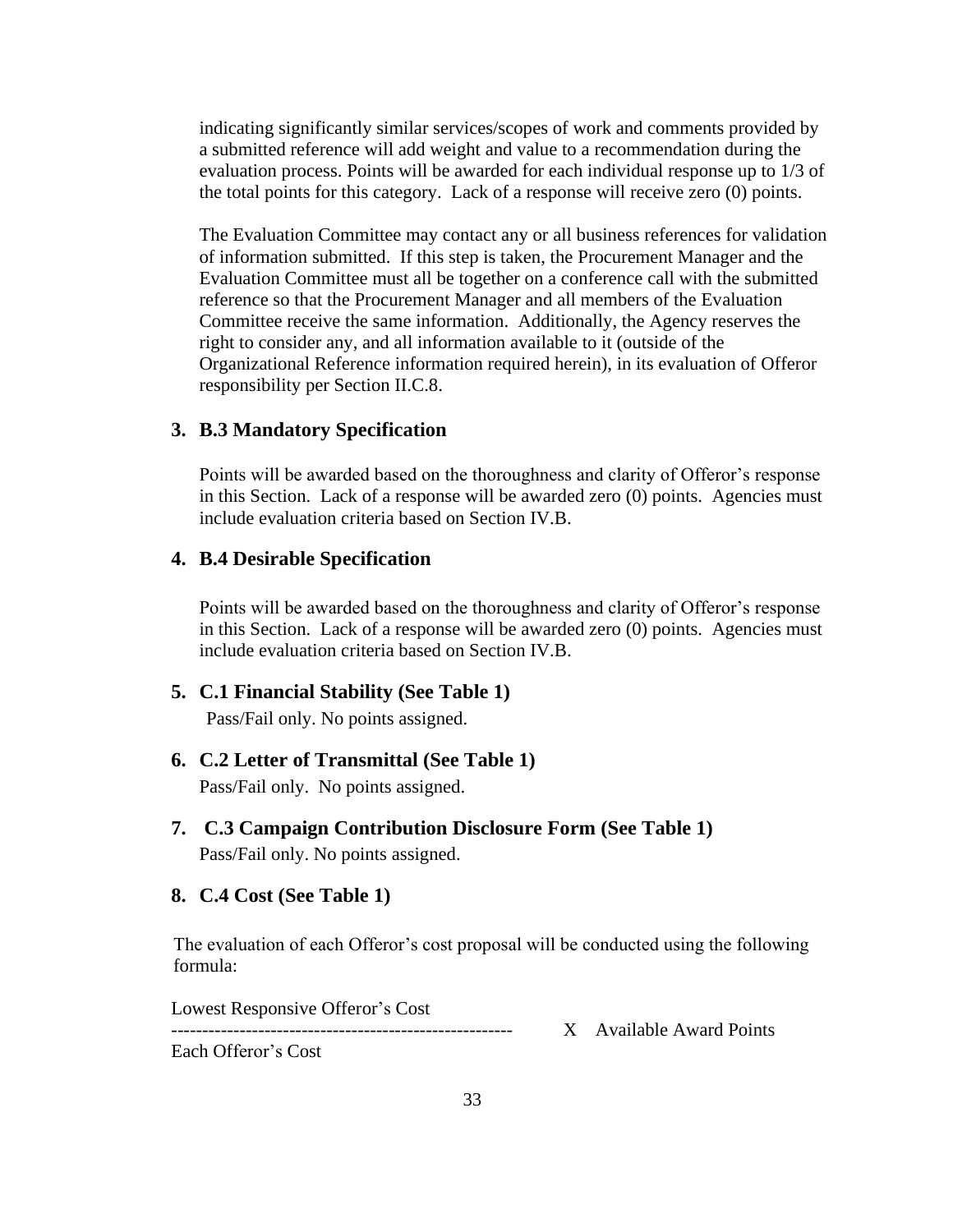### <span id="page-33-0"></span>**9. C.5. New Mexico Preferences**

Percentages will be determined based upon the point-based system outlined in NMSA 1978, § 13-1-21 (as amended).

### A. **New Mexico Resident Business Preference**

If the Offeror has provided a copy of their Preference Certificate the Preference Points for a New Mexico Resident Business is 5% of the total points available in this RFP.

### B. **New Mexico Resident Veterans Business Preference**

If the Offeror has provided a copy of their Preference Certificate the Preference Points for a New Mexico Resident Veteran Business is 10% of the total points available in this RFP.

### <span id="page-33-1"></span>**C. EVALUATION PROCESS**

.

- 1. All Offeror proposals will be reviewed for compliance with the requirements and specifications stated within the RFP. Proposals deemed non-responsive will be eliminated from further consideration.
- 2. The Procurement Manager may contact the Offeror for clarification of the response as specified in Section II. B.7.
- 3. Responsive proposals will be evaluated on the factors in Section IV, which have been assigned a point value in Section V. The responsible Offerors with the highest scores will be selected as finalist Offerors, based upon the proposals submitted. In accordance with 13-1-117 NMSA 1978, the responsible Offerors whose proposals are most advantageous to the State taking into consideration the Evaluation Factors in Section V will be recommended for award (as specified in Section II.B.10). Please note, however, that a serious deficiency in the response to any one factor may be grounds for rejection regardless of overall score.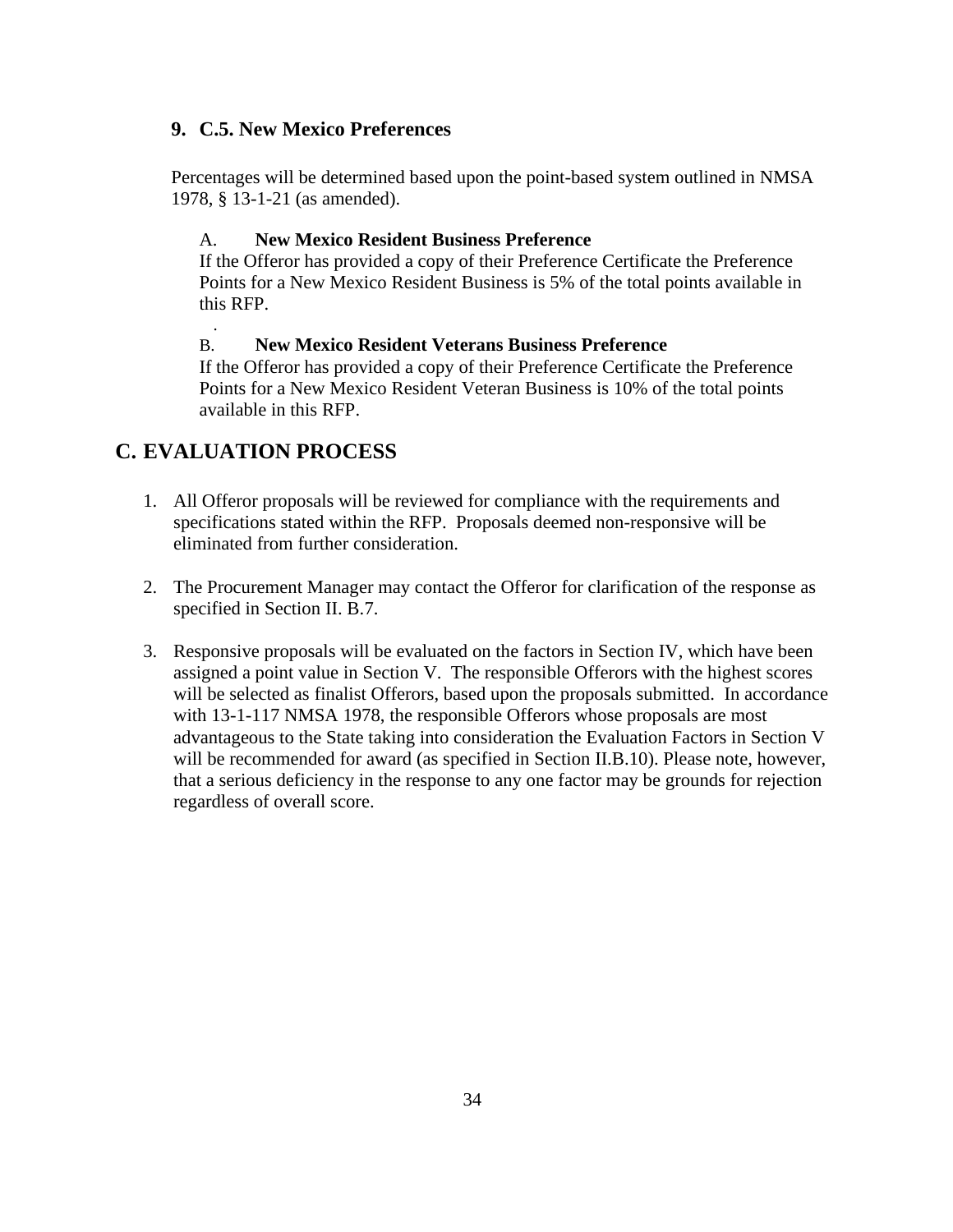# **APPENDIX A**

# <span id="page-34-1"></span><span id="page-34-0"></span>**ACKNOWLEDGEMENT OF RECEIPT FORM**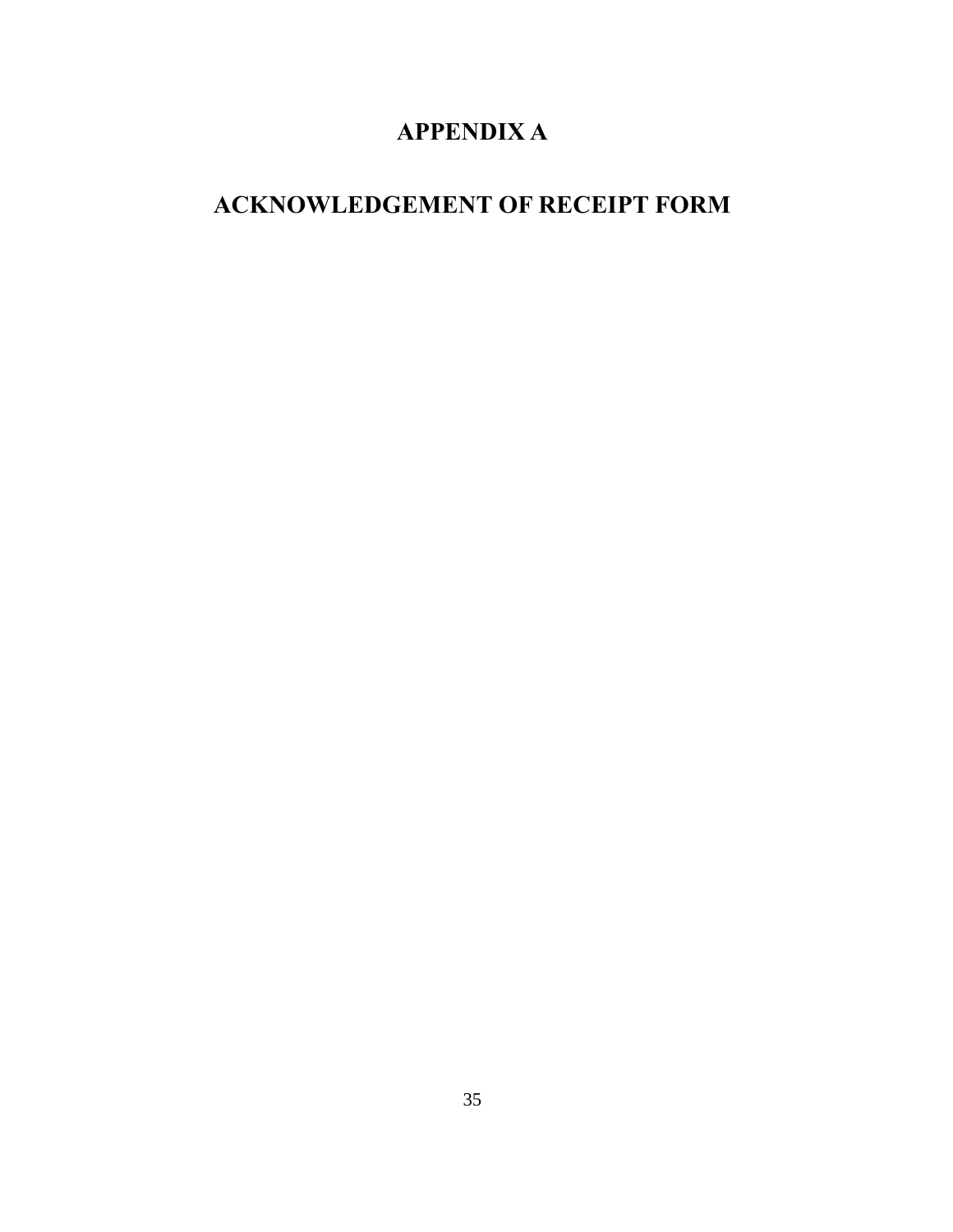### **APPENDIX A**

### **REQUEST FOR PROPOSAL**

### Administrator of the New Mexico Community Solar Program RFP #: 2023-0001

### **ACKNOWLEDGEMENT OF RECEIPT FORM**

This Acknowledgement of Receipt Form should be signed and submitted no later than 3:00 pm MST/MDT on April 14, 2022. Only potential Offerors who elect to return this form will receive copies of all submitted questions and the written responses to those questions, as well as any RFP amendments, if any are issued.

In acknowledgement of receipt of this Request for Proposal, the undersigned agrees that he or she has received a complete copy of the RFP, beginning with the title page, and ending with APPENDIX F.

The name and address below will be used for all correspondence related to the Request for Proposal.

\_\_\_\_\_\_\_\_\_\_\_\_\_\_\_\_\_\_\_\_\_\_\_\_\_\_\_\_\_\_\_\_\_\_\_\_\_\_\_\_\_\_\_\_\_\_\_\_\_\_\_\_\_\_\_\_\_\_\_\_\_\_\_

\_\_\_\_\_\_\_\_\_\_\_\_\_\_\_\_\_\_\_\_\_\_\_\_\_\_\_\_\_\_\_\_\_\_\_\_\_\_\_\_\_\_\_\_\_\_\_\_\_\_\_\_\_\_\_\_\_\_\_\_\_\_

ORGANIZATION:

CONTACT NAME:

| TITLE:                                           |        |           |  |
|--------------------------------------------------|--------|-----------|--|
| EMAIL:                                           |        |           |  |
|                                                  |        |           |  |
| CITY:<br><u> 1990 - Johann Barbara, martin a</u> | STATE: | ZIP CODE: |  |

**Submit Acknowledgement of Receipt Form to:** To: Renada Peery-Galon, Procurement Manager Email: [Renada.Peery-Galon@state.nm.us](mailto:Renada.Peery-Galon@state.nm.us) Subject Line: Administrator of the NM Community Solar Program RFP #: 2023-0001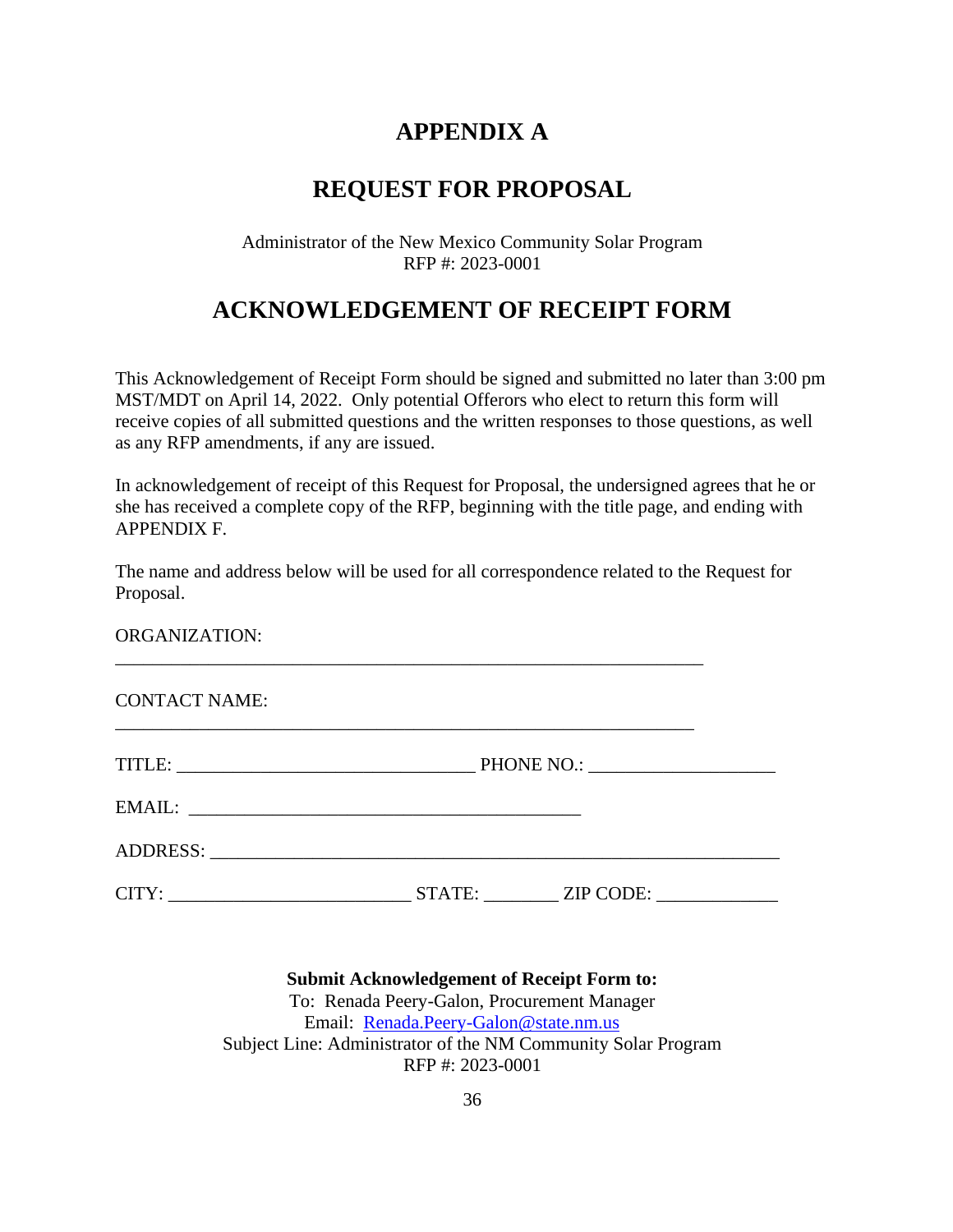# **APPENDIX B**

# <span id="page-36-1"></span><span id="page-36-0"></span>**CAMPAIGN CONTRIBUTION DISCLOSURE FORM**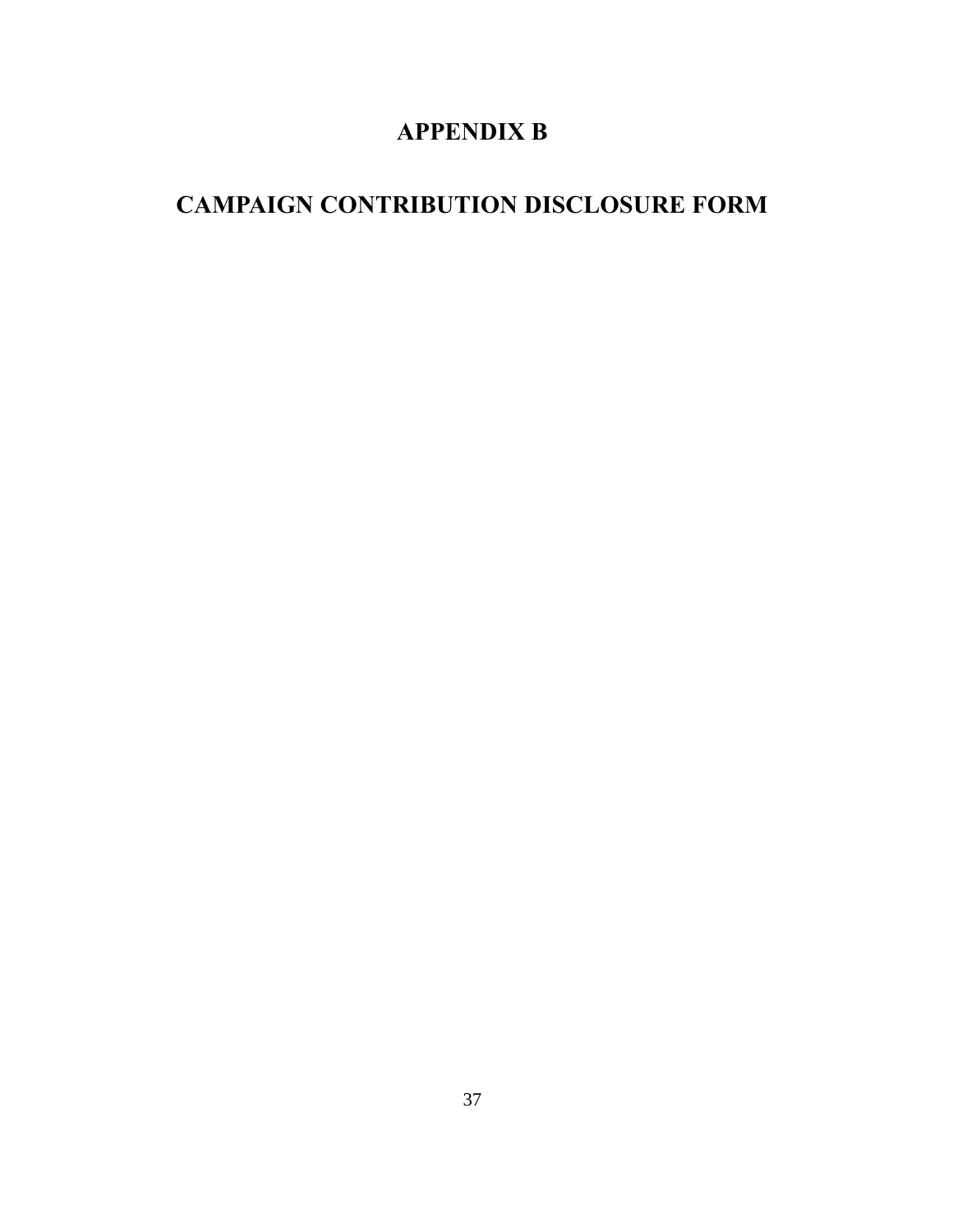### **CAMPAIGN CONTRIBUTION DISCLOSURE FORM**

Pursuant to the Procurement Code, Sections 13-1-28, *et seq*., NMSA 1978 and NMSA 1978, § 13-1-191.1 (2006), as amended by Laws of 2007, Chapter 234, any prospective contractor seeking to enter into a contract with any state agency or local public body **for professional services, a design and build project delivery system, or the design and installation of measures the primary purpose of which is to conserve natural resources** must file this form with that state agency or local public body. This form must be filed even if the contract qualifies as a small purchase or a sole source contract. The prospective contractor must disclose whether they, a family member or a representative of the prospective contractor has made a campaign contribution to an applicable public official of the state or a local public body during the two years prior to the date on which the contractor submits a proposal or, in the case of a sole source or small purchase contract, the two years prior to the date the contractor signs the contract, if the aggregate total of contributions given by the prospective contractor, a family member or a representative of the prospective contractor to the public official exceeds two hundred and fifty dollars (\$250) over the two year period.

Furthermore, the state agency or local public body may cancel a solicitation or proposed award for a proposed contract pursuant to Section 13-1-181 NMSA 1978 or a contract that is executed may be ratified or terminated pursuant to Section 13-1-182 NMSA 1978 of the Procurement Code if: 1) a prospective contractor, a family member of the prospective contractor, or a representative of the prospective contractor gives a campaign contribution or other thing of value to an applicable public official or the applicable public official's employees during the pendency of the procurement process or 2) a prospective contractor fails to submit a fully completed disclosure statement pursuant to the law.

The state agency or local public body that procures the services or items of tangible personal property shall indicate on the form the name or names of every applicable public official, if any, for which disclosure is required by a prospective contractor.

THIS FORM MUST BE INCLUDED IN THE REQUEST FOR PROPOSALS AND MUST BE FILED BY ANY PROSPECTIVE CONTRACTOR WHETHER OR NOT THEY, THEIR FAMILY MEMBER, OR THEIR REPRESENTATIVE HAS MADE ANY CONTRIBUTIONS SUBJECT TO DISCLOSURE.

The following definitions apply:

"**Applicable public official**" means a person elected to an office or a person appointed to complete a term of an elected office, who has the authority to award or influence the award of the contract for which the prospective contractor is submitting a competitive sealed proposal or who has the authority to negotiate a sole source or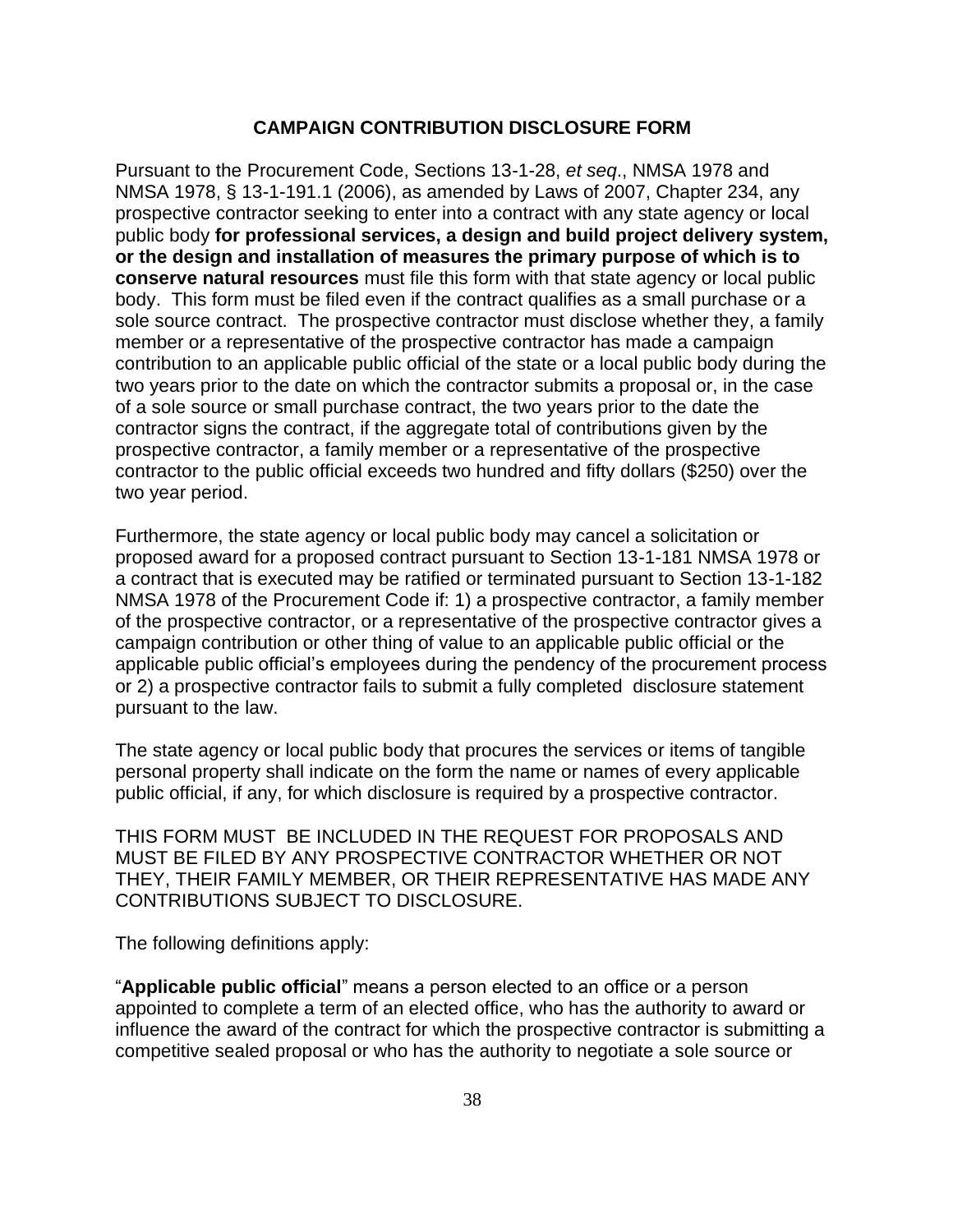small purchase contract that may be awarded without submission of a sealed competitive proposal.

"**Campaign Contribution**" means a gift, subscription, loan, advance or deposit of money or other thing of value, including the estimated value of an in-kind contribution, that is made to or received by an applicable public official or any person authorized to raise, collect or expend contributions on that official's behalf for the purpose of electing the official to statewide or local office. "Campaign Contribution" includes the payment of a debt incurred in an election campaign, but does not include the value of services provided without compensation or unreimbursed travel or other personal expenses of individuals who volunteer a portion or all of their time on behalf of a candidate or political committee, nor does it include the administrative or solicitation expenses of a political committee that are paid by an organization that sponsors the committee.

"**Family member**" means spouse, father, mother, child, father-in-law, mother-in-law, daughter-in-law or son-in-law of (a) a prospective contractor, if the prospective contractor is a natural person; or (b) an owner of a prospective contractor.

"**Pendency of the procurement proces**s" means the time period commencing with the public notice of the request for proposals and ending with the award of the contract or the cancellation of the request for proposals.

"**Prospective contractor**" means a person or business that is subject to the competitive sealed proposal process set forth in the Procurement Code or is not required to submit a competitive sealed proposal because that person or business qualifies for a sole source or a small purchase contract.

"**Representative of a prospective contractor**" means an officer or director of a corporation, a member or manager of a limited liability corporation, a partner of a partnership or a trustee of a trust of the prospective contractor.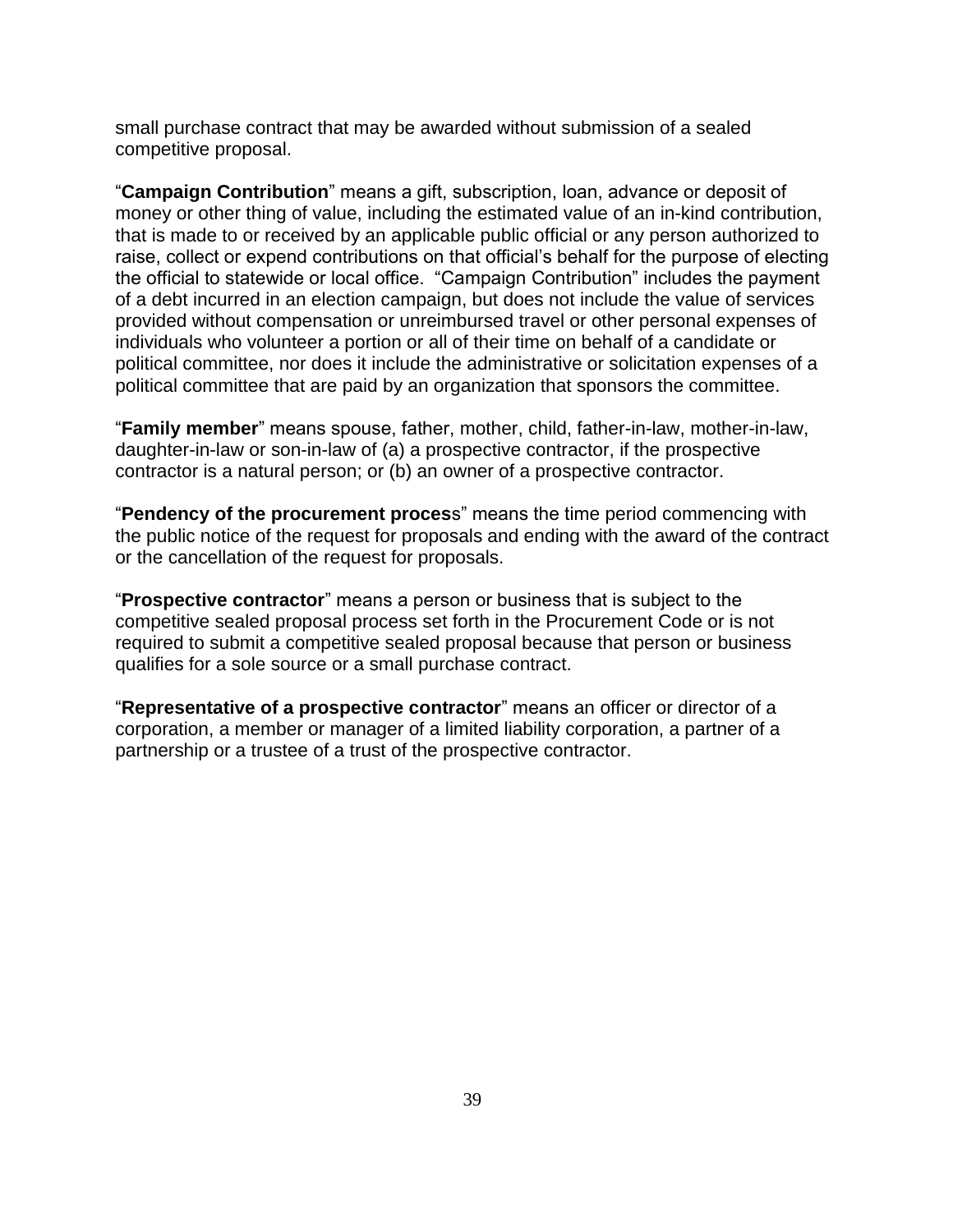Note: A prospective contractor shall make **separate** disclosures of all campaign contributions given by (1) the prospective contractor, or (2) a family member or (3) representative of the prospective contractor, or shall complete the non-disclosure statement, as applicable.

### **DISCLOSURE OF CONTRIBUTIONS:**

| <b>Contribution Made By:</b>               |                                            |  |                                                                         |  |
|--------------------------------------------|--------------------------------------------|--|-------------------------------------------------------------------------|--|
|                                            | <b>Relation to Prospective Contractor:</b> |  |                                                                         |  |
| <b>Name of Applicable Public Official:</b> |                                            |  |                                                                         |  |
| Contribution(s)                            | <b>Contribution</b><br>Amount(s):          |  | <b>Nature of Contribution(s):</b><br><b>Purpose of Contribution(s):</b> |  |
| Date(s)                                    |                                            |  |                                                                         |  |
|                                            | \$                                         |  |                                                                         |  |
|                                            | \$                                         |  |                                                                         |  |
|                                            | \$                                         |  |                                                                         |  |
|                                            | \$                                         |  |                                                                         |  |
|                                            | \$                                         |  |                                                                         |  |

(Attach extra pages if necessary)

Signature: <u>Constantine and Constantine and Constantine and Constantine and Constantine Date:</u>

Title/Position:

### **NO CONTRIBUTIONS IN THE AGGREGATE TOTAL OVER TWO HUNDRED FIFTY**

**DOLLARS (\$250) WERE MADE** to an applicable public official by me, a family member or representative.

Signature: Date:

<span id="page-39-0"></span>Title/Position: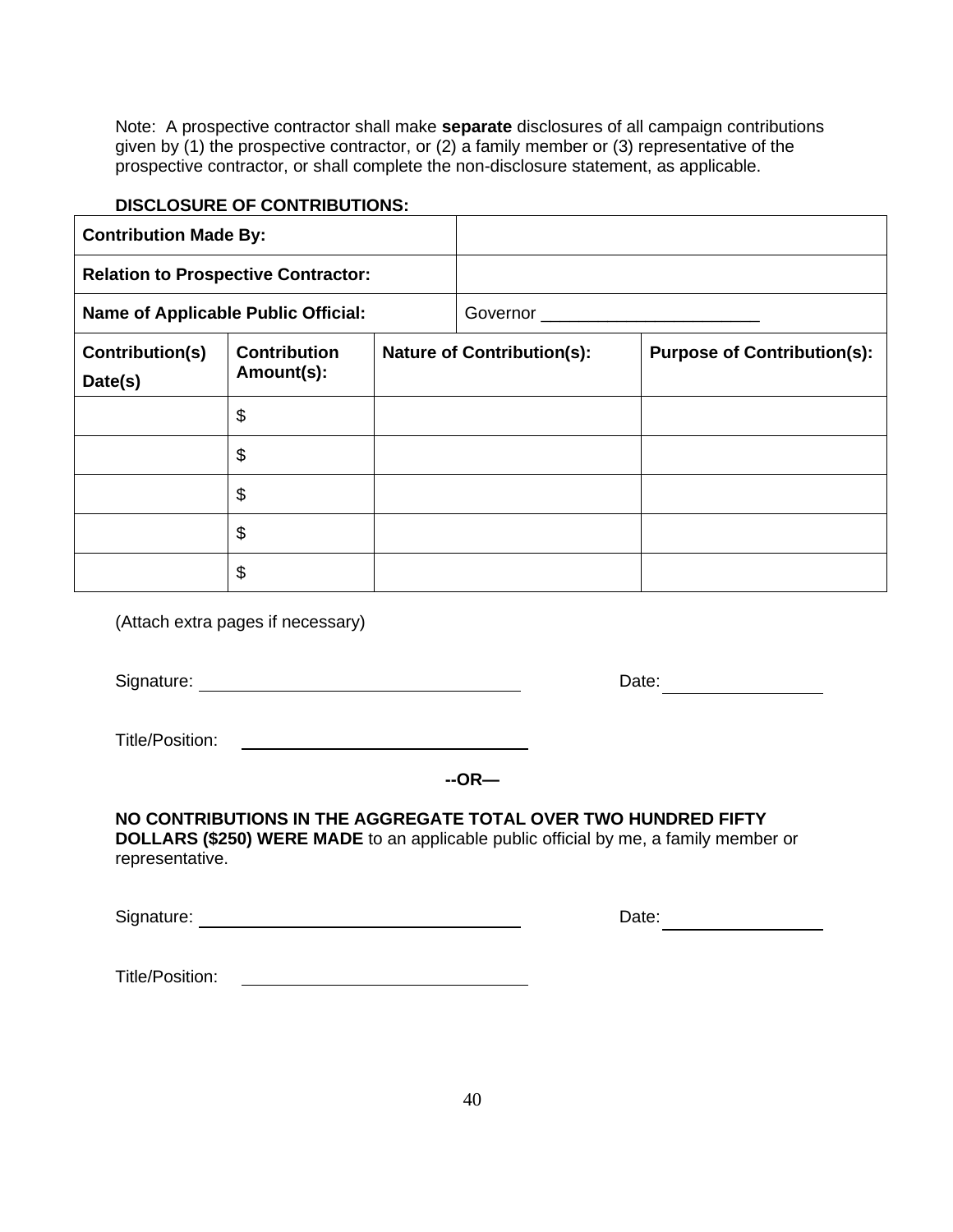# **APPENDIX C**

# <span id="page-40-0"></span>**SAMPLE CONTRACT**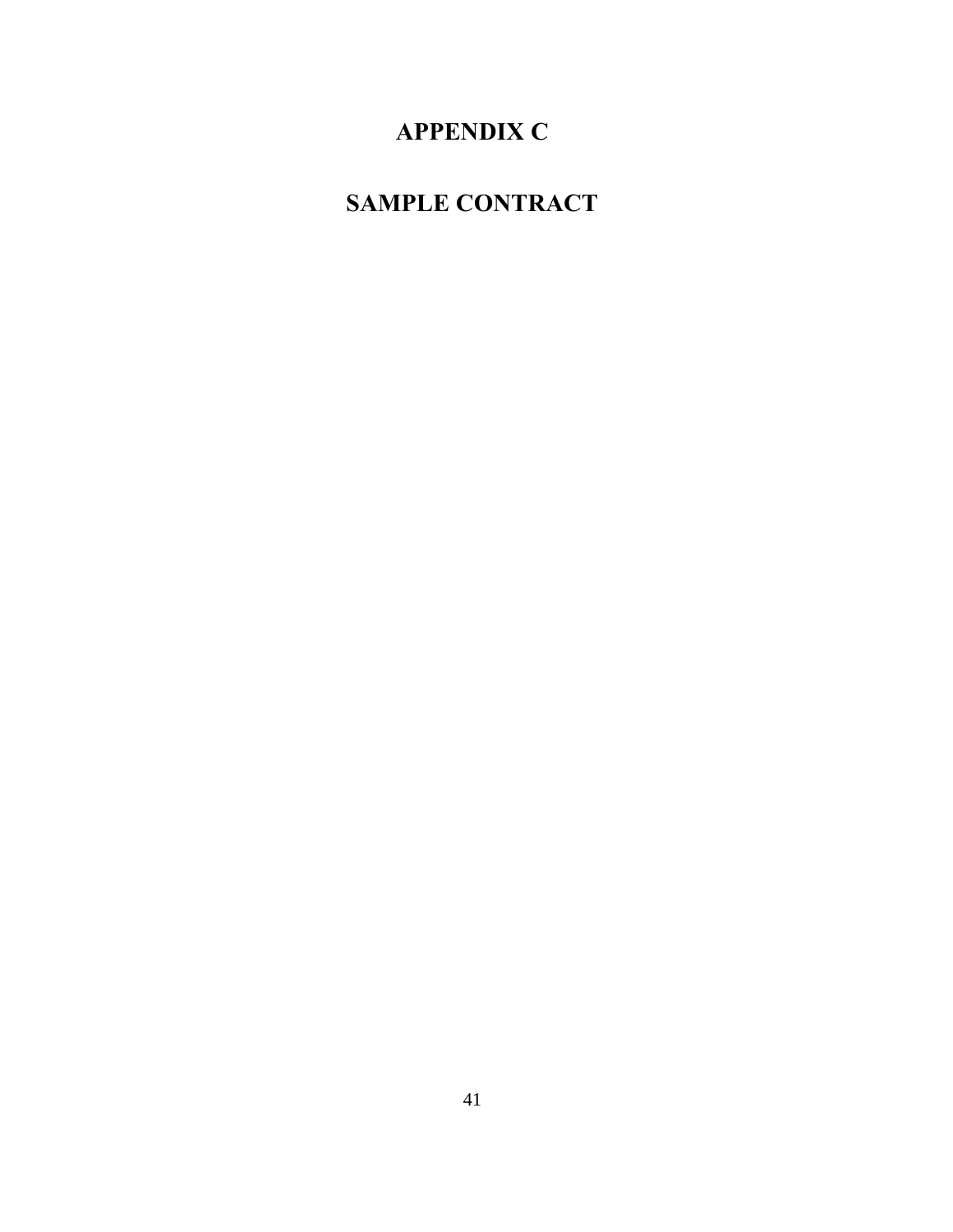### **(NAME OF AGENCY)** PROFESSIONAL SERVICES CONTRACT **#\_\_\_\_\_\_\_\_\_\_\_\_\_\_\_\_\_\_\_\_\_\_\_\_\_** STATE OF NEW MEXICO

THIS AGREEMENT is made and entered into by and between the State of New Mexico, **NAME OF AGENCY**, hereinafter referred to as the "Agency," and **NAME OF CONTRACTOR**, hereinafter referred to as the "Contractor," and is effective as of the date set forth below upon which it is executed by the General Services Department/State Purchasing Division (GSD/SPD Contracts Review Bureau).

#### IT IS AGREED BETWEEN THE PARTIES:

#### **1. Scope of Work.**

The Contractor shall perform the following work:

### **2. Compensation***.*

A. The Agency shall pay to the Contractor in full payment for services satisfactorily performed at the rate of \_\_\_\_\_\_\_\_\_\_\_\_\_\_\_\_ dollars (\$\_\_\_\_\_\_\_\_\_) per hour (OR BASED UPON DELIVERABLES, MILESTONES, BUDGET, ETC.), such compensation not to exceed (AMOUNT), excluding gross receipts tax. The New Mexico gross receipts tax levied on the amounts payable under this Agreement totaling (AMOUNT) shall be paid by the Agency to the Contractor. **The total amount payable to the Contractor under this Agreement, including gross receipts tax and expenses, shall not exceed (AMOUNT). This amount is a maximum and not a guarantee that the work assigned to be performed by Contractor under this Agreement shall equal the amount stated herein. The parties do not intend for the Contractor to continue to provide services without compensation when the total compensation amount is reached. Contractor is responsible for notifying the Agency when the services provided under this Agreement reach the total compensation amount. In no event will the Contractor be paid for services provided in excess of the total compensation amount without this Agreement being amended in writing prior to those services in excess of the total compensation amount being provided.**

B. Payment is subject to availability of funds pursuant to the Appropriations Paragraph set forth below and to any negotiations between the parties from year to year pursuant to Paragraph 1, Scope of Work, and to approval by the GSD/SPD. All invoices MUST BE received by the Agency no later than fifteen (15) days after the termination of the Fiscal Year in which the services were delivered. Invoices received after such date WILL NOT BE PAID.

#### **(—OR—)**

#### **(CHOICE – MULTI-YEAR)**

A. The Agency shall pay to the Contractor in full payment for services satisfactorily performed pursuant to the Scope of Work at the rate of \_\_\_\_\_\_\_\_\_\_\_\_\_ dollars (\$\_\_\_\_\_\_\_\_\_\_\_) in FYXX (USE FISCAL YEAR NUMBER TO DESCRIBE YEAR; DO NOT USE FY1, FY2, ETC.). The New Mexico gross receipts tax levied on the amounts payable under this Agreement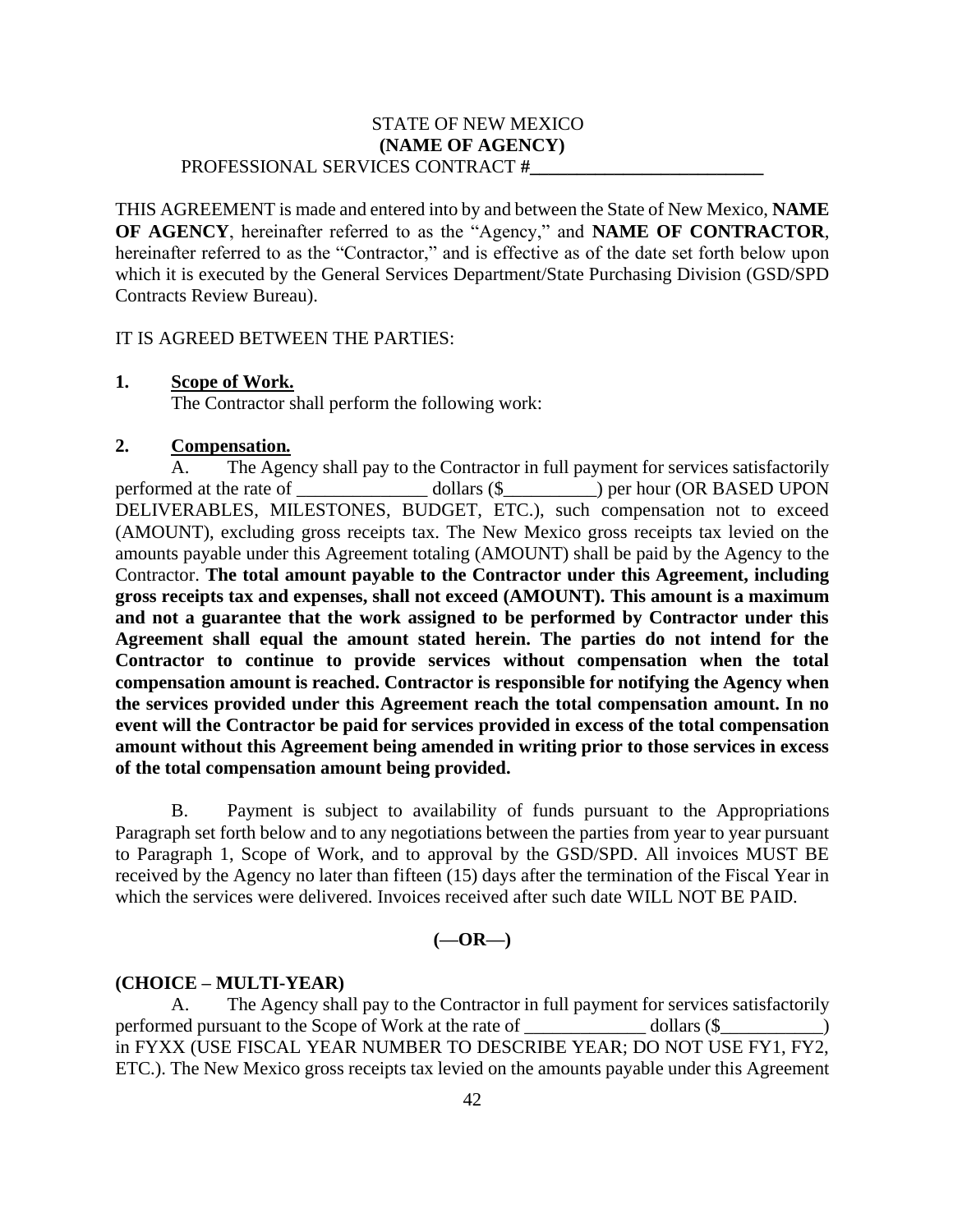in FYXX totaling (AMOUNT) shall be paid by the Agency to the Contractor. **The total amount payable to the Contractor under this Agreement, including gross receipts tax and expenses, shall not exceed (AMOUNT) in FYXX.**

(REPEAT LANGUAGE FOR EACH FISCAL YEAR COVERED BY THE AGREEMENT -- USE FISCAL YEAR NUMBER TO DESCRIBE EACH YEAR; DO NOT USE FY1, FY2, ETC.).

B. Payment in FYXX, FYXX, FYXX, and FYXX is subject to availability of funds pursuant to the Appropriations Paragraph set forth below and to any negotiations between the parties from year to year pursuant to Paragraph 1, Scope of Work, and to approval by the GSD/SPD. All invoices MUST BE received by the Agency no later than fifteen (15) days after the termination of the Fiscal Year in which the services were delivered. Invoices received after such date WILL NOT BE PAID.

C. Contractor must submit a detailed statement accounting for all services performed and expenses incurred. If the Agency finds that the services are not acceptable, within thirty days after the date of receipt of written notice from the Contractor that payment is requested, it shall provide the Contractor a letter of exception explaining the defect or objection to the services, and outlining steps the Contractor may take to provide remedial action. Upon certification by the Agency that the services have been received and accepted, payment shall be tendered to the Contractor within thirty days after the date of acceptance. If payment is made by mail, the payment shall be deemed tendered on the date it is postmarked. However, the agency shall not incur late charges, interest, or penalties for failure to make payment within the time specified herein.

### **3. Term.**

THIS AGREEMENT SHALL NOT BECOME EFFECTIVE UNTIL APPROVED BY THE GSD/SPD Contracts Review Bureau. This Agreement shall terminate on **(DATE)** unless terminated pursuant to paragraph 4 (Termination), or paragraph 5 (Appropriations). In accordance with NMSA 1978, § 13-1-150, no contract term for a professional services contract, including extensions and renewals, shall exceed four years, except as set forth in NMSA 1978, § 13-1-150.

### **4. Termination.**

A. Grounds. The Agency may terminate this Agreement for convenience or cause. The Contractor may only terminate this Agreement based upon the Agency's uncured, material breach of this Agreement.

B. Notice; Agency Opportunity to Cure.

1. Except as otherwise provided in Paragraph (4)(B)(3), the Agency shall give Contractor written notice of termination at least thirty (30) days prior to the intended date of termination.

2. Contractor shall give Agency written notice of termination at least thirty (30) days prior to the intended date of termination, which notice shall (i) identify all the Agency's material breaches of this Agreement upon which the termination is based and (ii) state what the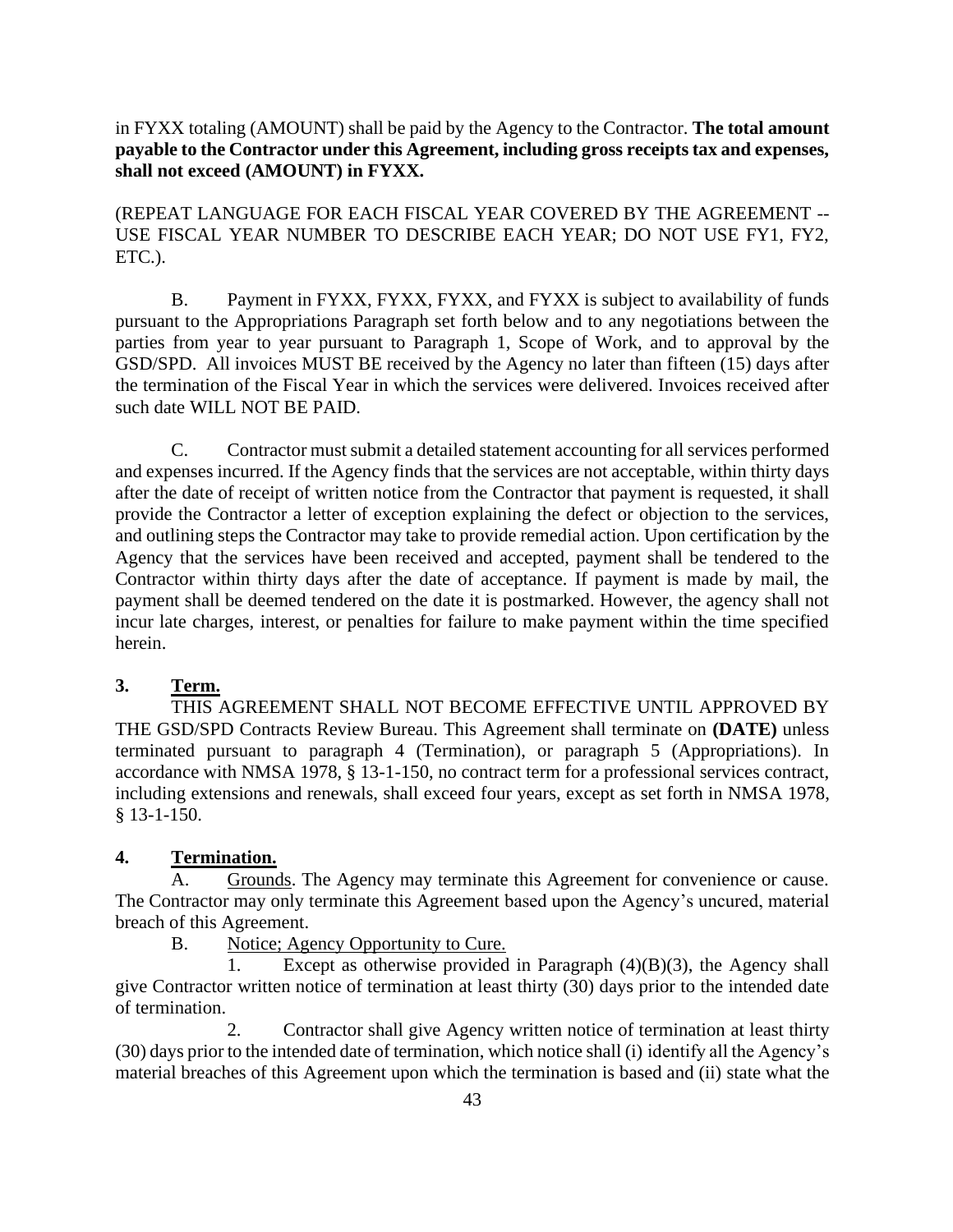Agency must do to cure such material breaches. Contractor's notice of termination shall only be effective (i) if the Agency does not cure all material breaches within the thirty (30) day notice period or (ii) in the case of material breaches that cannot be cured within thirty (30) days, the Agency does not, within the thirty (30) day notice period, notify the Contractor of its intent to cure and begin with due diligence to cure the material breach.

3. Notwithstanding the foregoing, this Agreement may be terminated immediately upon written notice to the Contractor (i) if the Contractor becomes unable to perform the services contracted for, as determined by the Agency; (ii) if, during the term of this Agreement, the Contractor is suspended or debarred by the State Purchasing Agent; or (iii) the Agreement is terminated pursuant to Paragraph 5, "Appropriations", of this Agreement.

C. Liability. Except as otherwise expressly allowed or provided under this Agreement, the Agency's sole liability upon termination shall be to pay for acceptable work performed prior to the Contractor's receipt or issuance of a notice of termination; provided, however, that a notice of termination shall not nullify or otherwise affect either party's liability for pre-termination defaults under or breaches of this Agreement. The Contractor shall submit an invoice for such work within thirty (30) days of receiving or sending the notice of termination. *THIS PROVISION IS NOT EXCLUSIVE AND DOES NOT WAIVE THE AGENCY'S OTHER LEGAL RIGHTS AND REMEDIES CAUSED BY THE CONTRACTOR'S DEFAULT/BREACH OF THIS AGREEMENT.*

D. Termination Management. Immediately upon receipt by either the Agency or the Contractor of notice of termination of this Agreement, the Contractor shall: 1) not incur any further obligations for salaries, services or any other expenditure of funds under this Agreement without written approval of the Agency; 2) comply with all directives issued by the Agency in the notice of termination as to the performance of work under this Agreement; and 3) take such action as the Agency shall direct for the protection, preservation, retention or transfer of all property titled to the Agency and records generated under this Agreement. Any non-expendable personal property or equipment provided to or purchased by the Contractor with contract funds shall become property of the Agency upon termination and shall be submitted to the agency as soon as practicable.

### **5***.* **Appropriations.**

The terms of this Agreement are contingent upon sufficient appropriations and authorization being made by the Legislature of New Mexico for the performance of this Agreement. If sufficient appropriations and authorization are not made by the Legislature, this Agreement shall terminate immediately upon written notice being given by the Agency to the Contractor. The Agency's decision as to whether sufficient appropriations are available shall be accepted by the Contractor and shall be final. If the Agency proposes an amendment to the Agreement to unilaterally reduce funding, the Contractor shall have the option to terminate the Agreement or to agree to the reduced funding, within thirty (30) days of receipt of the proposed amendment.

### **6. Status of Contractor.**

The Contractor and its agents and employees are independent contractors performing professional services for the Agency and are not employees of the State of New Mexico. The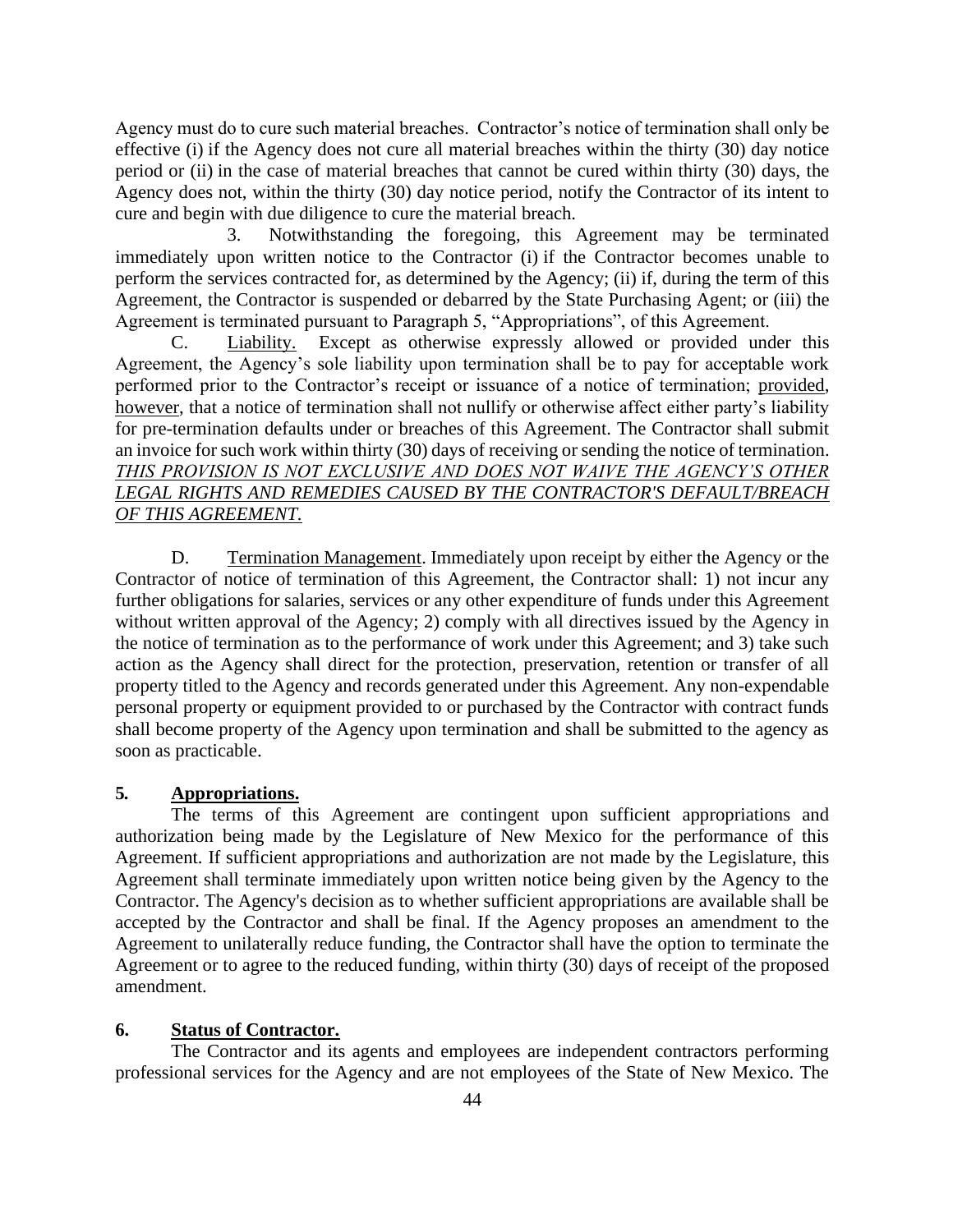Contractor and its agents and employees shall not accrue leave, retirement, insurance, bonding, use of state vehicles, or any other benefits afforded to employees of the State of New Mexico as a result of this Agreement. The Contractor acknowledges that all sums received hereunder are reportable by the Contractor for tax purposes, including without limitation, self-employment and business income tax. The Contractor agrees not to purport to bind the State of New Mexico unless the Contractor has express written authority to do so, and then only within the strict limits of that authority.

### **7. Assignment.**

The Contractor shall not assign or transfer any interest in this Agreement or assign any claims for money due or to become due under this Agreement without the prior written approval of the Agency.

### **8. Subcontracting.**

The Contractor shall not subcontract any portion of the services to be performed under this Agreement without the prior written approval of the Agency. No such subcontract shall relieve the primary Contractor from its obligations and liabilities under this Agreement, nor shall any subcontract obligate direct payment from the Procuring Agency.

### **9. Release.**

Final payment of the amounts due under this Agreement shall operate as a release of the Agency, its officers and employees, and the State of New Mexico from all liabilities, claims and obligations whatsoever arising from or under this Agreement.

### **10. Confidentiality.**

Any confidential information provided to or developed by the Contractor in the performance of this Agreement shall be kept confidential and shall not be made available to any individual or organization by the Contractor without the prior written approval of the Agency.

### **11. Product of Service -- Copyright.**

All materials developed or acquired by the Contractor under this Agreement shall become the property of the State of New Mexico and shall be delivered to the Agency no later than the termination date of this Agreement. Nothing developed or produced, in whole or in part, by the Contractor under this Agreement shall be the subject of an application for copyright or other claim of ownership by or on behalf of the Contractor.

### **12. Conflict of Interest; Governmental Conduct Act.**

A. The Contractor represents and warrants that it presently has no interest and, during the term of this Agreement, shall not acquire any interest, direct or indirect, which would conflict in any manner or degree with the performance or services required under the Agreement.

B. The Contractor further represents and warrants that it has complied with, and, during the term of this Agreement, will continue to comply with, and that this Agreement complies with all applicable provisions of the Governmental Conduct Act, Chapter 10, Article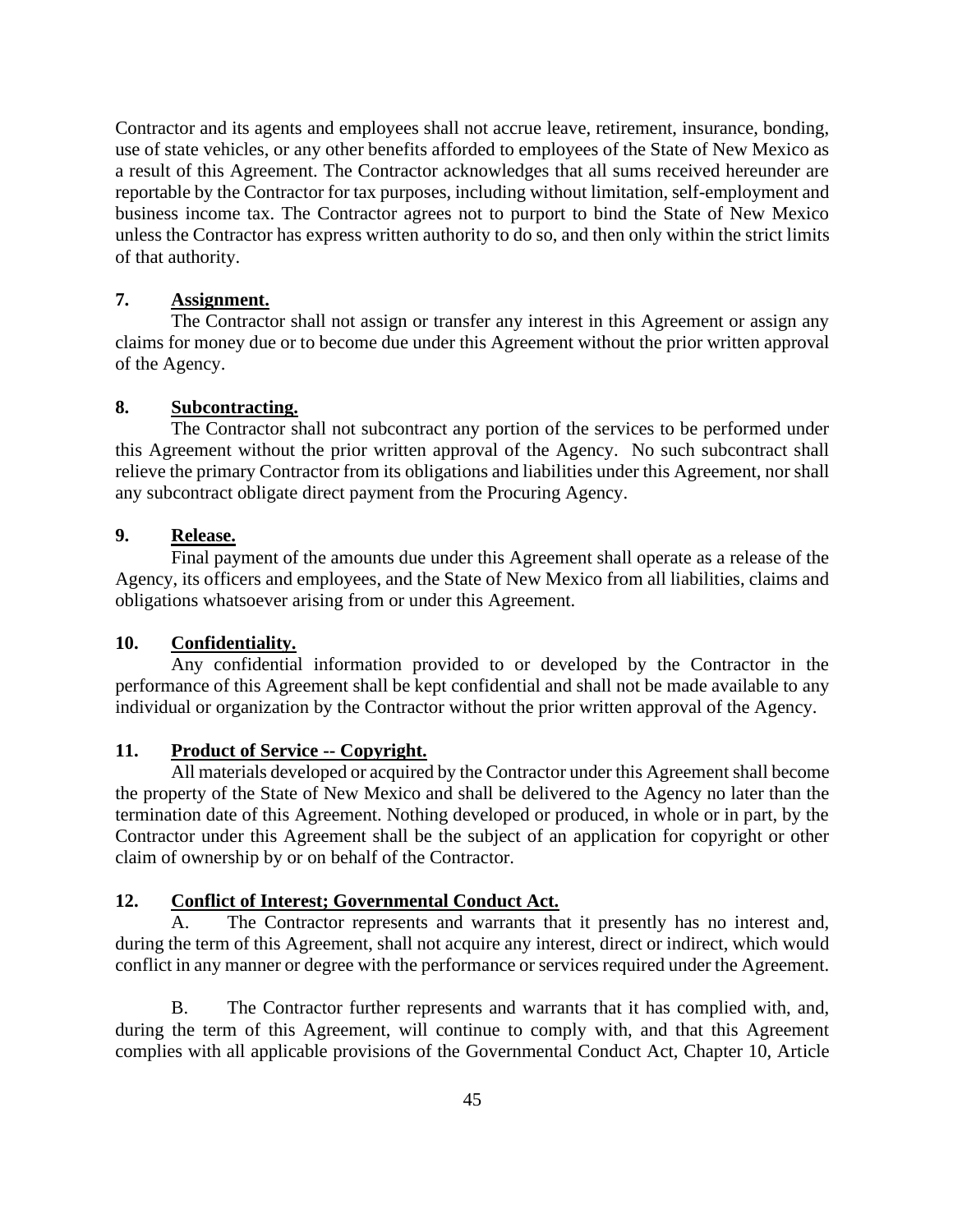16 NMSA 1978. Without in anyway limiting the generality of the foregoing, the Contractor specifically represents and warrants that:

1) in accordance with NMSA 1978, § 10-16-4.3, the Contractor does not employ, has not employed, and will not employ during the term of this Agreement any Agency employee while such employee was or is employed by the Agency and participating directly or indirectly in the Agency's contracting process;

2) this Agreement complies with NMSA 1978, § 10-16-7(A) because (i) the Contractor is not a public officer or employee of the State; (ii) the Contractor is not a member of the family of a public officer or employee of the State; (iii) the Contractor is not a business in which a public officer or employee or the family of a public officer or employee has a substantial interest; or (iv) if the Contractor is a public officer or employee of the State, a member of the family of a public officer or employee of the State, or a business in which a public officer or employee of the State or the family of a public officer or employee of the State has a substantial interest, public notice was given as required by NMSA 1978, § 10-16-7(A) and this Agreement was awarded pursuant to a competitive process;

3) in accordance with NMSA 1978, § 10-16-8(A), (i) the Contractor is not, and has not been represented by, a person who has been a public officer or employee of the State within the preceding year and whose official act directly resulted in this Agreement and (ii) the Contractor is not, and has not been assisted in any way regarding this transaction by, a former public officer or employee of the State whose official act, while in State employment, directly resulted in the Agency's making this Agreement;

4) this Agreement complies with NMSA 1978, § 10-16-9(A)because (i) the Contractor is not a legislator; (ii) the Contractor is not a member of a legislator's family; (iii) the Contractor is not a business in which a legislator or a legislator's family has a substantial interest; or (iv) if the Contractor is a legislator, a member of a legislator's family, or a business in which a legislator or a legislator's family has a substantial interest, disclosure has been made as required by NMSA 1978,  $\S$  10-16-7(A), this Agreement is not a sole source or small purchase contract, and this Agreement was awarded in accordance with the provisions of the Procurement Code;

5) in accordance with NMSA 1978, § 10-16-13, the Contractor has not directly participated in the preparation of specifications, qualifications or evaluation criteria for this Agreement or any procurement related to this Agreement; and

6) in accordance with NMSA 1978, § 10-16-3 and § 10-16-13.3, the Contractor has not contributed, and during the term of this Agreement shall not contribute, anything of value to a public officer or employee of the Agency.

C. Contractor's representations and warranties in Paragraphs A and B of this Article 12 are material representations of fact upon which the Agency relied when this Agreement was entered into by the parties. Contractor shall provide immediate written notice to the Agency if, at any time during the term of this Agreement, Contractor learns that Contractor's representations and warranties in Paragraphs A and B of this Article 12 were erroneous on the effective date of this Agreement or have become erroneous by reason of new or changed circumstances. If it is later determined that Contractor's representations and warranties in Paragraphs A and B of this Article 12 were erroneous on the effective date of this Agreement or have become erroneous by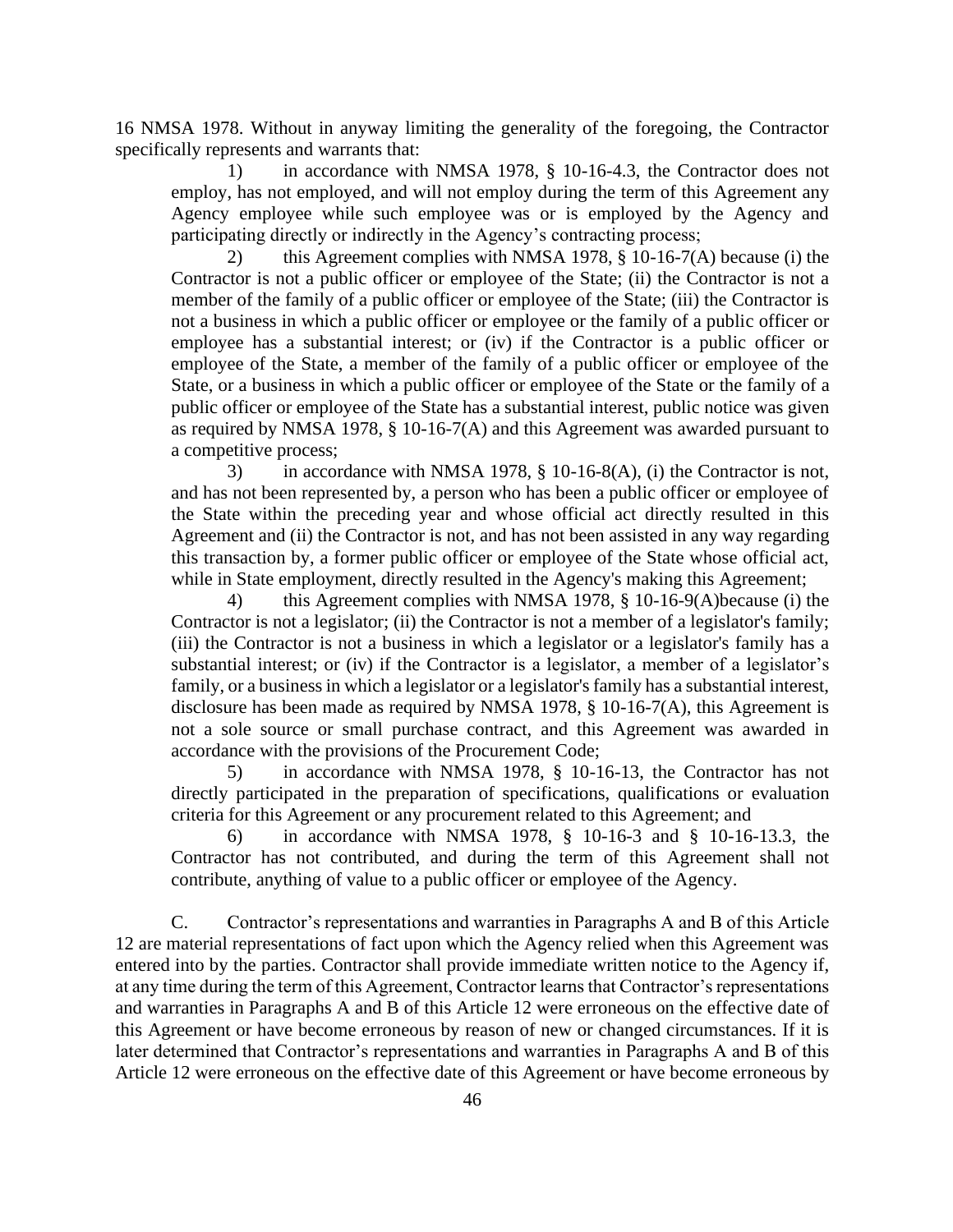reason of new or changed circumstances, in addition to other remedies available to the Agency and notwithstanding anything in the Agreement to the contrary, the Agency may immediately terminate the Agreement.

D. All terms defined in the Governmental Conduct Act have the same meaning in this Article 12(B).

### **13. Amendment.**

A. This Agreement shall not be altered, changed or amended except by instrument in writing executed by the parties hereto and all other required signatories.

B. If the Agency proposes an amendment to the Agreement to unilaterally reduce funding due to budget or other considerations, the Contractor shall, within thirty (30) days of receipt of the proposed Amendment, have the option to terminate the Agreement, pursuant to the termination provisions as set forth in Article 4 herein, or to agree to the reduced funding.

### **14. Merger.**

This Agreement incorporates all the Agreements, covenants and understandings between the parties hereto concerning the subject matter hereof, and all such covenants, Agreements and understandings have been merged into this written Agreement. No prior Agreement or understanding, oral or otherwise, of the parties or their agents shall be valid or enforceable unless embodied in this Agreement.

### **15. Penalties for violation of law.**

The Procurement Code, NMSA 1978 §§ 13-1-28 through 13-1-199, imposes civil and criminal penalties for its violation. In addition, the New Mexico criminal statutes impose felony penalties for illegal bribes, gratuities and kickbacks.

### **16. Equal Opportunity Compliance.**

The Contractor agrees to abide by all federal and state laws and rules and regulations, and executive orders of the Governor of the State of New Mexico, pertaining to equal employment opportunity. In accordance with all such laws of the State of New Mexico, the Contractor assures that no person in the United States shall, on the grounds of race, religion, color, national origin, ancestry, sex, age, physical or mental handicap, or serious medical condition, spousal affiliation, sexual orientation or gender identity, be excluded from employment with or participation in, be denied the benefits of, or be otherwise subjected to discrimination under any program or activity performed under this Agreement. If Contractor is found not to be in compliance with these requirements during the life of this Agreement, Contractor agrees to take appropriate steps to correct these deficiencies.

### **17. Applicable Law.**

The laws of the State of New Mexico shall govern this Agreement, without giving effect to its choice of law provisions. Venue shall be proper only in a New Mexico court of competent jurisdiction in accordance with NMSA 1978, § 38-3-1 (G). By execution of this Agreement,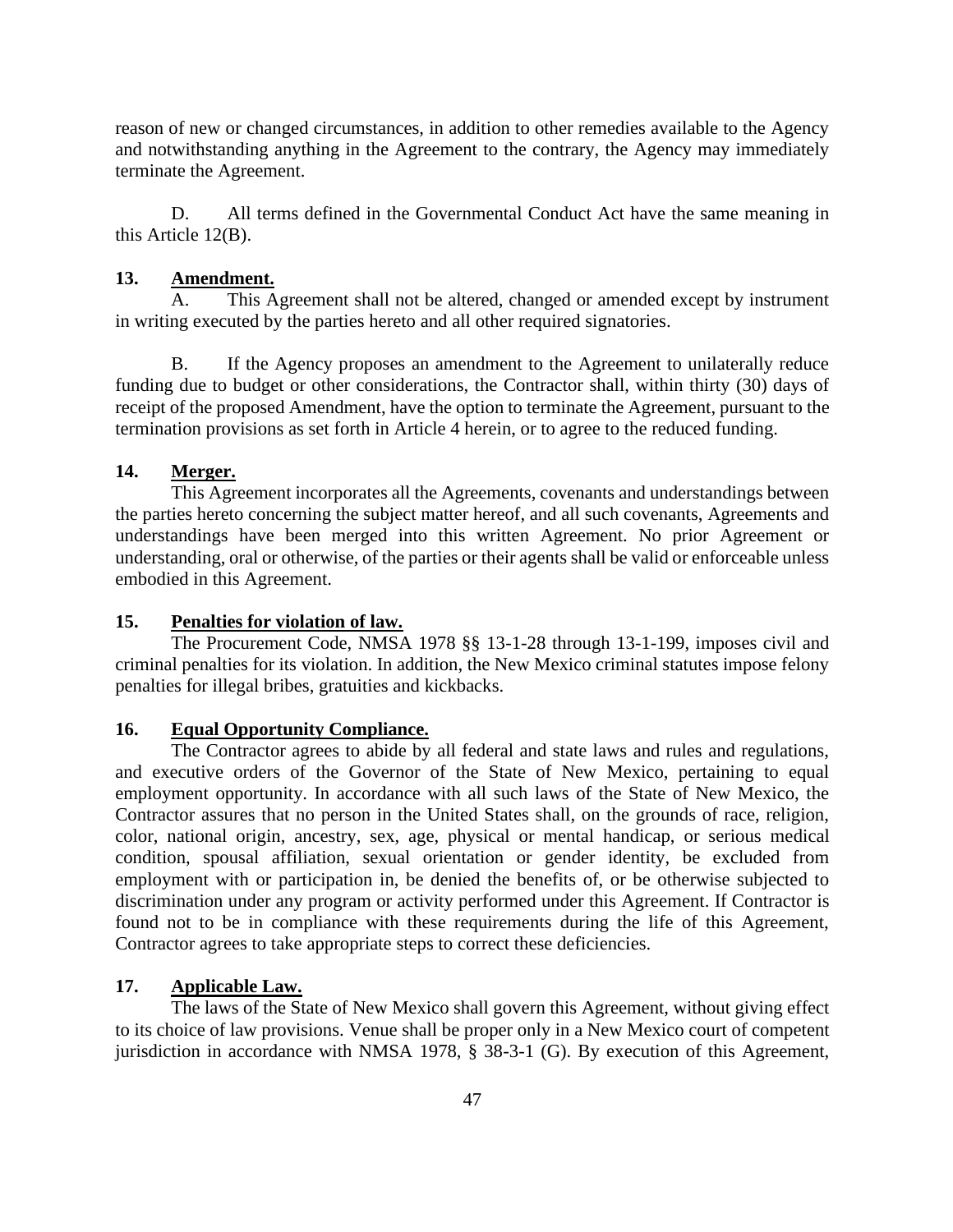Contractor acknowledges and agrees to the jurisdiction of the courts of the State of New Mexico over any and all lawsuits arising under or out of any term of this Agreement.

### **18. Workers Compensation.**

The Contractor agrees to comply with state laws and rules applicable to workers compensation benefits for its employees. If the Contractor fails to comply with the Workers Compensation Act and applicable rules when required to do so, this Agreement may be terminated by the Agency.

### **19***.* **Records and Financial Audit.**

The Contractor shall maintain detailed time and expenditure records that indicate the date; time, nature and cost of services rendered during the Agreement's term and effect and retain them for a period of three (3) years from the date of final payment under this Agreement. The records shall be subject to inspection by the Agency, the General Services Department/State Purchasing Division and the State Auditor. The Agency shall have the right to audit billings both before and after payment. Payment under this Agreement shall not foreclose the right of the Agency to recover excessive or illegal payments

### **20. Indemnification.**

The Contractor shall defend, indemnify and hold harmless the Agency and the State of New Mexico from all actions, proceeding, claims, demands, costs, damages, attorneys' fees and all other liabilities and expenses of any kind from any source which may arise out of the performance of this Agreement, caused by the negligent act or failure to act of the Contractor, its officers, employees, servants, subcontractors or agents, or if caused by the actions of any client of the Contractor resulting in injury or damage to persons or property during the time when the Contractor or any officer, agent, employee, servant or subcontractor thereof has or is performing services pursuant to this Agreement. In the event that any action, suit or proceeding related to the services performed by the Contractor or any officer, agent, employee, servant or subcontractor under this Agreement is brought against the Contractor, the Contractor shall, as soon as practicable but no later than two (2) days after it receives notice thereof, notify the legal counsel of the Agency and the Risk Management Division of the New Mexico General Services Department by certified mail.

### **21. New Mexico Employees Health Coverage.**

A. If Contractor has, or grows to, six (6) or more employees who work, or who are expected to work, an average of at least 20 hours per week over a six (6) month period during the term of the contract, Contractor certifies, by signing this agreement, to have in place, and agree to maintain for the term of the contract, health insurance for those employees and offer that health insurance to those employees if the expected annual value in the aggregate of any and all contracts between Contractor and the State exceed \$250,000 dollars.

B. Contractor agrees to maintain a record of the number of employees who have (a) accepted health insurance; (b) declined health insurance due to other health insurance coverage already in place; or (c) declined health insurance for other reasons. These records are subject to review and audit by a representative of the state.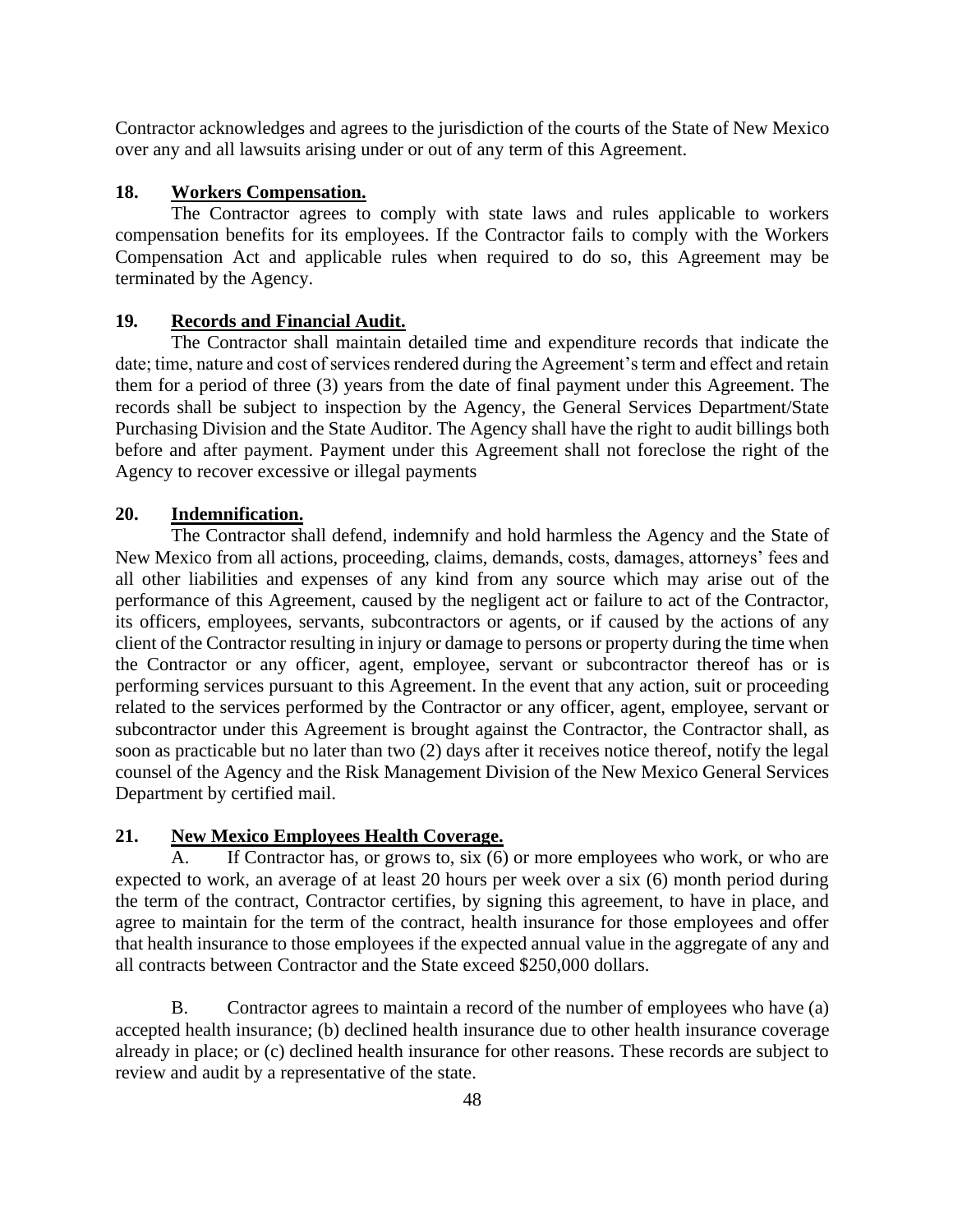C. Contractor agrees to advise all employees of the availability of State publicly financed health care coverage.

### **22. Invalid Term or Condition.**

If any term or condition of this Agreement shall be held invalid or unenforceable, the remainder of this Agreement shall not be affected and shall be valid and enforceable.

### **23. Enforcement of Agreement.**

A party's failure to require strict performance of any provision of this Agreement shall not waive or diminish that party's right thereafter to demand strict compliance with that or any other provision. No waiver by a party of any of its rights under this Agreement shall be effective unless express and in writing, and no effective waiver by a party of any of its rights shall be effective to waive any other rights.

### **24. Notices.**

Any notice required to be given to either party by this Agreement shall be in writing and shall be delivered in person, by courier service or by U.S. mail, either first class or certified, return receipt requested, postage prepaid, as follows:

To the Agency: [insert name, address and email].

To the Contractor: [insert name, address and email].

### **25. Authority.**

If Contractor is other than a natural person, the individual(s) signing this Agreement on behalf of Contractor represents and warrants that he or she has the power and authority to bind Contractor, and that no further action, resolution, or approval from Contractor is necessary to enter into a binding contract.

### **IN WITNESS WHEREOF, the parties have executed this Agreement as of the date of signature by the GSD/SPD Contracts Review Bureau below.**

| ۰. | $\sim$ |
|----|--------|

Agency

Date:

By: \_\_\_\_\_\_\_\_\_\_\_\_\_\_\_\_\_\_\_\_\_\_\_\_\_\_\_\_\_\_\_\_\_\_\_\_\_\_\_\_\_ Date:\_\_\_\_\_\_\_\_\_\_\_\_\_

Agency's Legal Counsel – Certifying legal sufficiency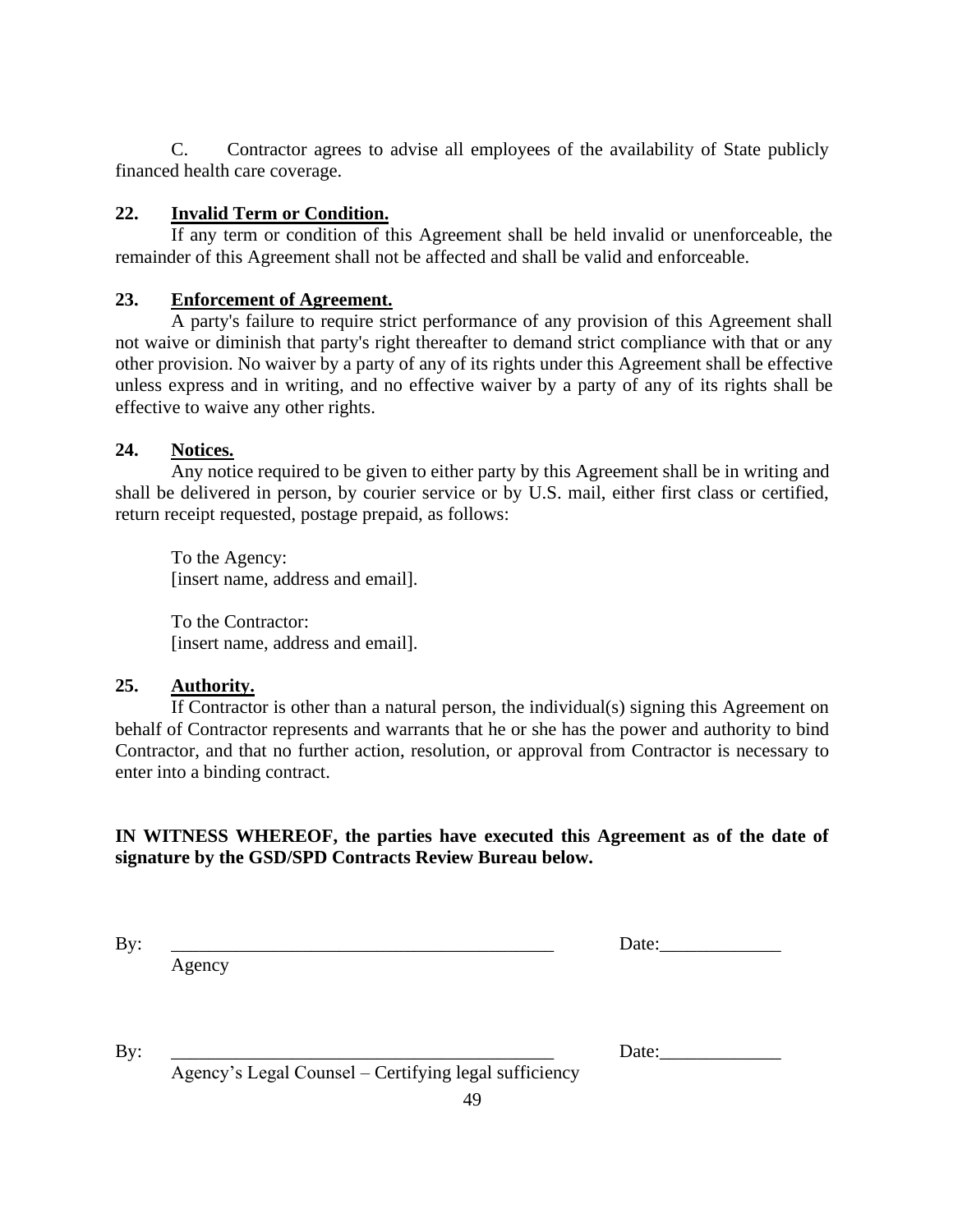| By: |                                  | Date: |
|-----|----------------------------------|-------|
|     | Agency's Chief Financial Officer |       |
|     |                                  |       |
|     |                                  |       |

By: \_\_\_\_\_\_\_\_\_\_\_\_\_\_\_\_\_\_\_\_\_\_\_\_\_\_\_\_\_\_\_\_\_\_\_\_\_\_\_\_\_ Date:\_\_\_\_\_\_\_\_\_\_\_\_\_

**Contractor** 

The records of the Taxation and Revenue Department reflect that the Contractor is registered with the Taxation and Revenue Department of the State of New Mexico to pay gross receipts and compensating taxes.

### ID Number: **00-000000-00-0**

By: \_\_\_\_\_\_\_\_\_\_\_\_\_\_\_\_\_\_\_\_\_\_\_\_\_\_\_\_\_\_\_\_\_\_\_\_\_\_\_\_\_ Date:\_\_\_\_\_\_\_\_\_\_\_\_\_

Taxation and Revenue Department

This Agreement has been approved by the GSD/SPD Contracts Review Bureau:

By: \_\_\_\_\_\_\_\_\_\_\_\_\_\_\_\_\_\_\_\_\_\_\_\_\_\_\_\_\_\_\_\_\_\_\_\_\_\_\_\_\_ Date:\_\_\_\_\_\_\_\_\_\_\_\_\_

GSD/SPD Contracts Review Bureau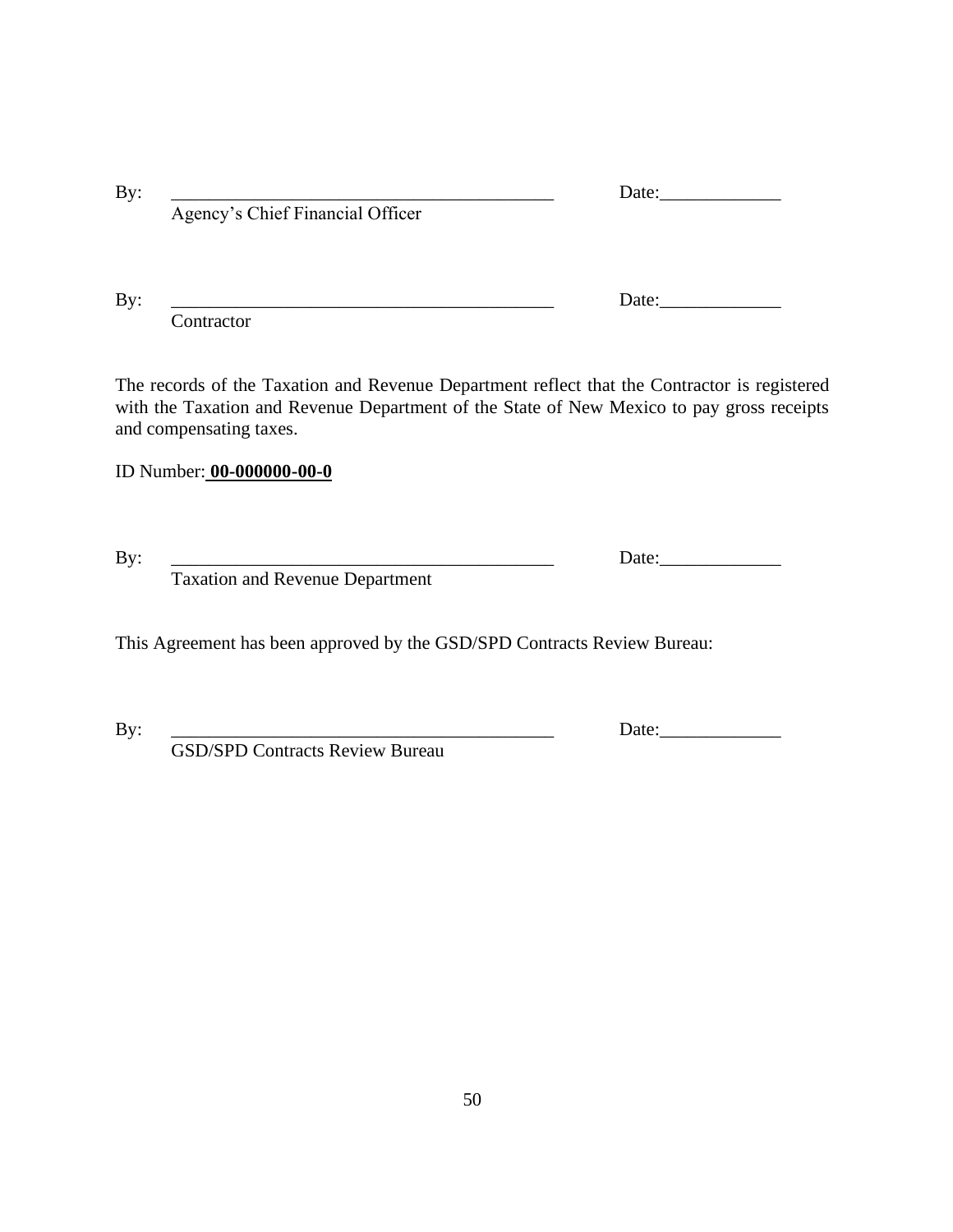### **APPENDIX D**

### **COST RESPONSE FORM**

### <span id="page-50-1"></span><span id="page-50-0"></span>**FIRM NAME:**

The cost response shall include all charges whatsoever that the Contractor intends to charge PRC for providing the services specified in the Scope of Work, including New Mexico gross receipts taxes and other taxes, research, travel, and incidental and out-of-pocket expenses of any kind. PRC shall not pay amounts that are not included in the fee proposal.

|                                                        | <b>Fiscal Year</b><br>2023 | <b>Fiscal Year</b><br>2024 | <b>Fiscal Year</b><br>2025 |
|--------------------------------------------------------|----------------------------|----------------------------|----------------------------|
| <b>Composite Hourly Rate</b><br>$-12$ months           |                            |                            |                            |
| Out-of-Pocket Expenses,<br>including Travel            |                            |                            |                            |
| <b>Other Expenses</b><br>(specify)                     |                            |                            |                            |
| Subtotal                                               |                            |                            |                            |
| <b>Gross Receipts Tax</b><br>(specify applicable rate) |                            |                            |                            |
| <b>Total Fee</b>                                       |                            |                            |                            |
| Signature                                              |                            |                            |                            |
| Name                                                   |                            |                            |                            |
| Title                                                  |                            |                            |                            |
| Date                                                   |                            |                            |                            |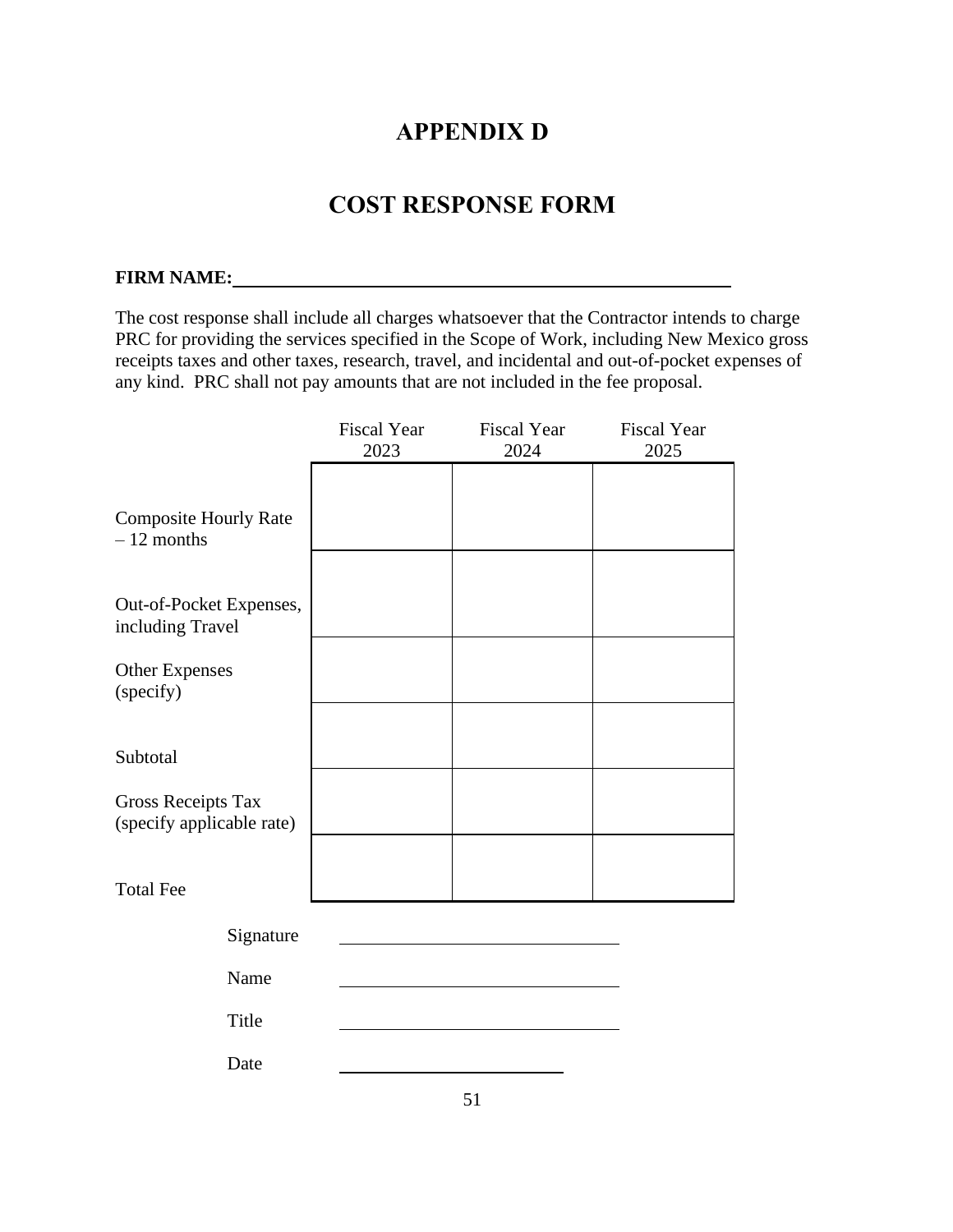# **APPENDIX E**

# <span id="page-51-1"></span><span id="page-51-0"></span>**LETTER OF TRANSMITTAL FORM**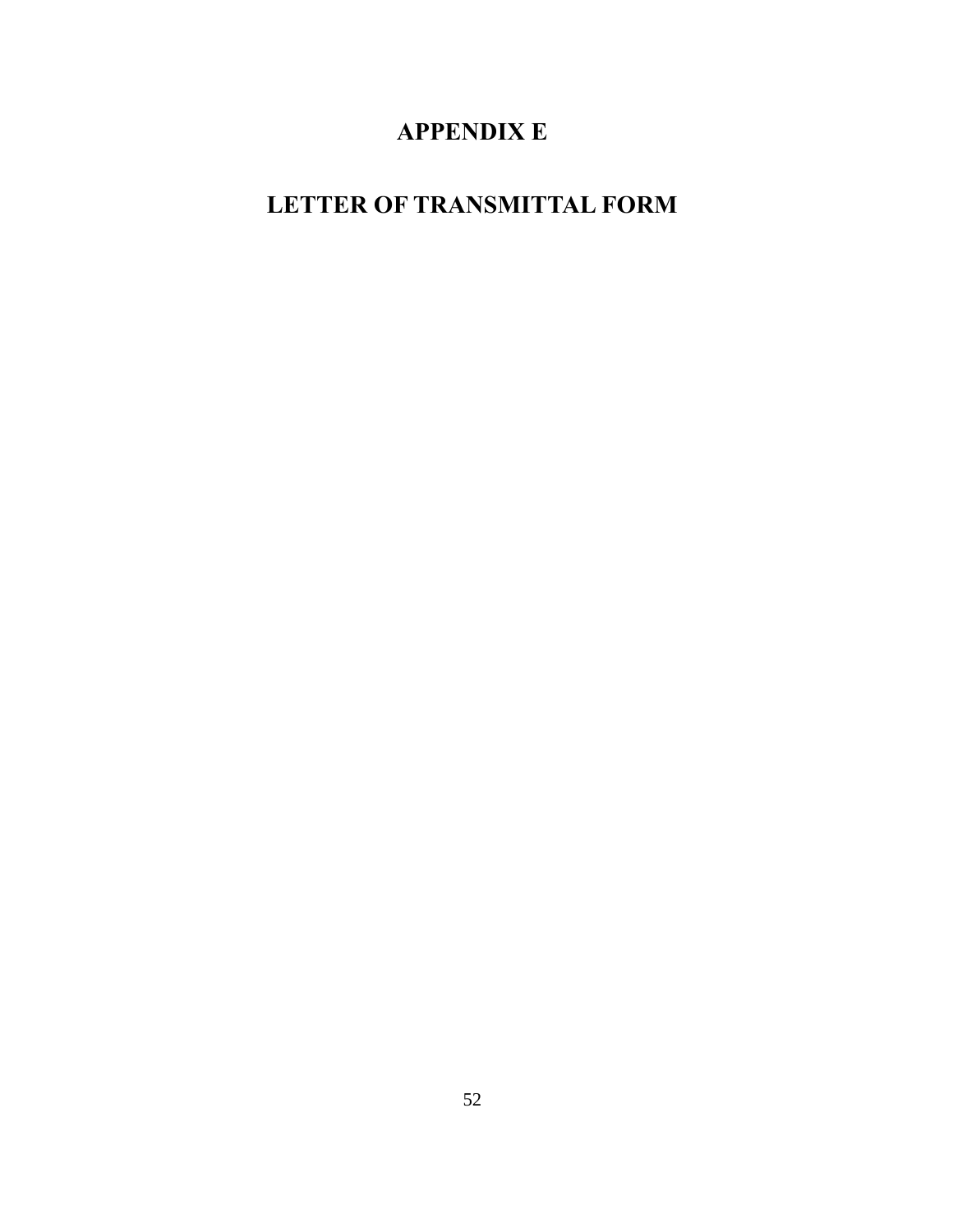# *APPENDIX E Letter of Transmittal Form*

### **ITEMS #1 to #4 EACH MUST BE COMPLETED IN FULL (pursuant to Section II.C.30). FAILURE TO RESPOND TO ALL FOUR (4) ITEMS WILL RESULT IN THE DISQUALIFICATION OF OFFEROR'S PROPOSAL! DO NOT LEAVE ANY ITEM BLANK!**

(N/A, None, Does not apply, etc. are acceptable responses.) **RFP#: 2023-0001**

#### 1. **Identify the following information for the submitting organization**:

| <b>Offeror Name</b>    |  |
|------------------------|--|
| <b>Mailing Address</b> |  |
| <b>Telephone</b>       |  |
| FED ID#                |  |
| NM CRS#                |  |

#### 2. **Identify the individual(s) authorized by the organization to (A) contractually obligate, (B) negotiate, and/or (C) clarify/respond to queries on behalf of this Offeror**:

|                  | <b>Contractually Obligate</b> | Negotiate* | <b>Clarify/Respond to Queries*</b> |
|------------------|-------------------------------|------------|------------------------------------|
| <b>Name</b>      |                               |            |                                    |
| <b>Title</b>     |                               |            |                                    |
| Email            |                               |            |                                    |
| <b>Telephone</b> |                               |            |                                    |

\* If the individual identified in Column A also performs the functions identified in Columns B & C, then no response is required for those Columns. If separate individuals perform the functions in Columns B and/or C, they must be identified.

#### 3. **Use of subcontractors** (Select one):

\_\_\_\_ No subcontractors will be used in the performance of any resultant contract, OR

The following subcontractors will be used in the performance of any resultant contract:

(Attach extra sheets, as needed)

### 4. **Describe any relationship with any entity (such as a State Agency, reseller, etc. that is not a subcontractors listed in #3 above), if any, which will be used in the performance of any resultant contract**. (N/A, None, Does not apply, etc. are acceptable responses to this item.)

\_\_\_\_\_\_\_\_\_\_\_\_\_\_\_\_\_\_\_\_\_\_\_\_\_\_\_\_\_\_\_\_\_\_\_\_\_\_\_\_\_\_\_\_\_\_\_\_\_\_\_\_\_\_\_\_\_\_\_\_\_\_\_\_\_\_\_\_\_\_\_\_\_\_\_\_\_\_

\_\_\_\_\_\_\_\_\_\_\_\_\_\_\_\_\_\_\_\_\_\_\_\_\_\_\_\_\_\_\_\_\_\_\_\_\_\_\_\_\_\_\_\_\_\_\_\_\_\_\_\_\_\_\_\_\_\_\_\_\_\_\_\_\_\_\_\_\_\_\_\_\_\_\_\_\_\_\_\_\_

(Attach extra sheets, as needed)

### **By signing the form below, the Authorized Signatory attests to the accuracy and veracity of the information provided on this form, and explicitly acknowledges the following**:

- On behalf of the submitting-organization identified in item #1, above, I accept the Conditions Governing the Procurement, as required in Section II.C.1. of this RFP;
- I concur that submission of our proposal constitutes acceptance of the Evaluation Factors contained in Section V of this RFP; and
- I acknowledge receipt of any and all amendments to this RFP, if any.

 $\frac{1}{\sqrt{1-\frac{1}{2}}}\left( \frac{1}{2}+2\right) \frac{1}{2}$ 

Authorized Signature and Date (*Must be signed by the individual identified in item #2.A, above*.)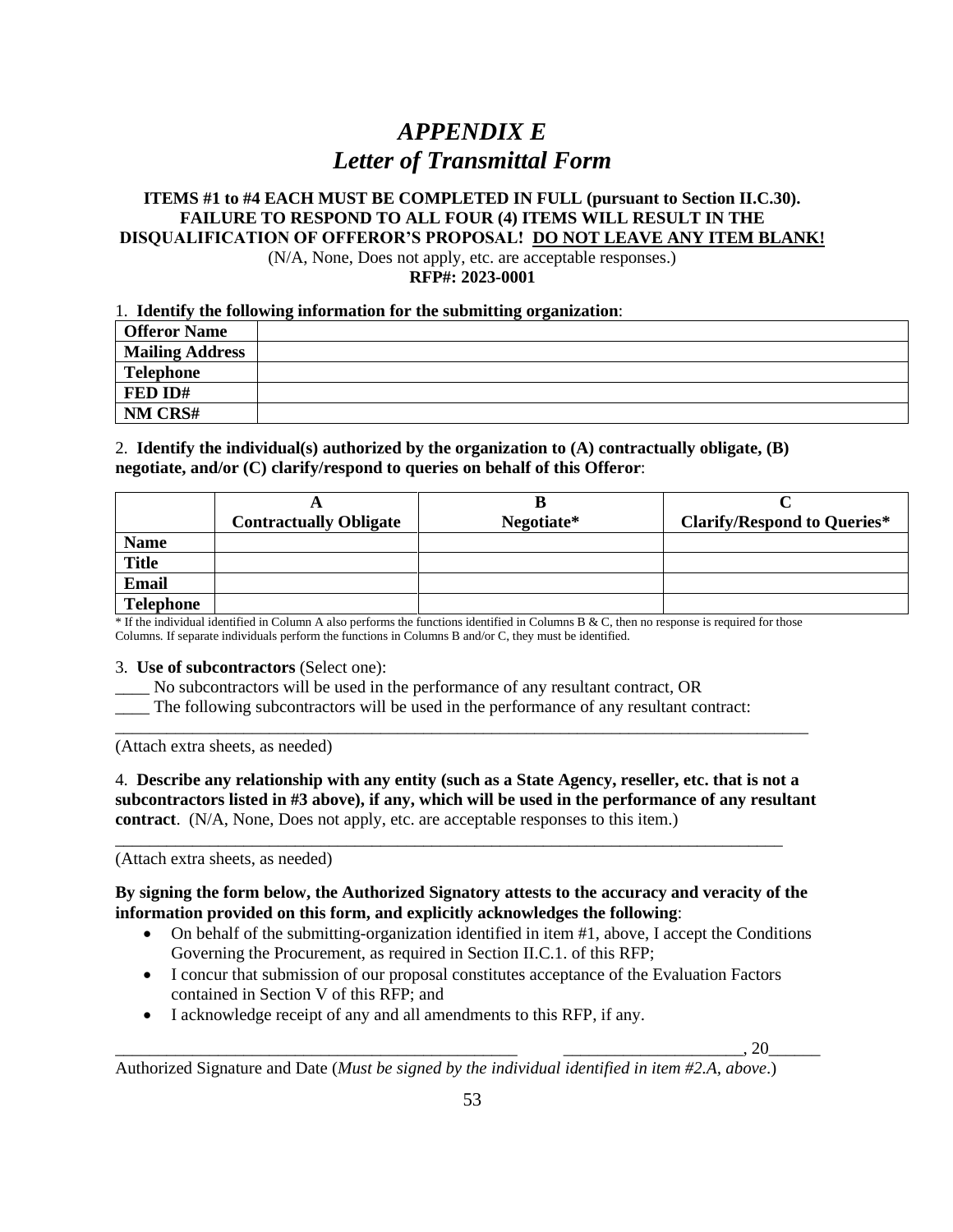### **APPENDIX F**

### <span id="page-53-1"></span><span id="page-53-0"></span>**ORGANIZATIONAL REFERENCE QUESTIONNAIRE**

The State of New Mexico, as a part of the RFP process, requires Offerors to list a minimum of three (3) organizational references in their proposals. The purpose of these references is to document Offeror's experience relevant to the Section IV.A, Detailed Scope of Work in an effort to evaluate Offeror's ability to provide services, performance under similar contracts, and ability to provide knowledgeable and experienced staffing.

Offeror is required to send the following Organizational Reference Questionnaire to each business reference listed in its proposal, as per Section IV.B.3. The business reference, if it chooses to respond, is required to submit its response to the Organizational Reference Questionnaire directly to: Renada Peery-Galon at **Renada.Peery-Galon@state.nm.us** by 3:00 pm MST/MDT on May 12, 2022, for inclusion in the evaluation process. The Questionnaire and information provided will become a part of the submitted proposal. Businesses/Organizations providing references may be contacted for validation of content provided therein.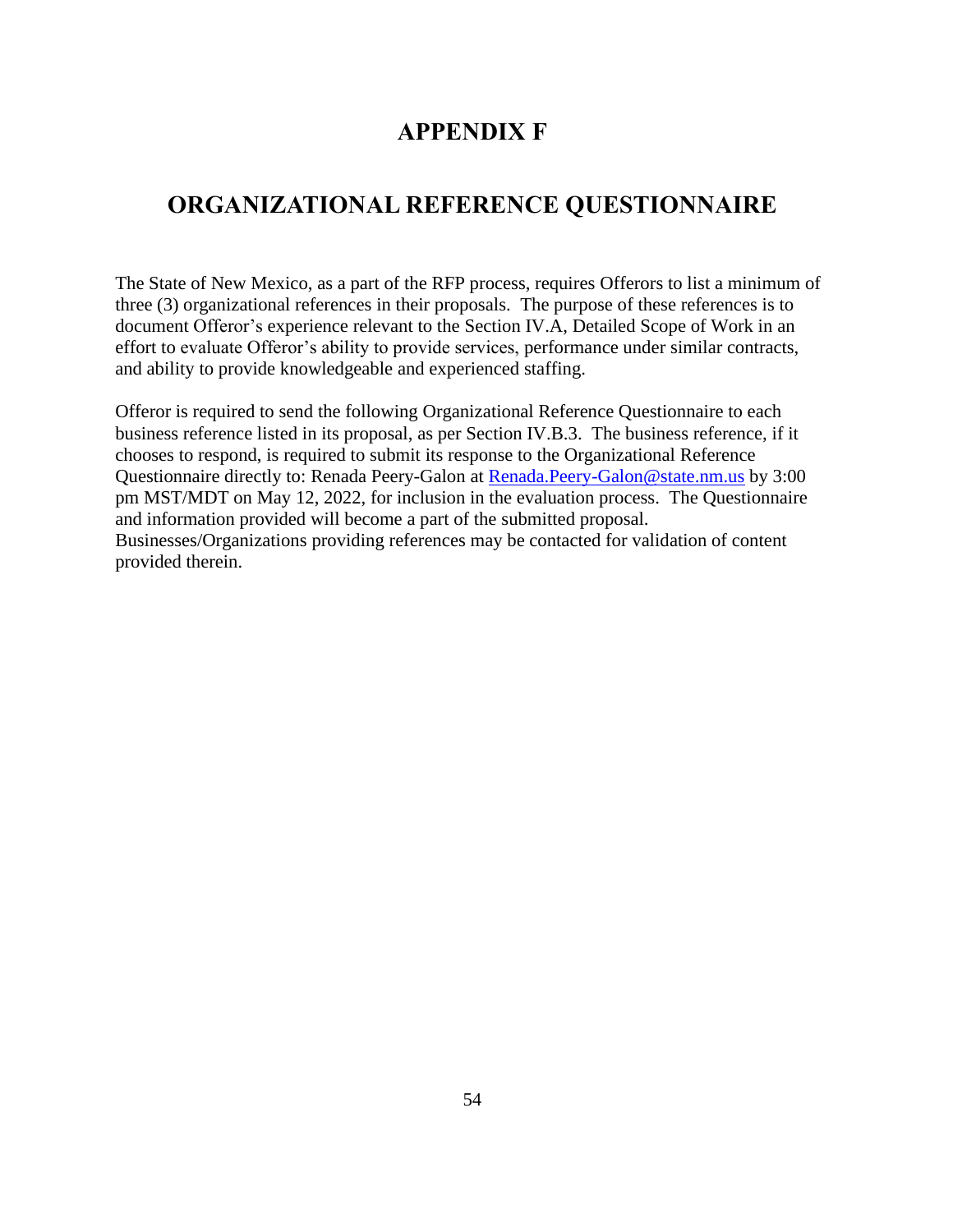## **RFP # 2023-0001 ORGANIZATIONAL REFERENCE QUESTIONNAIRE FOR:**

(Name of Offeror)

This form is being submitted to your company for completion as a reference for the organization listed above. This Questionnaire is to be submitted to the State of New Mexico, Public Regulation Commission (PRC) via e-mail at:

| Name:  | Renada Peery-Galon, Procurement Manager |
|--------|-----------------------------------------|
| Email: | Renada.Peery-Galon@state.nm.us          |

Forms must be submitted no later than 3:00 pm MST/MDT on TBD and **must not** be returned to the organization requesting the reference. References are **strongly encouraged** to provide comments in response to organizational ratings.

**For questions or concerns regarding this form**, please contact the **Procurement Manager** at [Renada.Peery-Galon@state.nm.us](mailto:Renada.Peery-Galon@state.nm.us) . When contacting the Procurement Manager, include the Request for Proposal number provided at the top of this page.

| <b>Organization providing reference</b>    |  |
|--------------------------------------------|--|
| Contact name and title/position            |  |
| Contact telephone number(s)                |  |
| <b>Contact e-mail address</b>              |  |
| <b>Project Description</b>                 |  |
|                                            |  |
| <b>Project Dates (start and end dates)</b> |  |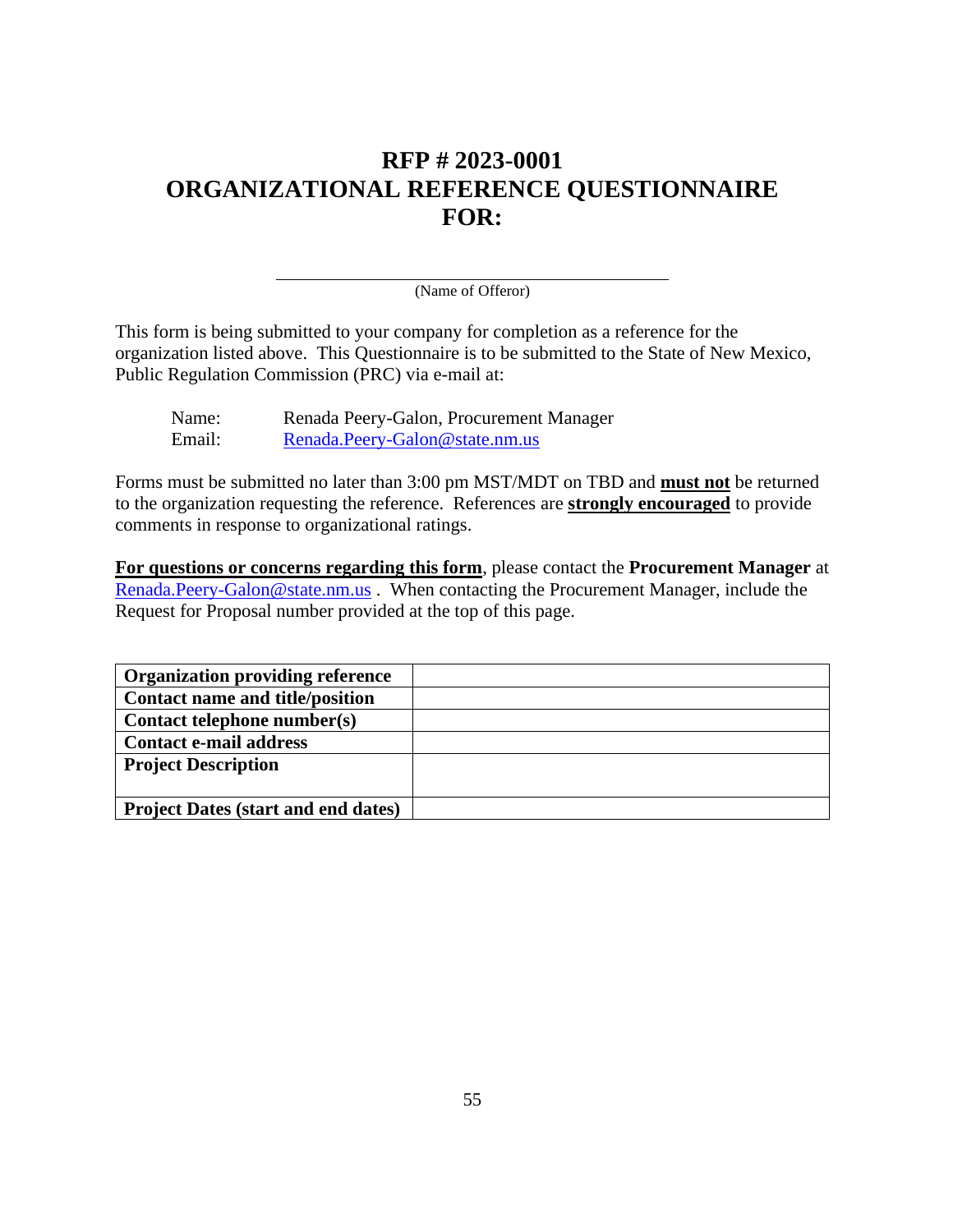QUESTIONS:

- 1. In what capacity have you worked with this firm in the past? COMMENTS:
- 2. How would you rate this firm's knowledge and expertise?  $(3 = \text{Excellent}; 2 = \text{Satisfactory}; 1 = \text{Unsatisfactory}; 0 = \text{Unacceptable})$ COMMENTS:
- 3. How would you rate the vendor's flexibility relative to changes in the project scope and timelines?

 $(3 = Excellent; 2 = Satisfactory; 1 = Unsatisfactory; 0 = Unacceptable, N/A =$ Not applicable)

COMMENTS:

4. What is your level of satisfaction with hard-copy materials produced by the vendor?

 $(3 =$  Excellent; 2 = Satisfactory; 1 = Unsatisfactory; 0 = Unacceptable, N/A = Not applicable)

COMMENTS:

5. How would you rate the dynamics/interaction between vendor personnel and your staff?

 $(3 = Excellent; 2 = Satisfactory; 1 = Unsatisfactory; 0 = Unacceptable)$ 

COMMENTS:

6. Who are/were the vendor's principal representatives involved in your project and how would you rate them individually? Would you, please, comment on the skills, knowledge, behaviors, or other factors on which you based the rating?

 $(3 = Excellent; 2 = Satisfactory; 1 = Unsatisfactory; 0 = Unacceptable)$